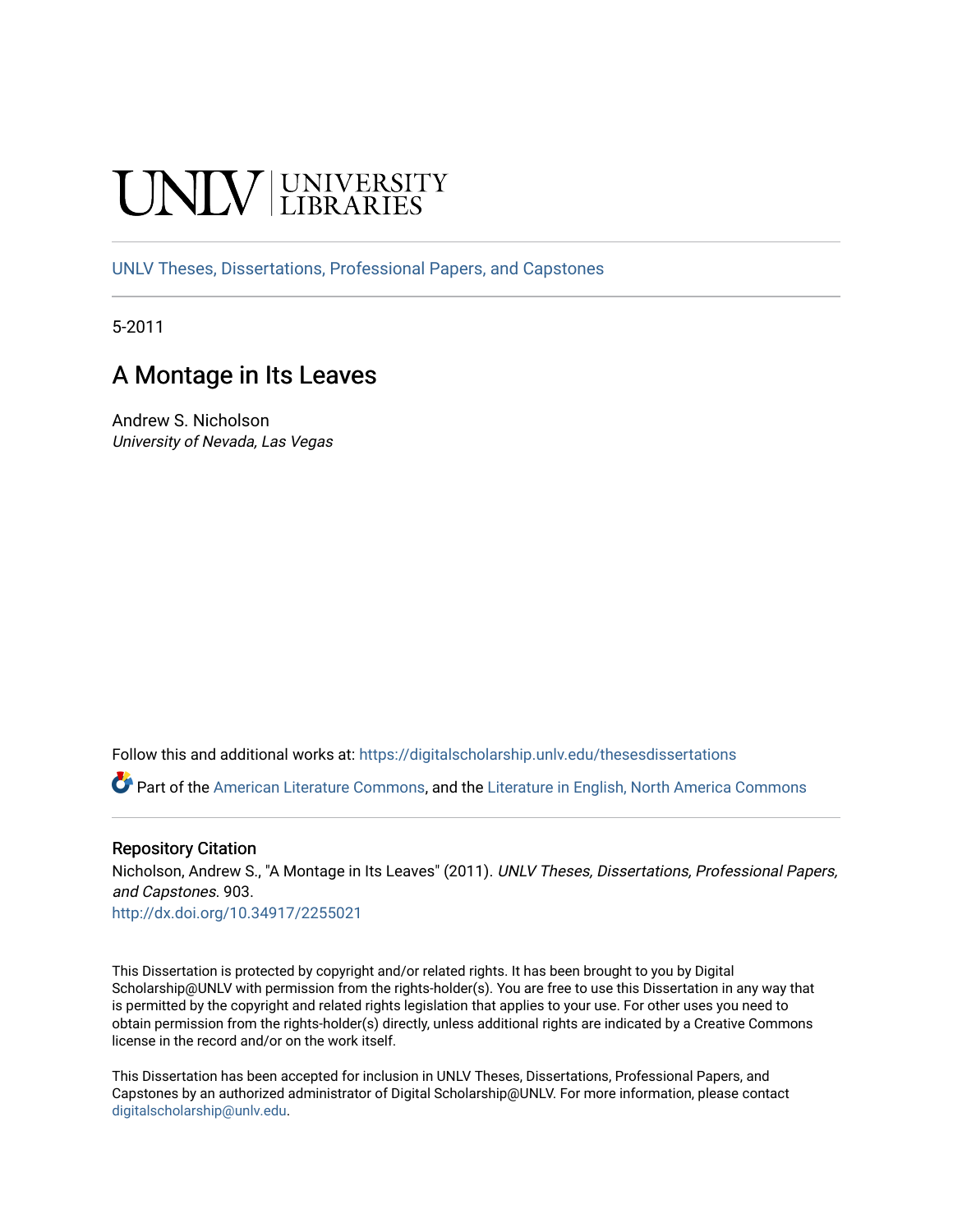# A MONTAGE IN ITS LEAVES

by

Andrew Snyder Nicholson

Bachelor of Arts Lawrence University 2004

Master of Fine Arts California College of the Arts 2006

A dissertation submitted in partial fulfillment of the requirements for the

> **Doctor of Philosophy in English Department of English College of Liberal Arts**

> **Graduate College University of Nevada, Las Vegas May 2011**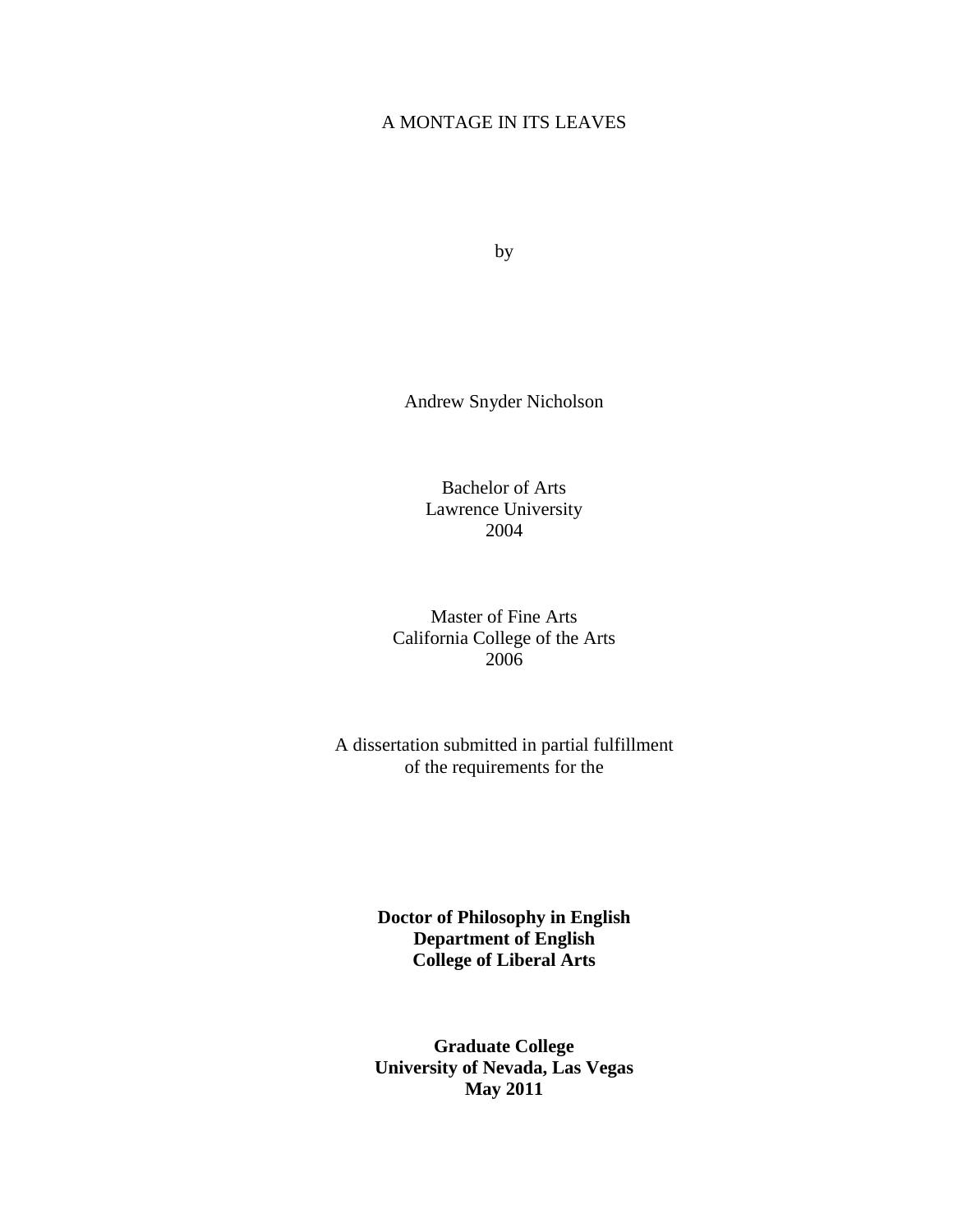Copyright by Andrew Snyder Nicholson 2011 All Rights Reserved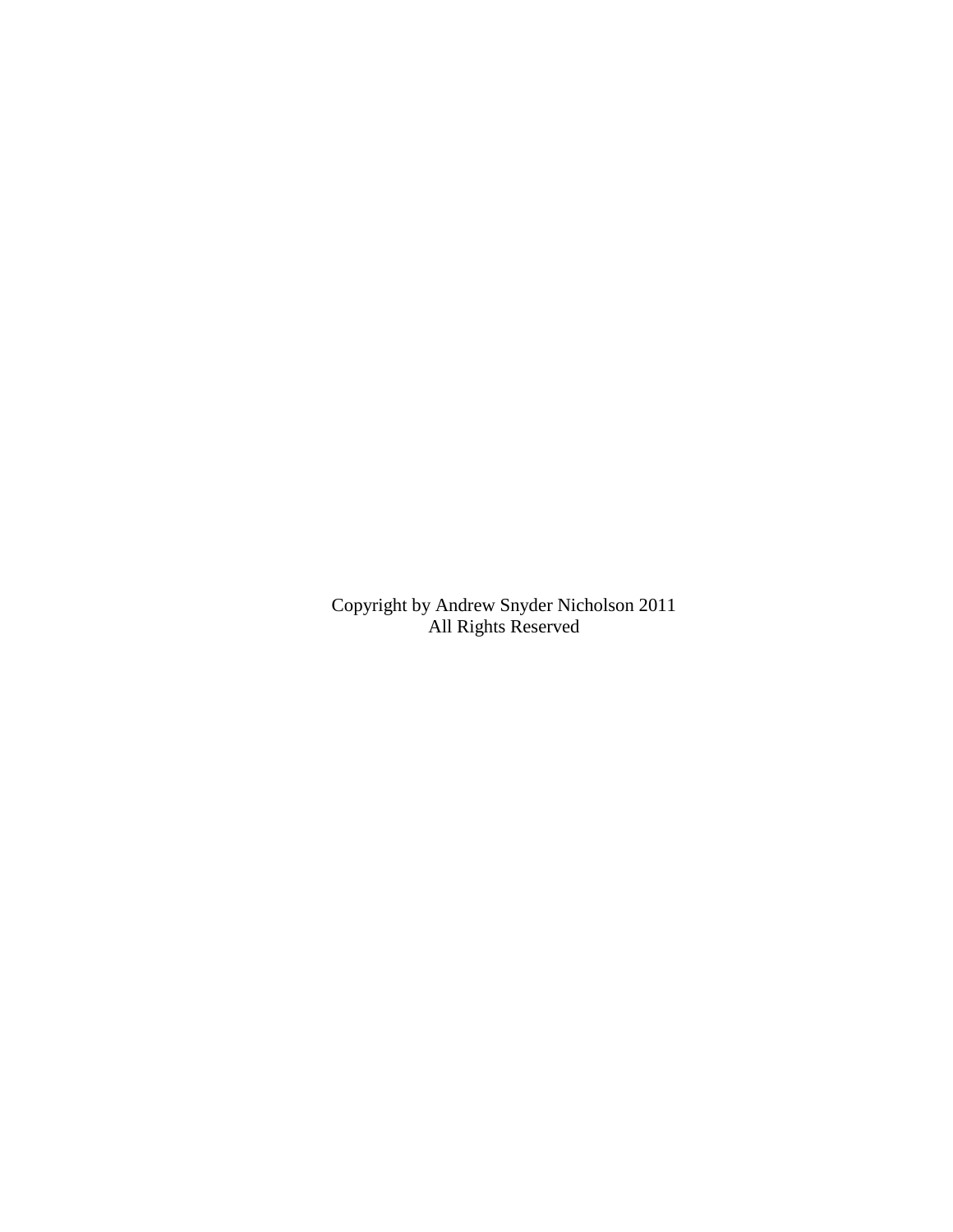

# THE GRADUATE COLLEGE

We recommend the dissertation prepared under our supervision by

# **Andrew Snyder Nicholson**

entitled

# **A Montage in Its Leaves**

be accepted in partial fulfillment of the requirements for the degree of

# **Doctor of Philosophy in English**

Donald Revell, Committee Chair

Julie Staggers, Committee Member

Claudia Keelan, Committee Member

Attila Lawrence, Graduate Faculty Representative

Ronald Smith, Ph. D., Vice President for Research and Graduate Studies and Dean of the Graduate College

**May 2011**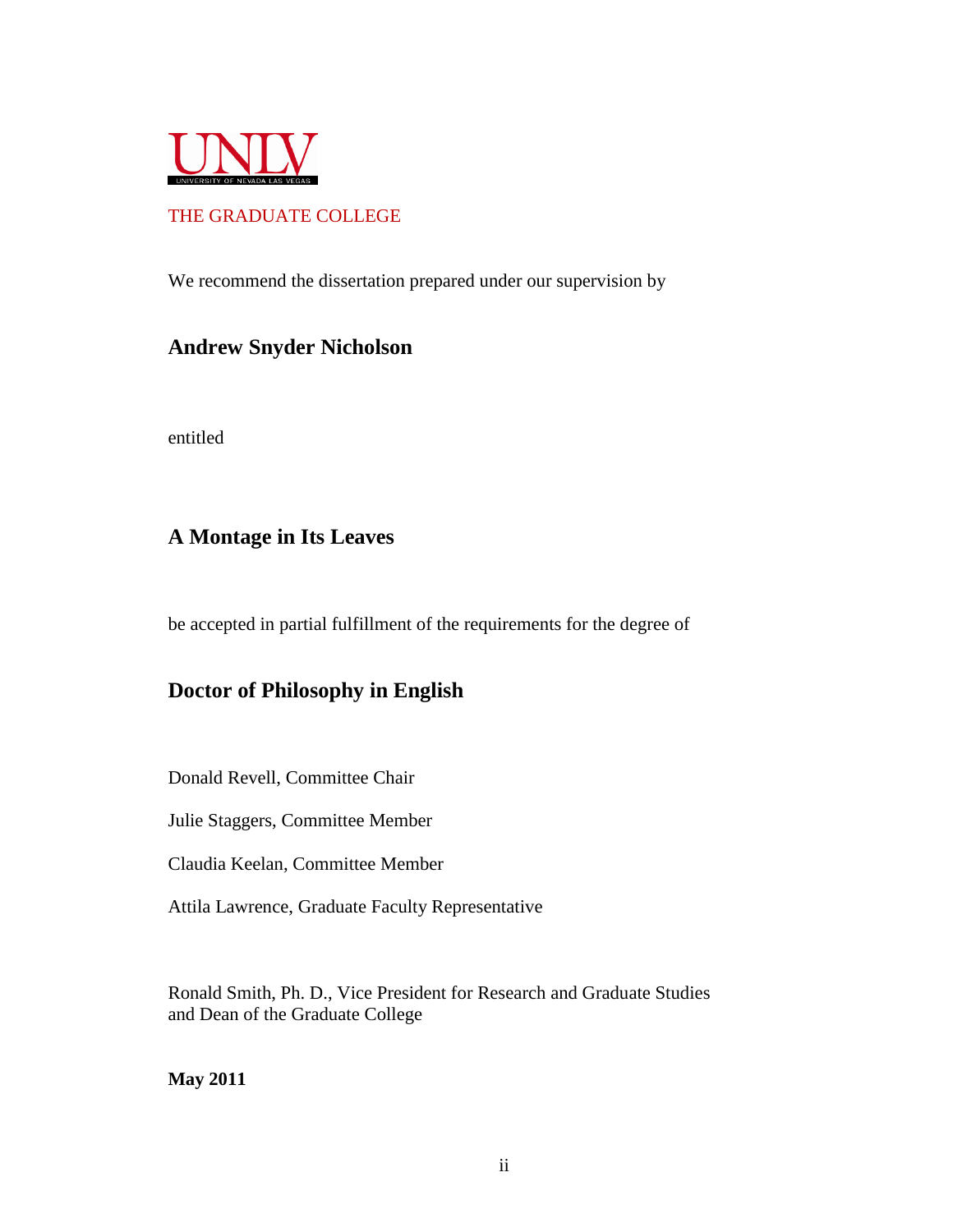#### ABSTRACT

## **A Montage in Its Leaves**

by

Andrew Snyder Nicholson

Dr. Donald Revell Committee Chair Professor of English University of Nevada, Las Vegas

This dissertation consists of a series of lyric poems preceded by an introduction to those poems. The introduction gives a background to the method of composition and historical precedents to the poems, connecting the lyric poems to the writing and thoughts of William Blake, Martin Heidegger, and Robert Creeley. The poems are presented in three parts, and cover a variety of subjects, frequently favoring the presentation of subjective experience over an imagined objectivity.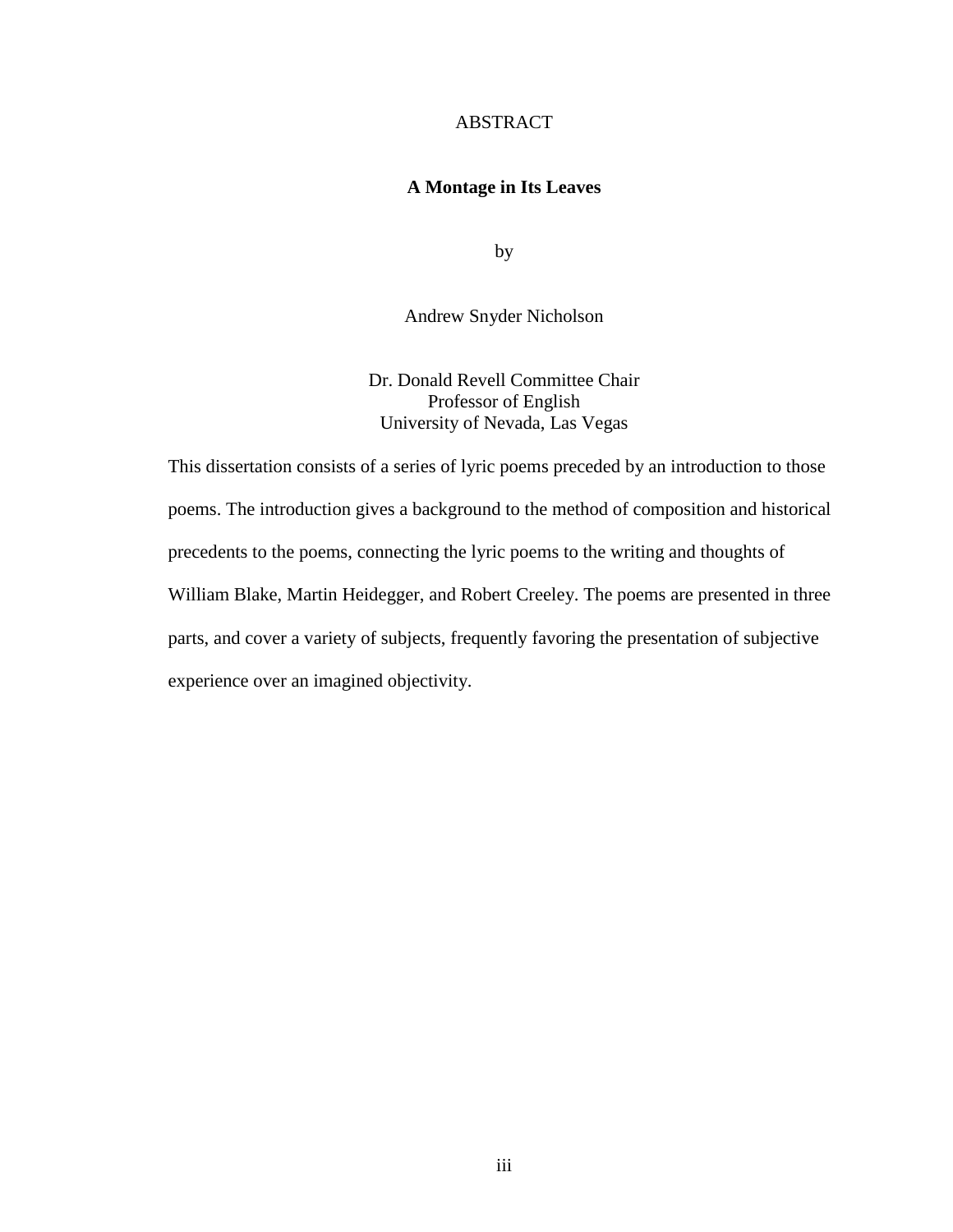| <b>SECTION 1</b> |  |
|------------------|--|
|                  |  |
|                  |  |
|                  |  |
|                  |  |
|                  |  |
|                  |  |
|                  |  |
|                  |  |
|                  |  |
|                  |  |
|                  |  |
|                  |  |
|                  |  |
|                  |  |
| <b>SECTION 2</b> |  |
|                  |  |
|                  |  |
|                  |  |
|                  |  |
|                  |  |
|                  |  |
|                  |  |
| <b>SECTION 3</b> |  |
|                  |  |
|                  |  |
|                  |  |
|                  |  |
|                  |  |
|                  |  |
|                  |  |
|                  |  |
|                  |  |
|                  |  |
|                  |  |
|                  |  |
|                  |  |
|                  |  |
|                  |  |

# **TABLE OF CONTENTS**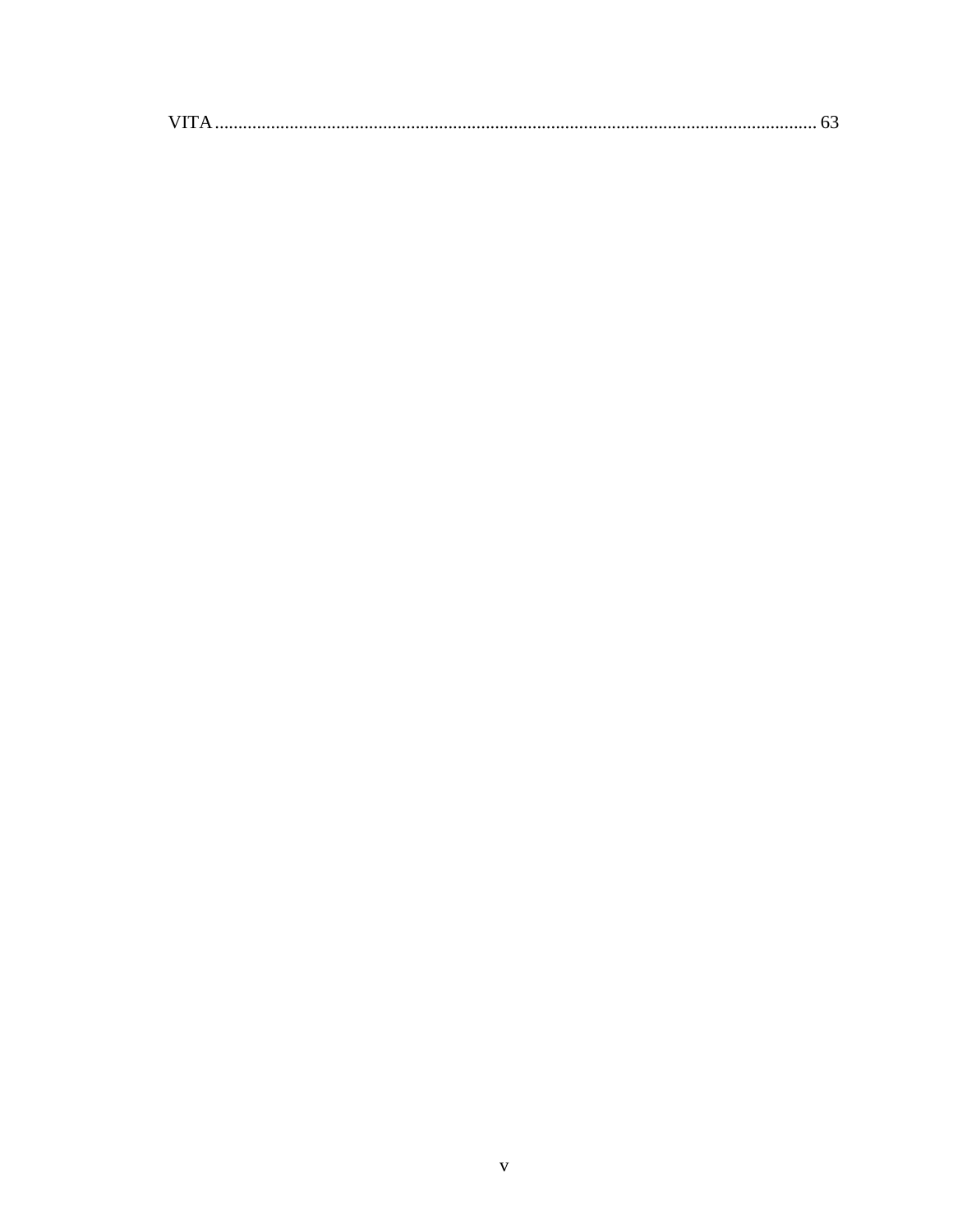#### INTRODUCTION

Writing of his painting *A Vision of the Last Judgment,* William Blake differentiates between two ways of seeing: his way, which emphasizes Imagination and Vision, and the standard way of seeing, which is antithetical to his art. Imagining his opponents, Blake gives their view and his reply: "What it will be Questiond When the Sun rises do you not see a round Disk of fire somewhat like a Guinea O no no I see an Innumerable company of the Heavenly host crying Holy Holy Holy is the Lord God Almighty I question not my Corporeal or Vegetative Eye any more than I would Question a Window concerning a Sight I look thro it & not with it" (565-566).

Blake"s comment continues to surprise me and continues to instruct my writing. It continues to surprise me because Blake refuses what one ordinarily sees when looking at the sun: an object, round in shape that seems to glow or be made of fire. Refusing a basic fact like the sun"s appearance makes Blake a writer that it is easy to discount, and it does not surprise me that this writer, who refused the ground of the standard accounts of the world, was for years dismissed as insane instead of a poet that should be taken seriously. Blake, though, is not unaware that "a round Disk of fire somewhat like a Guinea" is the standard account. He does not give a different description of the sun under some delusion that his understanding is the common understanding. Instead he places his vision against the standard description, repeating his refusal of it as he marks his account as one to contend with the usual understanding.

What Blake refuses is the imagined objectivity in the standard description of the sun. (This is, after all, the poet who railed against Newton and faulted Voltaire and Rousseau for their belief on logic over spirit, warning them, "Mock on, mock on; "tis all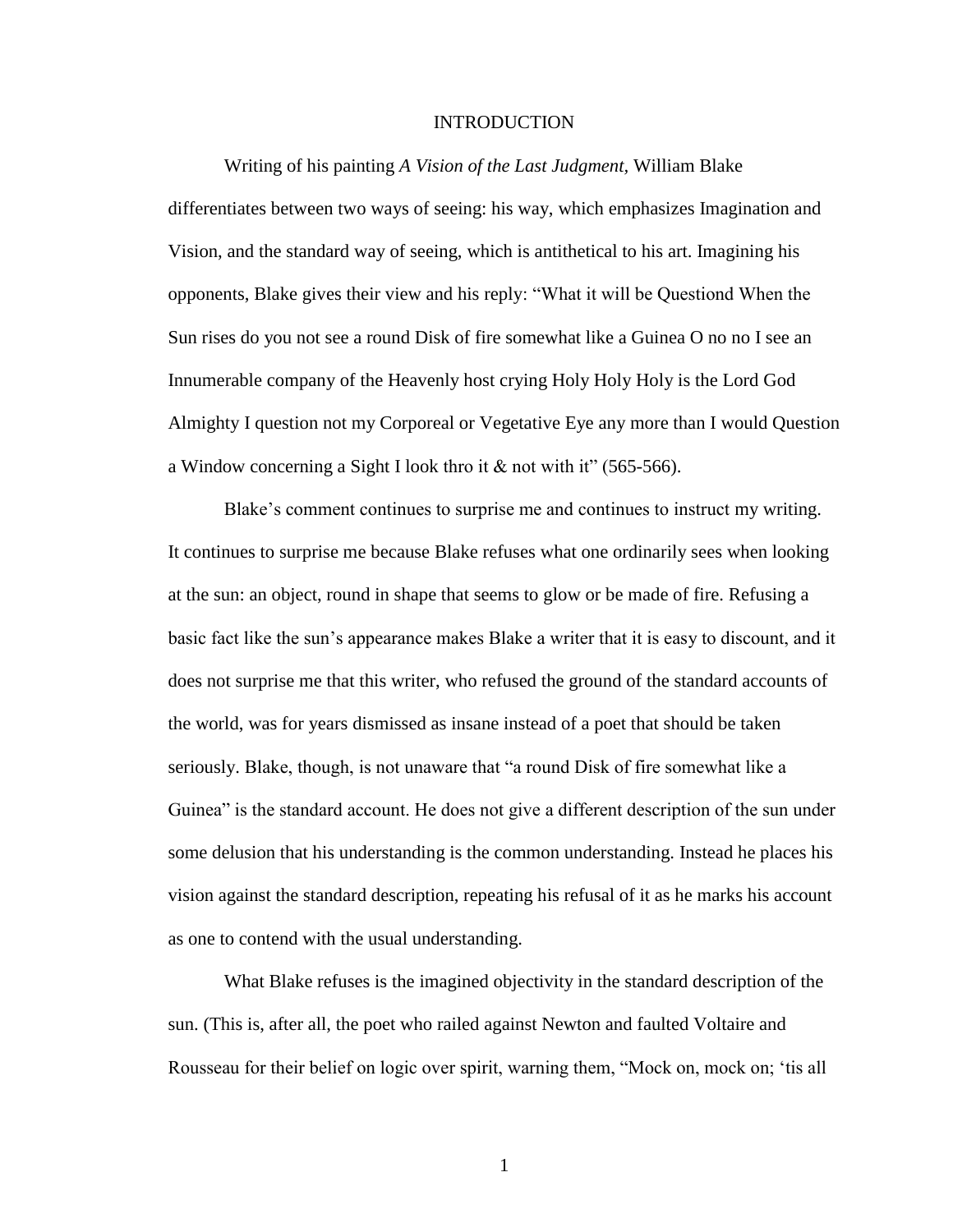in vain!") Blake's imagined opponent seeks to give that objective description of the sun, employing simile in order to clarify how the sun can be recognized. The result rhymes with the economic guinea: like the guinea, the sun is presented as an object separate from consumers; while the guinea can be exchanged between economic agents, the simile exists so the sun can be identified and exchanged between speaker and audience (compare the sun"s exchangeable identification to Blake"s untransferable rapture); and while guinea and simile exist as rhetorical fictions, based on socially agreed upon values of money or language, Blake"s reply is belief—it gives only a glimpse of an experience that innately holds value for Blake, regardless of how it will be socially experienced.

Blake"s alternative privileges giving an account of the experience of the sun over imagining an objective description exists. His alternative depicts an excited relationship with the sun, an excitement where not the viewer but the viewed intones "Holy Holy Holy." The choir sings as viewer and viewed enter into a relationship built on the shared spiritual ground upon which their experience stands. No one exists outside viewer, viewed, and the ground they share, and the viewed stands as an equal with the viewer, not a reproducible, exchangeable object but the unfathomable ("Innumerable") face of the overwhelming other.

Blake's alternative is a kind of phenomenology: He knows the ordinary understanding of the sun but has bracketed it and set it aside so that he can report his experience of its phenomena. He does not give an objective account that imagines itself apart from the subject-object relationship or that imagines the subject can dominate and know its object. Instead, his account is consumed by that subject-object relationship. Experiencing the overwhelming otherness of the sun, Blake reports that the sun has a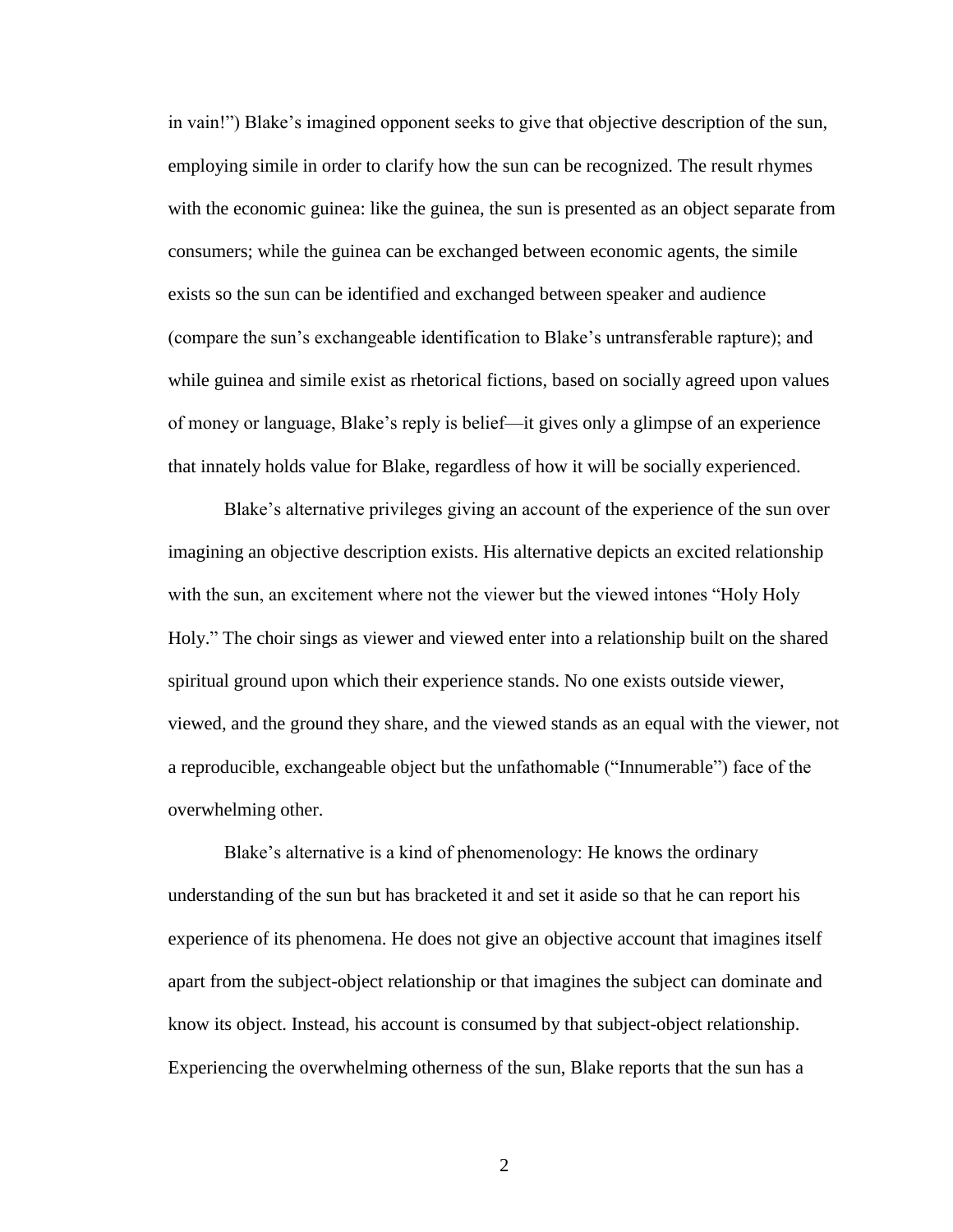power and glory that is not only *like* the Heavenly host shouting, it has such immediacy that he must say it *is* the Heavenly host if he is going to be honest about that immediacy. (Charles Altieri has succinctly makes a similar point, writing about the Modernist poets: "Perhaps where the passions are at stake radical metaphor is closer to the unrepressed reality. Perhaps treating someone as a lion eager to kill serves better than simile to capture the intensity, and even the ontology, of rage" (39).) He writes what the sun *is* in its most immediate sense; he is ontologically honest and gives an account of its being.

As I have written the poems of this collection, it has surprised me less and less that most of Martin Heidegger"s late lectures begin with a consideration of a poem, whether that poem comes from Höelderlin, Trakl, or Novalis. It has surprised me less and less that on his post-World War II trip to France, the person whom the German ontologist most wanted to meet was the great French poet René Char (Of course he wanted to meet the author of those fragmentary and axiomatic poems that have so often been compared to the pre-Socratics philosophers to whom Heidegger pointed for the birth of ontology). The best lyric poems enact phenomenology and ontology, not dogmatically but as a result of the poet"s close attention to the world.

In American poetics, this attention to phenomenology and ontology is most fiercely maintained in the poems of Robert Creeley. In "A Sense of Measure," he writes: "I am more interested, at present, in what is *given* to me to write apart from what I might intend. I have never explicitly known—before writing—what it was that I would say. For myself, articulation is the intelligent ability to recognize the experience of what is so given, in words" (487). The poem cannot be pre-determined before its composition because this would be to ignore the ontological and phenomenological fact of the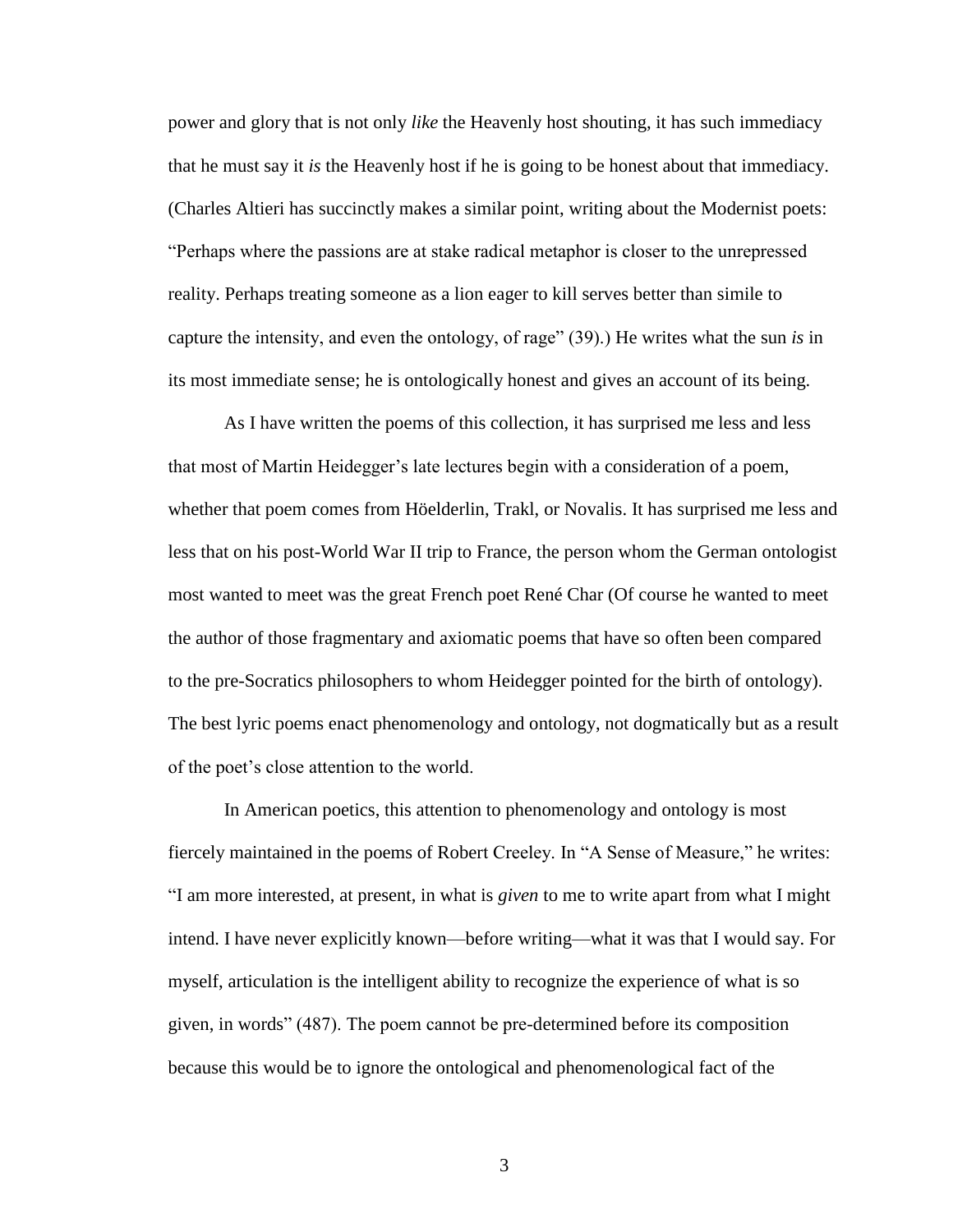moment of composition. Using the poem as a vehicle through which to present an already determined idea effaces that moment of composition.

Poems such as "Midnight" demonstrate Creeley's attention to the moment of poetic composition itself:

> When the rain stops and the cat drops out of the tree to walk

away, when the rain stops, when the others come home, when the phone stops, the drip of water, the

potential of a caller any Sunday afternoon. (209)

If the poem had been "explicitly known" before its writing, surely this result would need to be read as a disaster. The poem lists a few facts that occur one afternoon, loosely strung together in roughly two beat quatrains, but cannot maintain even this simple organization. Instead of maintaining its organization, the poem irregularly moves between a rhyming structure and no rhyme, between its semi-regular two strong beats and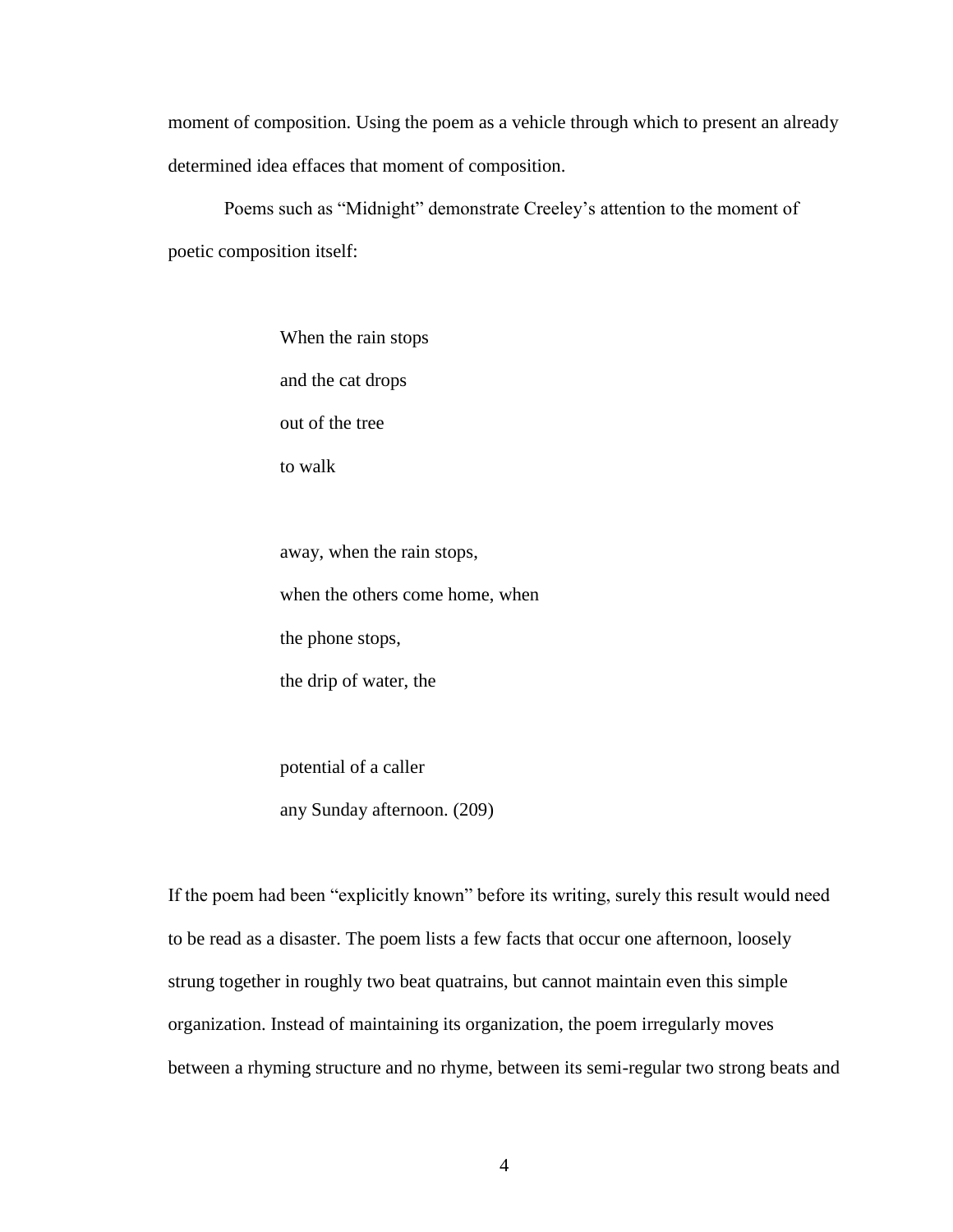all the rhythmic exceptions, and by the end, even the quatrain has broken down to a couplet.

This rickety poem can only be appreciated by appreciating the moment of its composition. All the structural failures I just described suddenly become the poem"s assets: no regular rhyme, no regular meter, and no regular stanzas become pragmatic decisions made in the moment and later abandoned—*pragmatic,* as opposed to the prefabricated organization of set meter, set rhyme scheme, and set stanzas. This pragmatism can also be found in that repetition of "when the rain stops." The repetition begins the poem again. Having followed the "given" outside with the cat dropping from the tree, Creeley reaches a dead end and starts over, this time seeking what is "given" inside the house.

The poem starts over again. It starts in a new direction, but starting again does not erase what has come before. As much as I can, I have sought to find where the poem starts over—starting over from sentence to sentence, line to line, word to word, even syllable to syllable. The great poem strives to be entirely new in each moment, not for the sake of surprising with novelty but to recognize that it *is.* It is not a product of fancy. It is the child of imagination, newly born at every moment.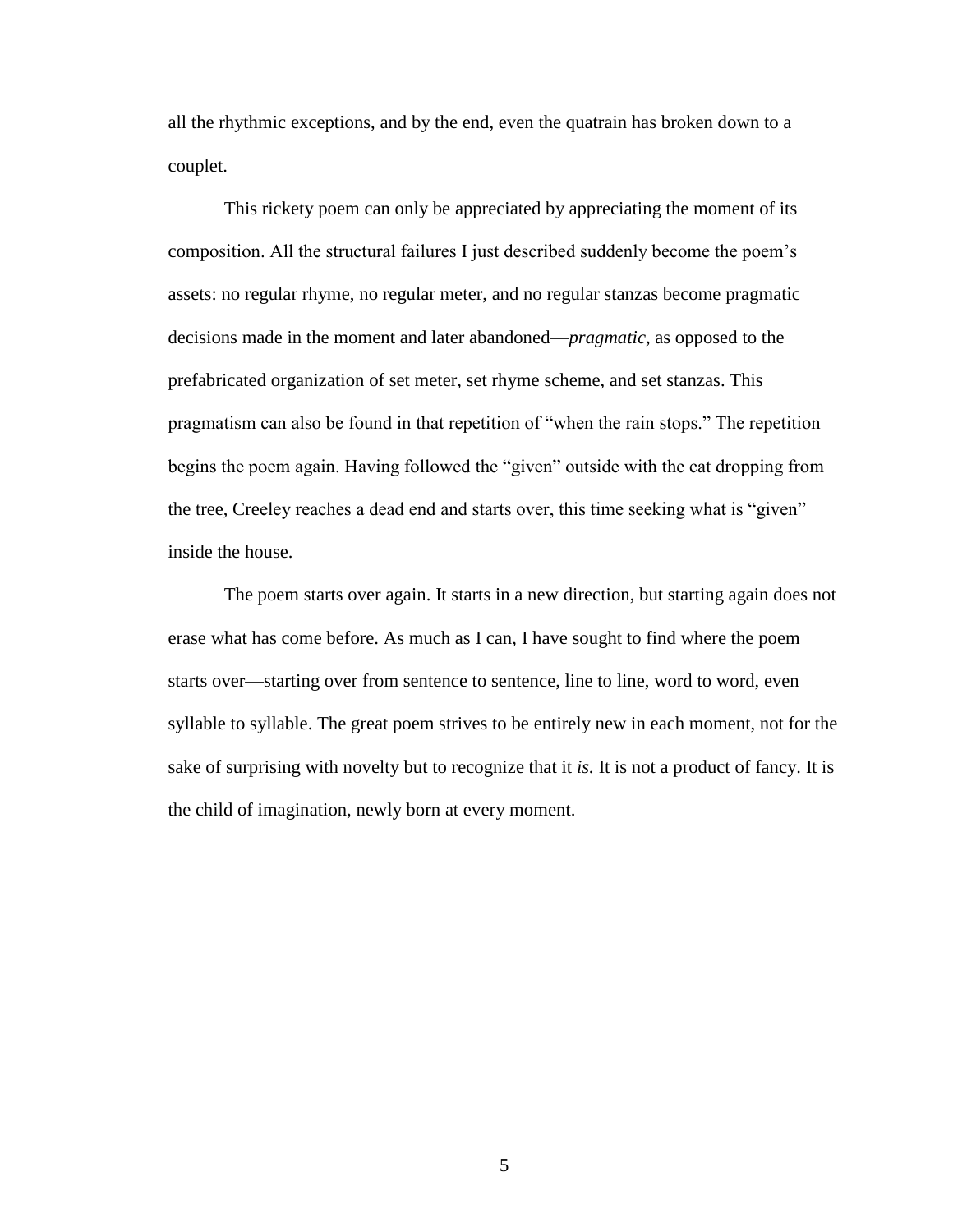# SECTION 1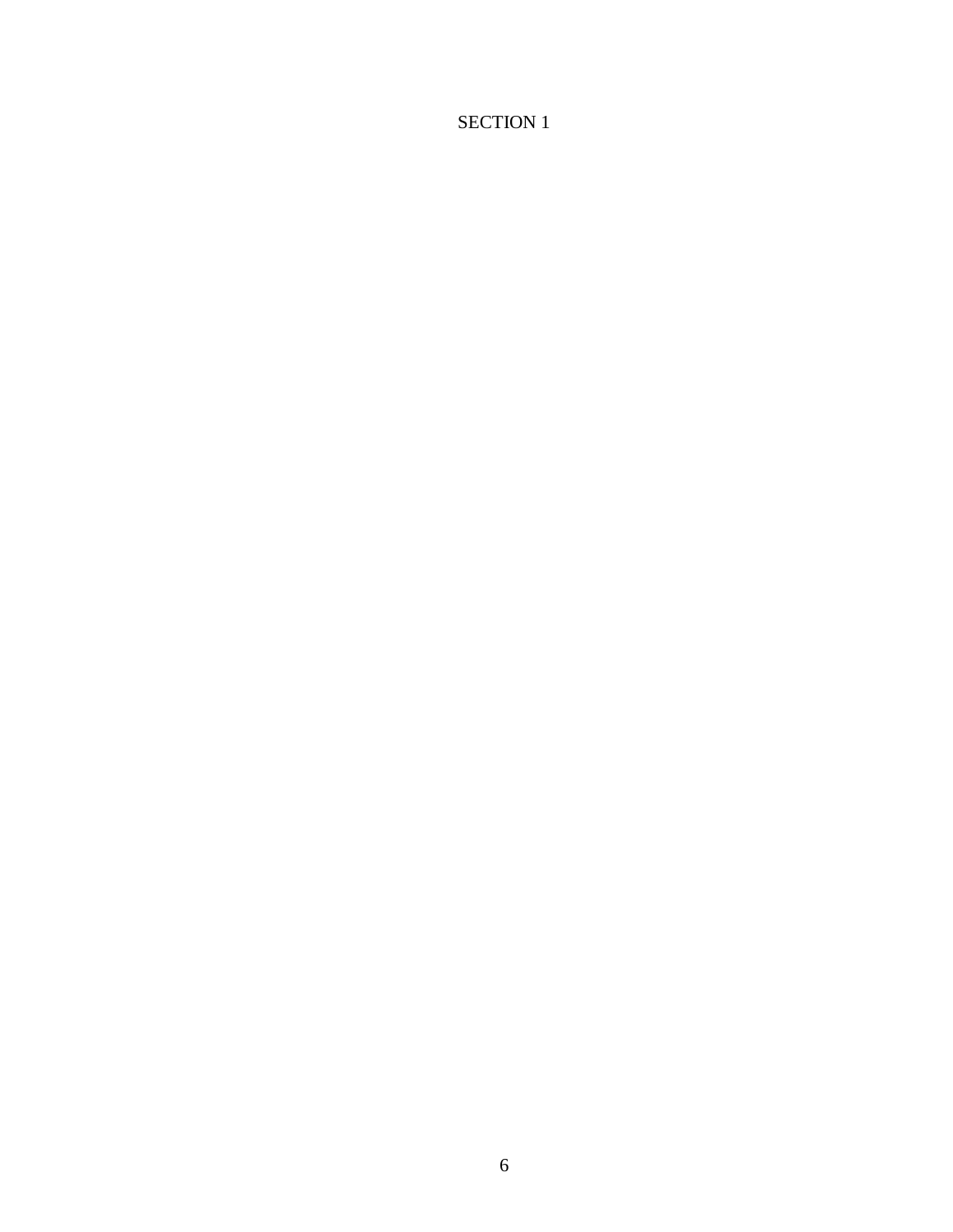# DIDYMUS

1

A twin to me, beyond the catch of my eye. I know a little bit about my ghost and me. We see the same thing look back from hills to my eye. We never tell the truth of it but try and find imagination where the dream slides further.

Say chariot and it races. Say a cherry and feel sweet and red and tonguey. The tongue is in, is here, and in here is the world. My ghost puts a hand on my face, doubling my touch: I too am here.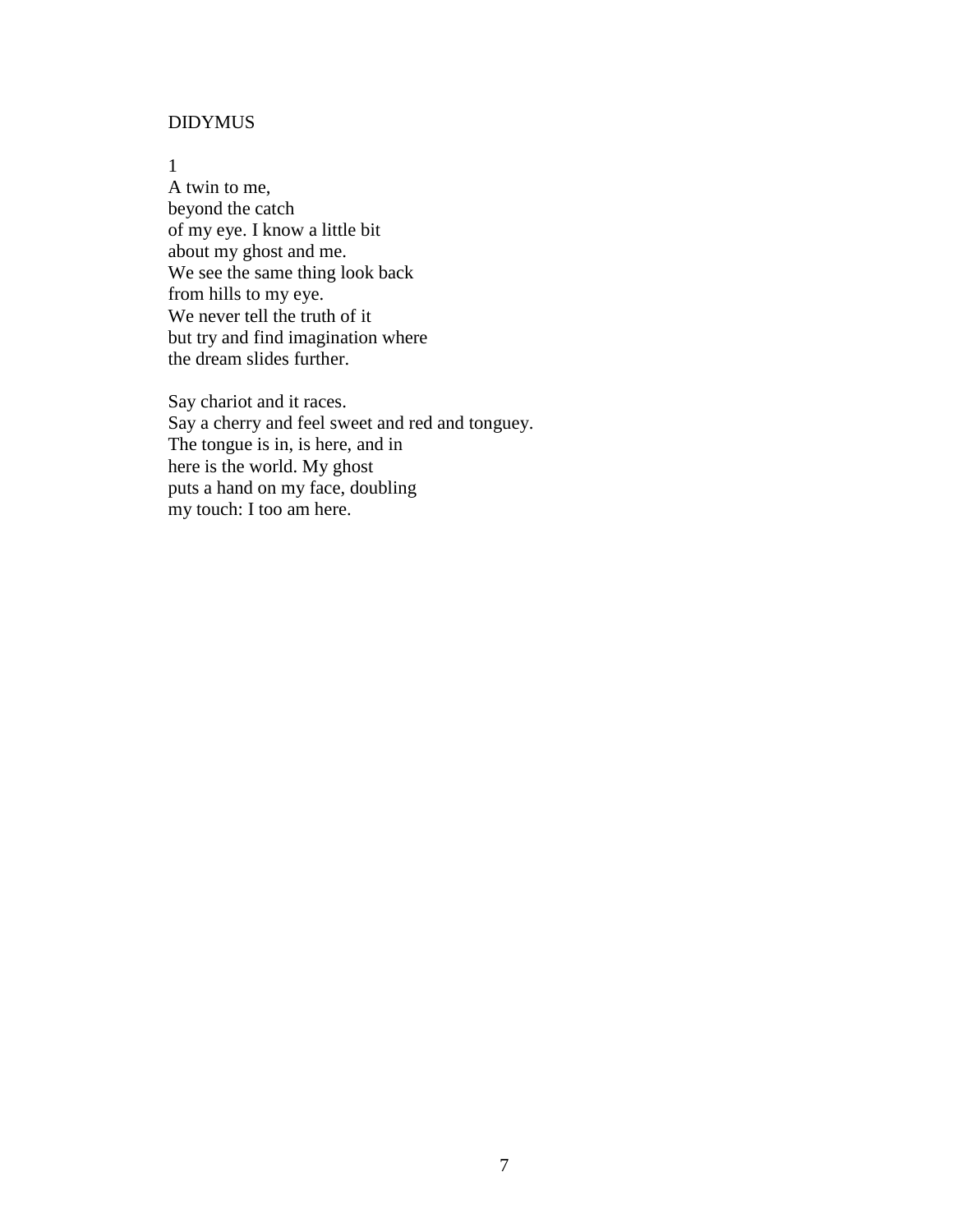Hills and furrows weave the muscles' warp and weft.

Ley lines entwine me, draw me, open and hold a hand, a face.

The red cloth speaks inside its fissure, opens and holds another body.

The red cloth folds and unfolds multitudes: it is both crowd and shore.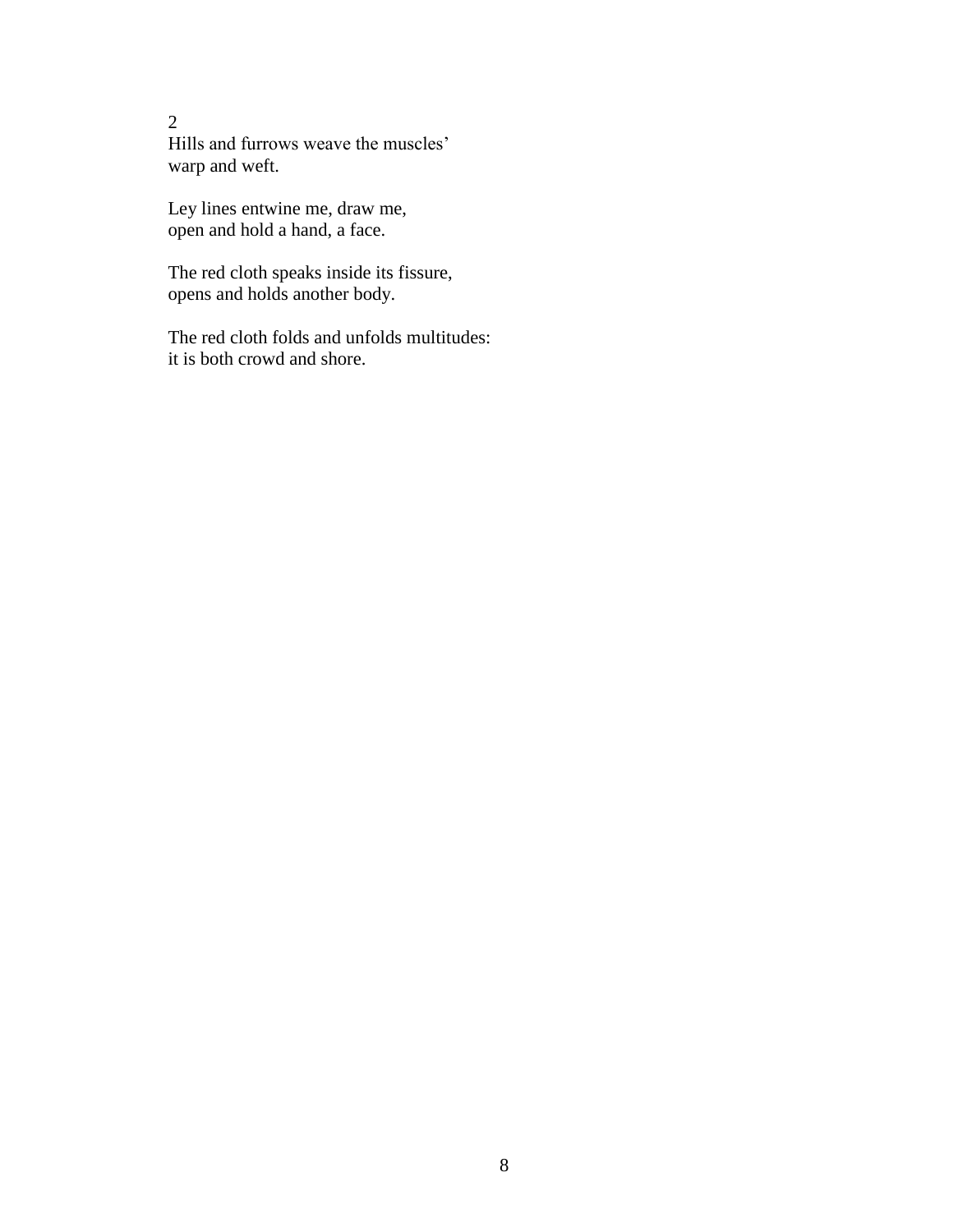We came to the shore and saw a boat approaching. It carried a dozen passengers who stood while the boat sped over the water. The hull barely touched the water"s surface, the keel cutting through. The water briefly parted, then filled the cut smooth.

The ship reached the shore, and when the passengers unloaded onto the sand, the boat turned and soon passed into the darkness. The passengers approached us, talking and believing we knew something about this place, but we too were beginning.

One knew me and called me by name. He was a friend I had last seen years ago, a dear friend who stood in my memory and now stood here in the sand before me. I knew he had a beautiful voice and asked him to sing.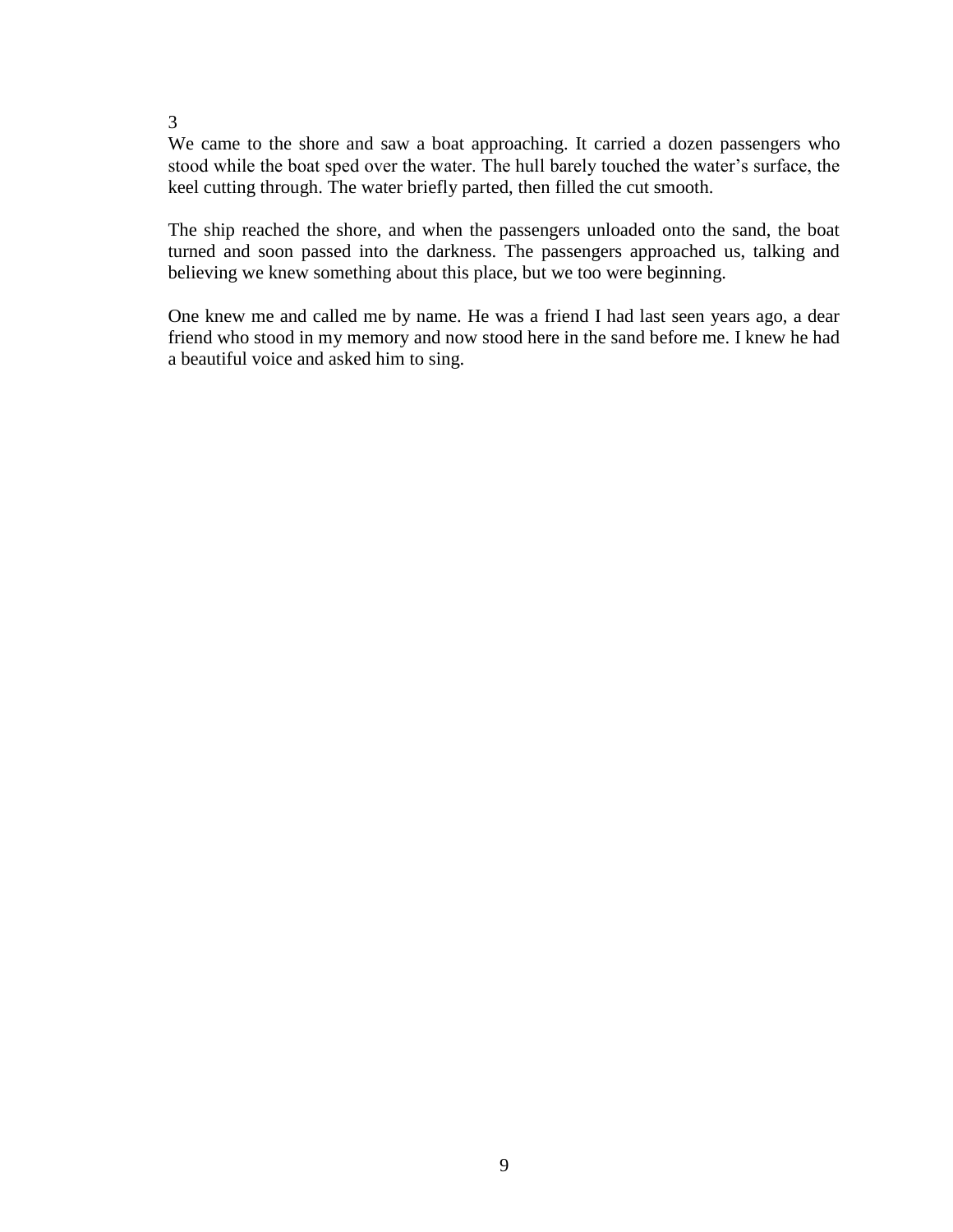# LENYA TO WEIL, 1928

Tucked in a long sunrise that rose to where the midday sun was waiting. The bass notes' low tide still wiggles deep in my smaller toes, a grasp that first grasp still holds.

If you cast me back inside, cast me back inside. The future is a new idea, a truth arriving unannounced. Your fame will go through my voice. Why not sing a duet to the morning"s birds, perched and ready?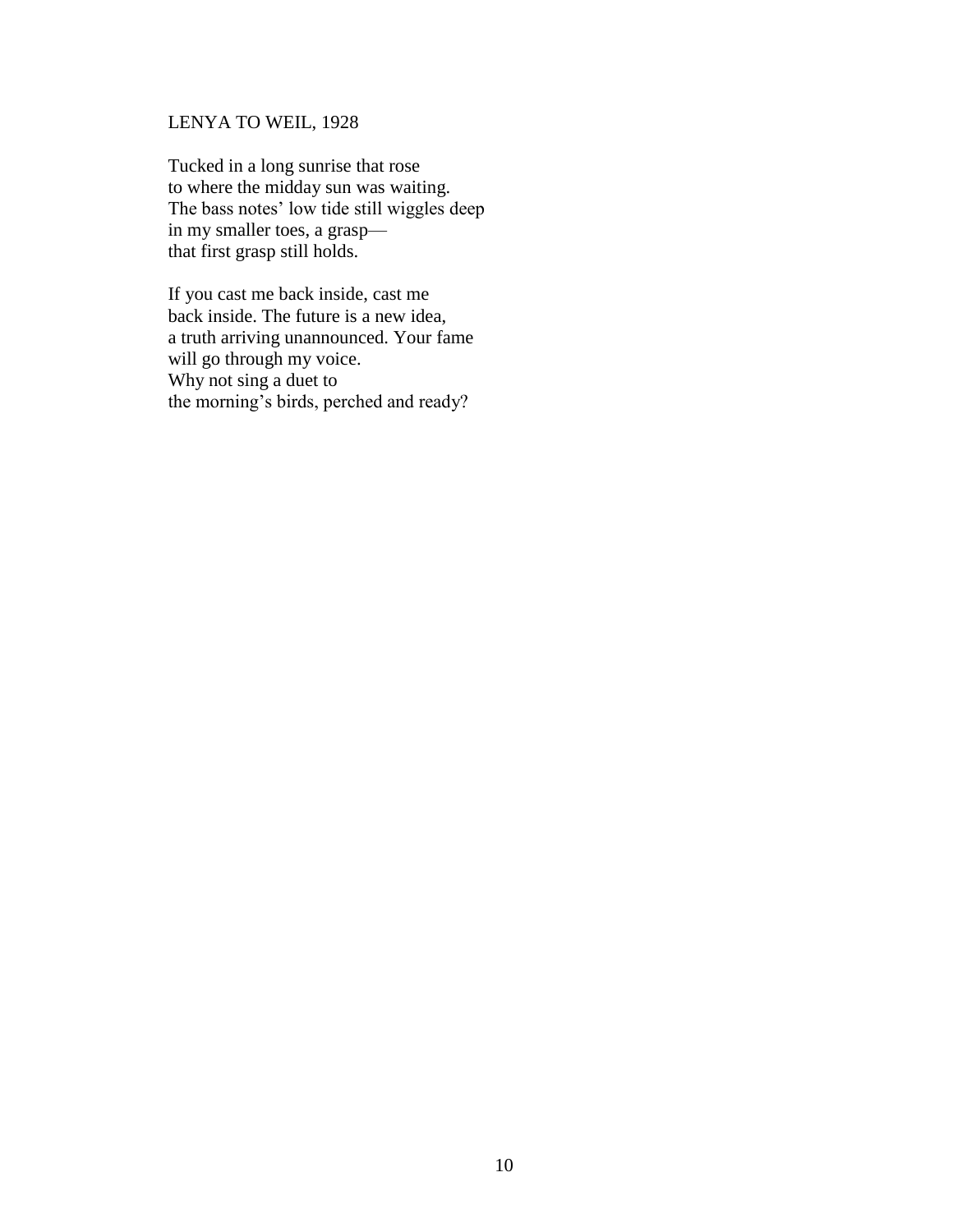## THEIR ROOTS RAIN DOWN CAN RAIN

No ash or dirt. The white wood is perfectly uneven, ready for the goldfinch's soft claw. My hands are empty and open. I am surrounded by sunflowers—their smooth perk brought by hands that aren"t mine, hands I love.

One star frays in a sun, one flower frays, stars: its colors run a river.

This is my grandfather's river, sunflower, and your disheveled adoration smirks, burns and burns and laughs.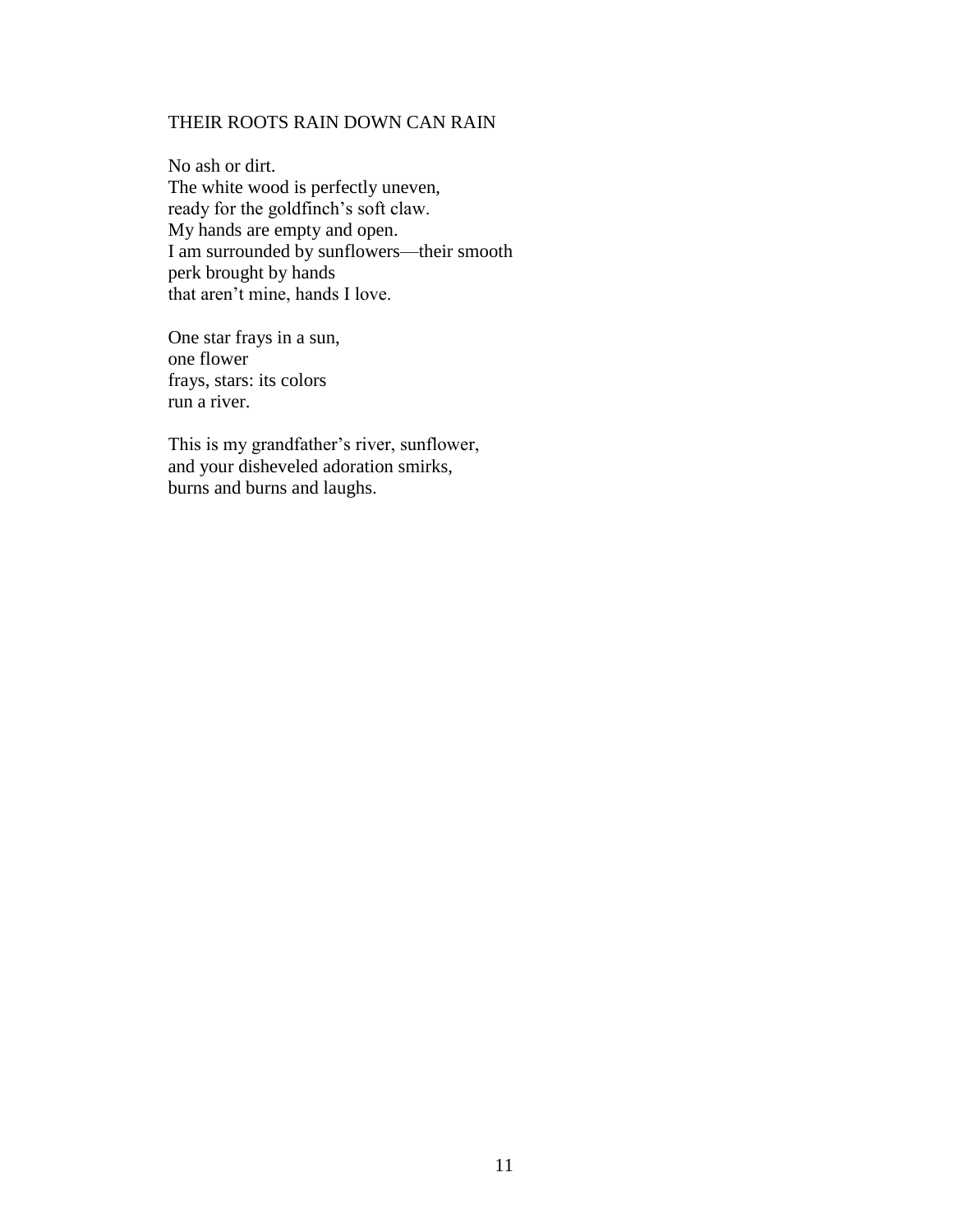#### SELECTED FILMOGRAPHY

Promenade with the white candle, he inches from puddle to mud. The coat covers, then bares the wick the hand shields. The wind can"t disturb the flame that plucks to nothing. Relight. The wind is a MacGuffin in the enduring film take.

I watch his chalk-streaked hair under Italian clouds on a screen, twenty-eight years later. I am just a pinch in the smidgen left, the nineminute shot in the darkened room, lighting the room with whittled-

down splicings. The pickpocket rehearses his trade on a hanging jacket in another film, for instance: this is all that"s left of the last century that we drove to the edge of the scenic overlook one Sunday to show it the distance from one to one, brick to bedrock, towhee, through the urban backdrop, darting up into the relit exposure.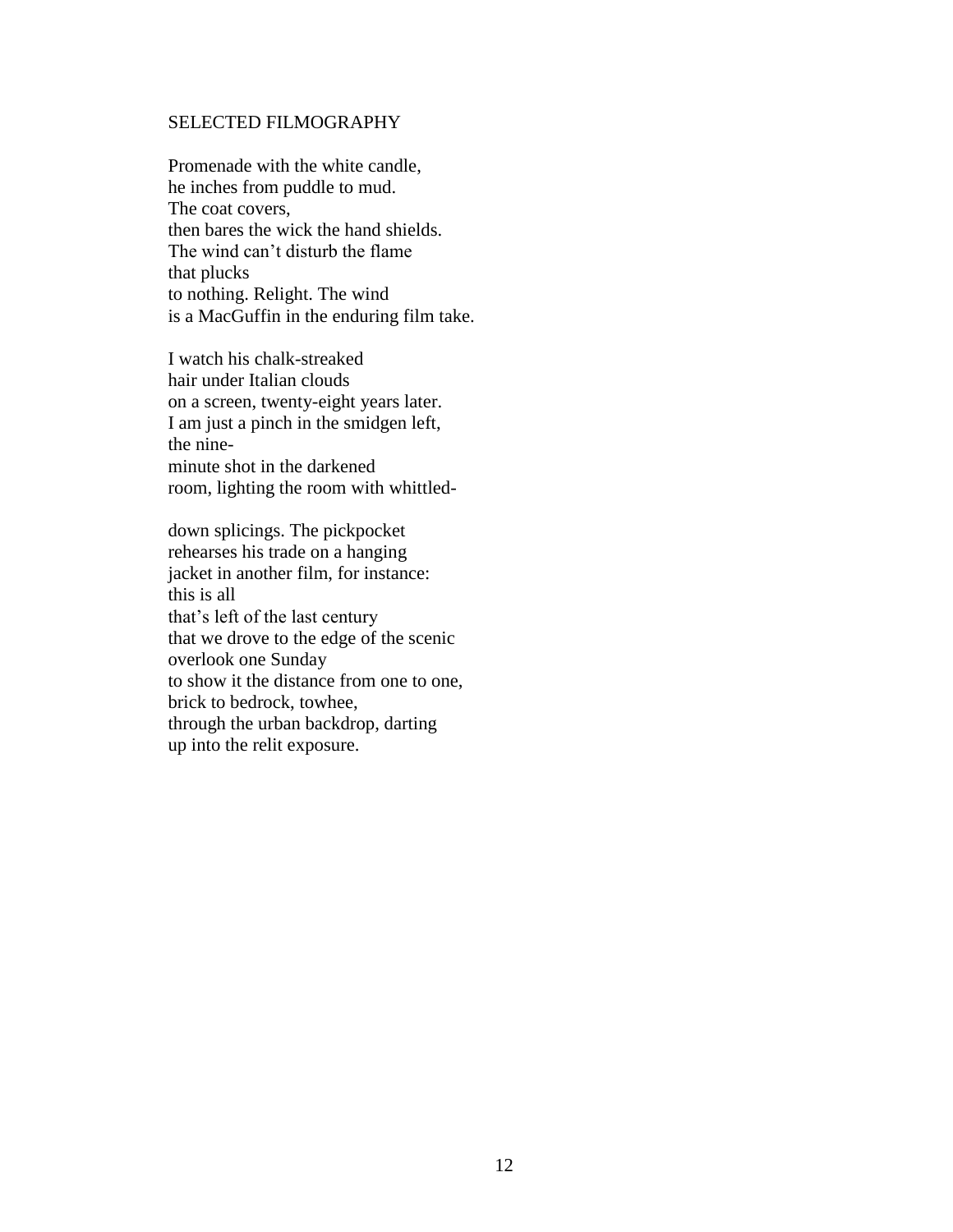#### SURVEY OF LOCAL GEOGRAPHY

Those classicist hands, big meaty ones, brusque the broom"s tooth between tiles. *Shuff, shuff,* repeat the scene slowly, the broom back over she smoothes the dirt off gray rock. I'm worried I can't share this without you converting to statue or a granite, slow something encumbering to stasis, my right eye closing to flatten the blah and keep up the rumble.

I never wanted to be down molted off a robin I start to doubt is real. I never wanted to be a weatherman, playing a mandolin in the name of science. Madeline in tea, you see, I never wanted spontaneous creation—the hand on my cheek as I sleep"s for me, and I can share this shoebox with your diorama of stone age technology. Let's write again how we concocted that axe:

Every summer, rocks

are hot, even white ones tumbled in the lake. The light rubs smack into cracking stone against stone, which founds dialectic, which means, of course, some ruffian gets mean, grunting through coarse cave-man mane, and is it plummy to be beaten when you fall from that tree, if in the sum total, you sit on this cottage stoop come mid-to-late August?

#### *Shuff, shuff—*

 shimmy down the branch by the window and wait for me to bike down the alley to your driveway. Repeat the scene slowly; how slowly, how close to absolute stop can these wheels brake without the contraption collapsing, at what painstaking lag do you worry the jig"s up, do I topple off bars and spokes, and chrome and skin skimming the white gravels stones, and we stop in the grass?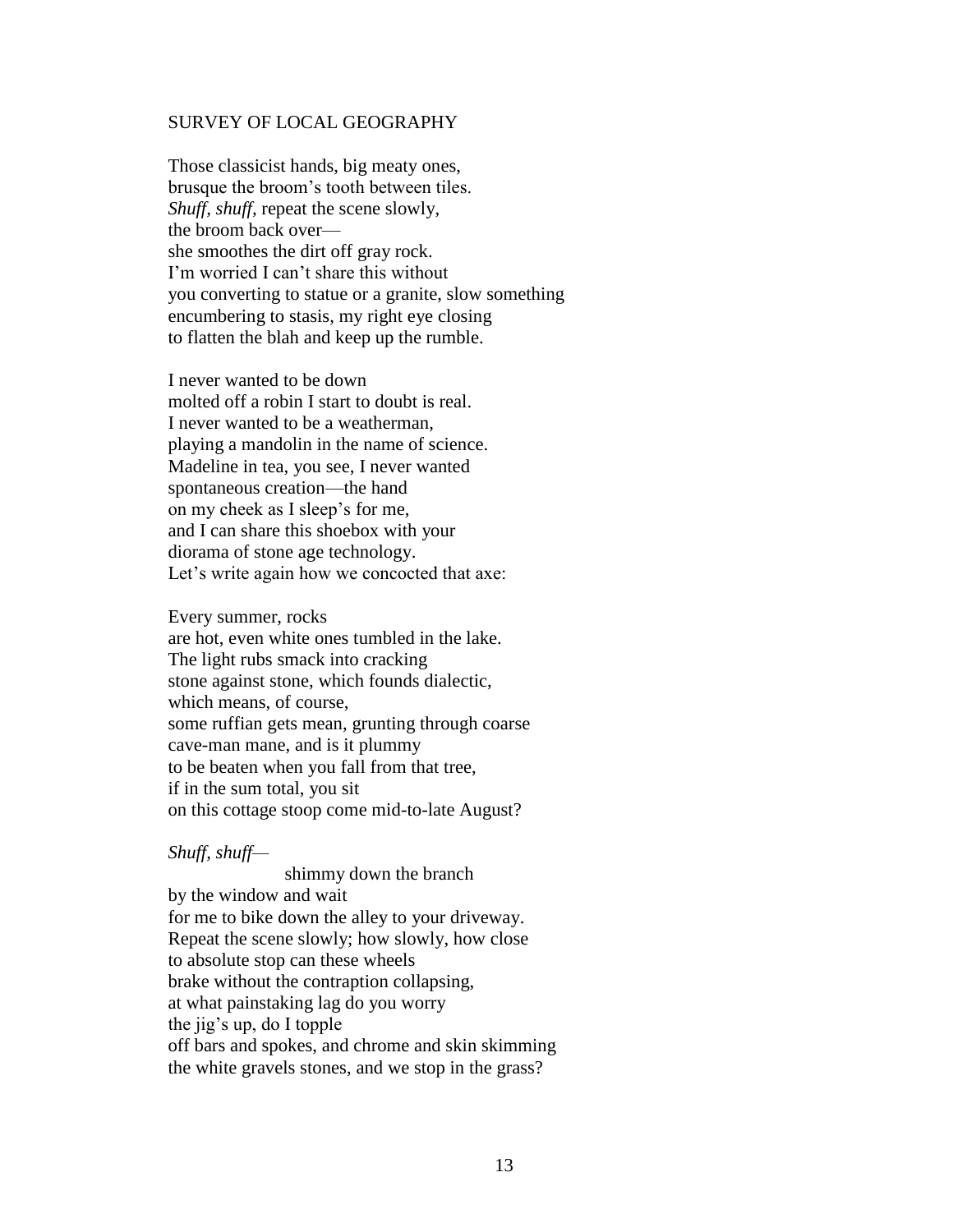# ASK THE CUCKOO *for Sylvia, Laurel, and Chris*

I leave the library and the lunch crowd is outside, mulling around the sidewalk, and there"s Laurel leaving class for the office to see Chris and eat lunch, which I already had so I can't eat with them. Saturday, we say, we all could have lunch and see birds at the preserve when Sylvia"s around, but her family comes in on Saturday but maybe Friday will work if Laurel checks with Chris, if I check with Sylvia, if the birds aren"t busy.

Laurel walks for the office and I walk toward my car, a little aimless, mostly thirsty. It"s hot and sunny, and I"m thinking about the birds, how I got to the desert in summer when they were somewhere else, somewhere less hot, how scared I was to not see them. I know these birds" names, I don"t know those, I know a couple Medieval poems with birds in them—*Parliment of Foules,* "Loude sing cuckou!"—the only cuckoo I've seen, singing six centuries the coming summer, the same song in vowels I love because they"re unsaid and mine.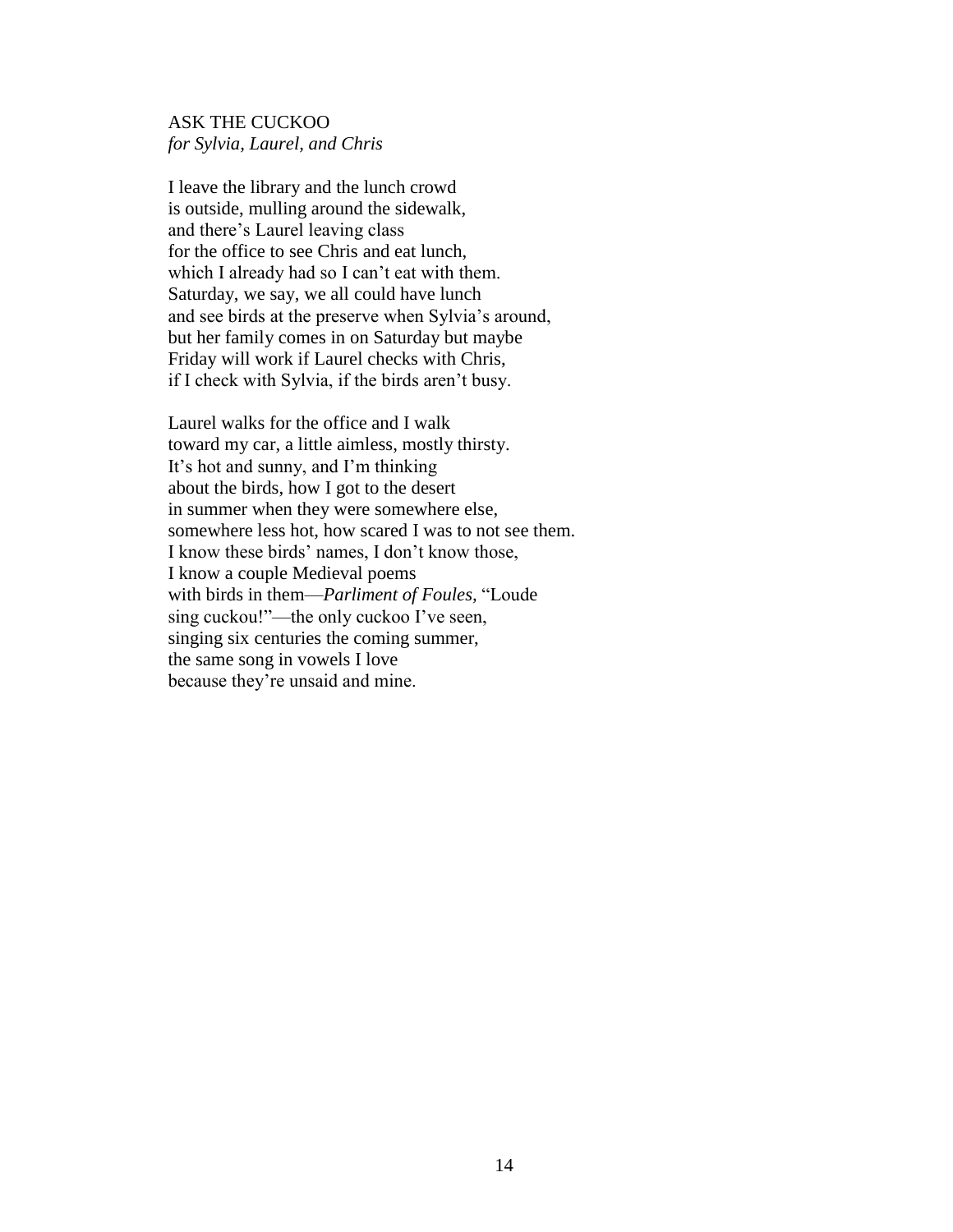#### FOR APOLLINAIRE

1

My tulips push for the bedspread, the light blue walls, the stained carpet, reach, fading, for anything after the thick-lipped vase, too wide to stop them. Their browning leaves are a first condition, the dirt, the bulb"s skin writing at last a starting place, home marking them, writing a poem, Guillaume, I read again, a first condition, another decade wrote me.

*From red to green all yellow dies,* a new bird in the morning, translated on a worn lobby couch one Ohio winter. I read your "Fenêtres," ice thickening on the sidewalk the year the wind grabbed my small umbrella and sailed me away from my destination, Paris, Vancouver, New York, the Antilles sailing through your poem to end with ripened sun, sweet in the mouth, several mirages.

The blue-tiled sky of Isfahan stayed through the cold months, spaciously arid, and now my walls are that sky you wrote between the Caspian and the Persian, the texture on the walls—little clouds, long before the storm— Tehran larger than Isfahan, tumultuous cords trapping the shop-clerks with the bad kings, worse than any war you could hope for, Guillaume,

friend I learned to sing, friend I read to Dana, my friend who might be walking again in that building where I find you, a first condition, not stopping us, just always there with love, with rough remaking—the tulips into a tree, a montage in its leaves, flipping through frames with the breeze, your portrait there, between the leaves, between the seas, asleep in the yellow desert, between two cities, two stitches, or two Norwegian ships, one life in another, among the lives of others. I reach for you and everything arriving after.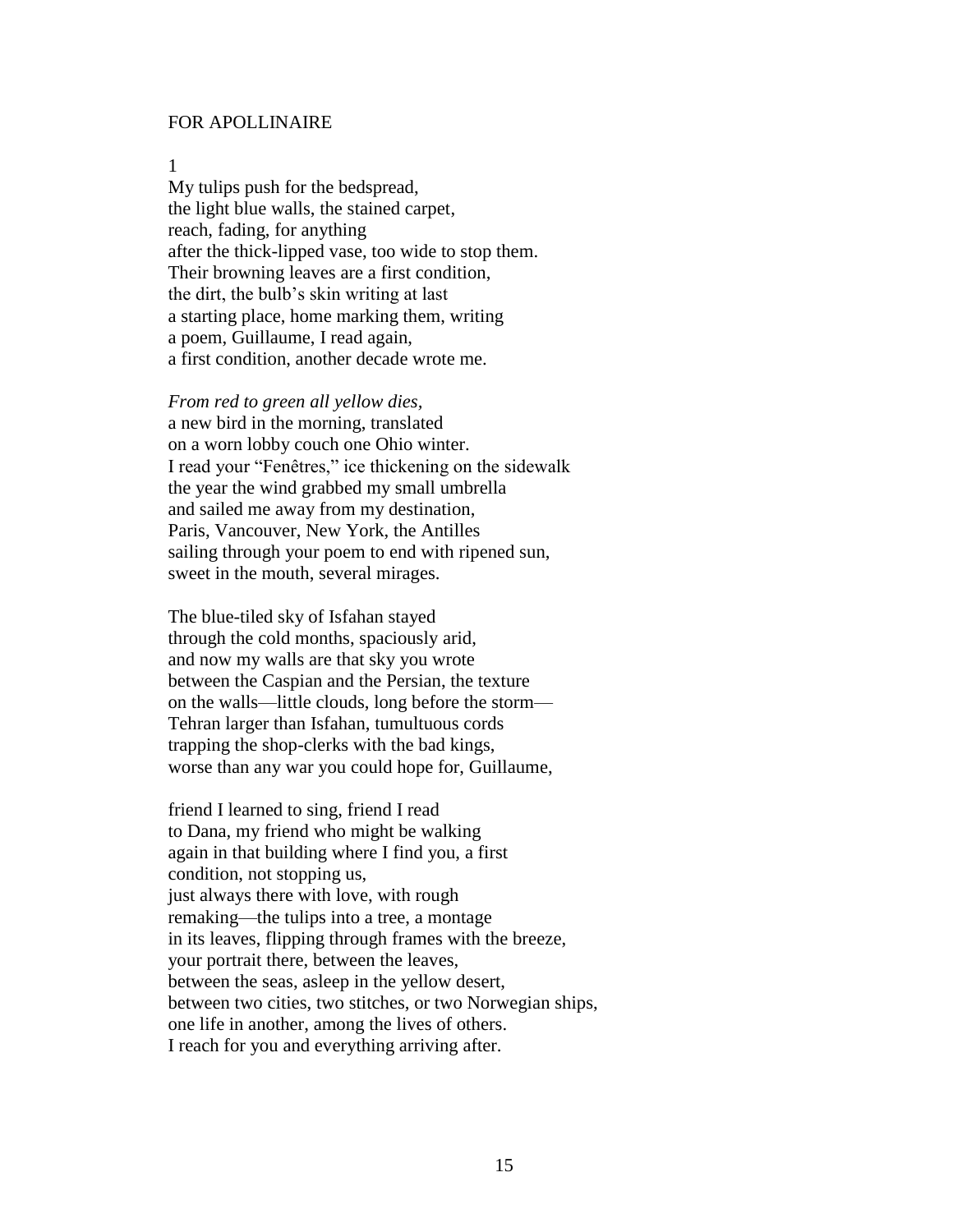I could have called to say the cat wants out on the porch or say you"re still asleep, didn"t this wake you up no, the poem isn"t loud enough to do that heavy lifting. It was more possible than probable, a dream I"m having while awake, a rare book in a dumpy thrift store, my cat"s grace, which is how she loves me, lying in the shade.

The doll bed by the planter box is ragged as any telegram come to replace the cellular phone in my pocket with pure presence of wires connecting this to that on back to Chicago, to cottage days, the dream to the real, which is what André Breton meant: no division. Utopia scuttles off to nostalgia.

That's all right, there's hope for me yet, I'm coming to the day's reckoning. The plane comes in to land, new continent glimpsed from the window. It's a first expedition where flower is fauna, animal a kind of construction, hotel from words, the remnant poem living.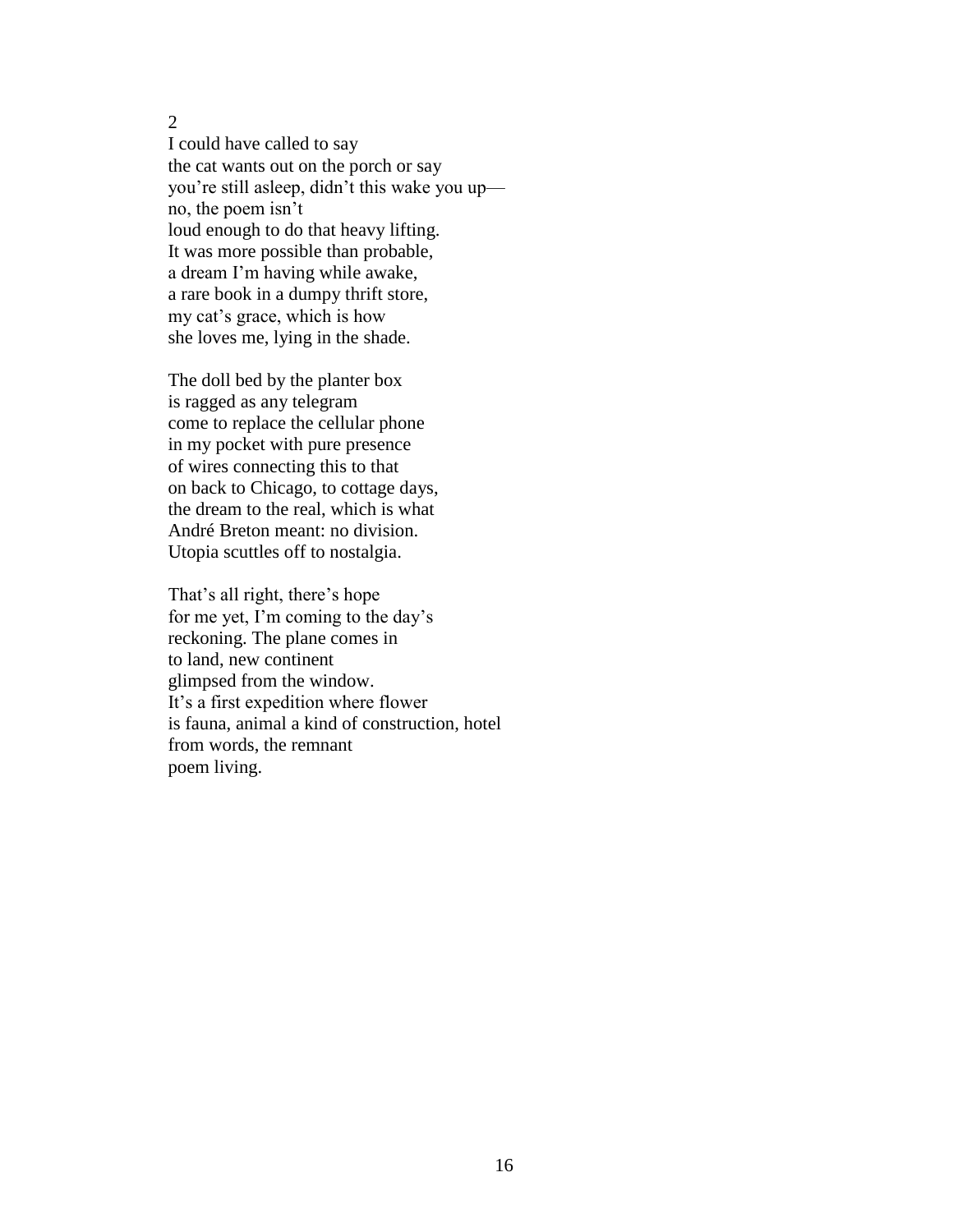I'm standing by your tree in colors born in the mirror's cracking, light hitting the edge with rainbows around us as colors nestle in the carpet between the bumpy wall and the white curve of molding running the floor, and one arc flavors my hand, ranging spectrum, settled, a sentimental poem promising nothing will follow.

Nothing comes after you. Because of you, I was never born, unsettled in silent typographies withered on the painting"s inch of newsprint. Too many languages for your last day to reach the edge of your next day—France disappears with sonorous chants hooraying through the trenches, Germany evaporates with its watery spirit talking to itself, said to itself, chatting echoes that drop and decay.

Nothing comes after you, and the moment after that, your tree splits colors. The world"s silent text rustles in wind, though the page doesn"t turn, the words arranged by chance, set here by routes each letter allotted itself.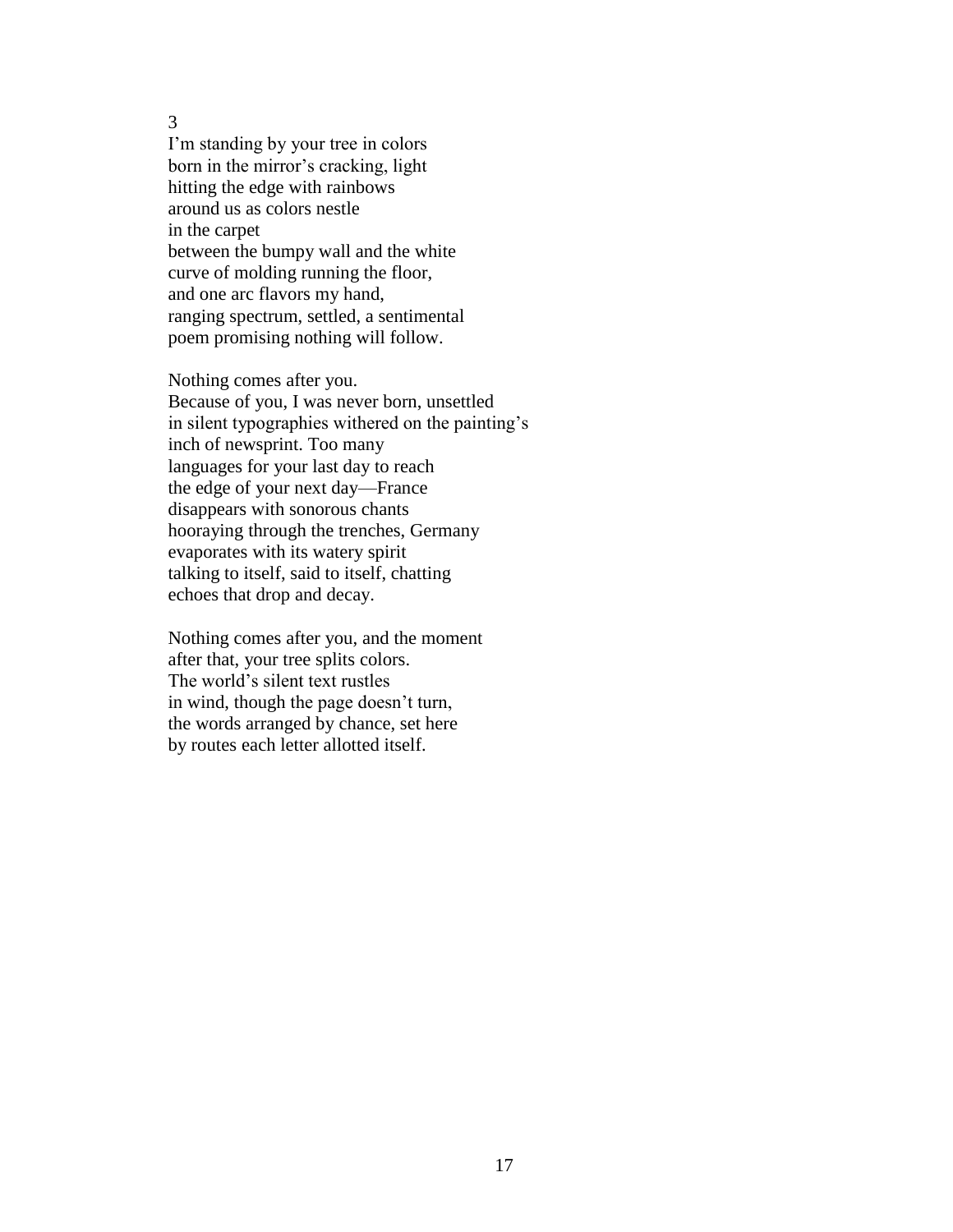NEW PALS

1

This sad faced idol, dark-eyed, starting to smile (it's still just a hint), walks from chance to chance, the hornet's sting, the benevolent gossip. He runs the tortuous path halfway down the valley"s side, runs through pearl and purple flowers, freshly broken grass.

The thousand verdant smells rush from the depth with voices behind them. First unseen, then as he enters the clearing, lost children peek between the trees: "Mother, where are you? Take us with you."

Don"t look glum—now"s the time for hide and seek.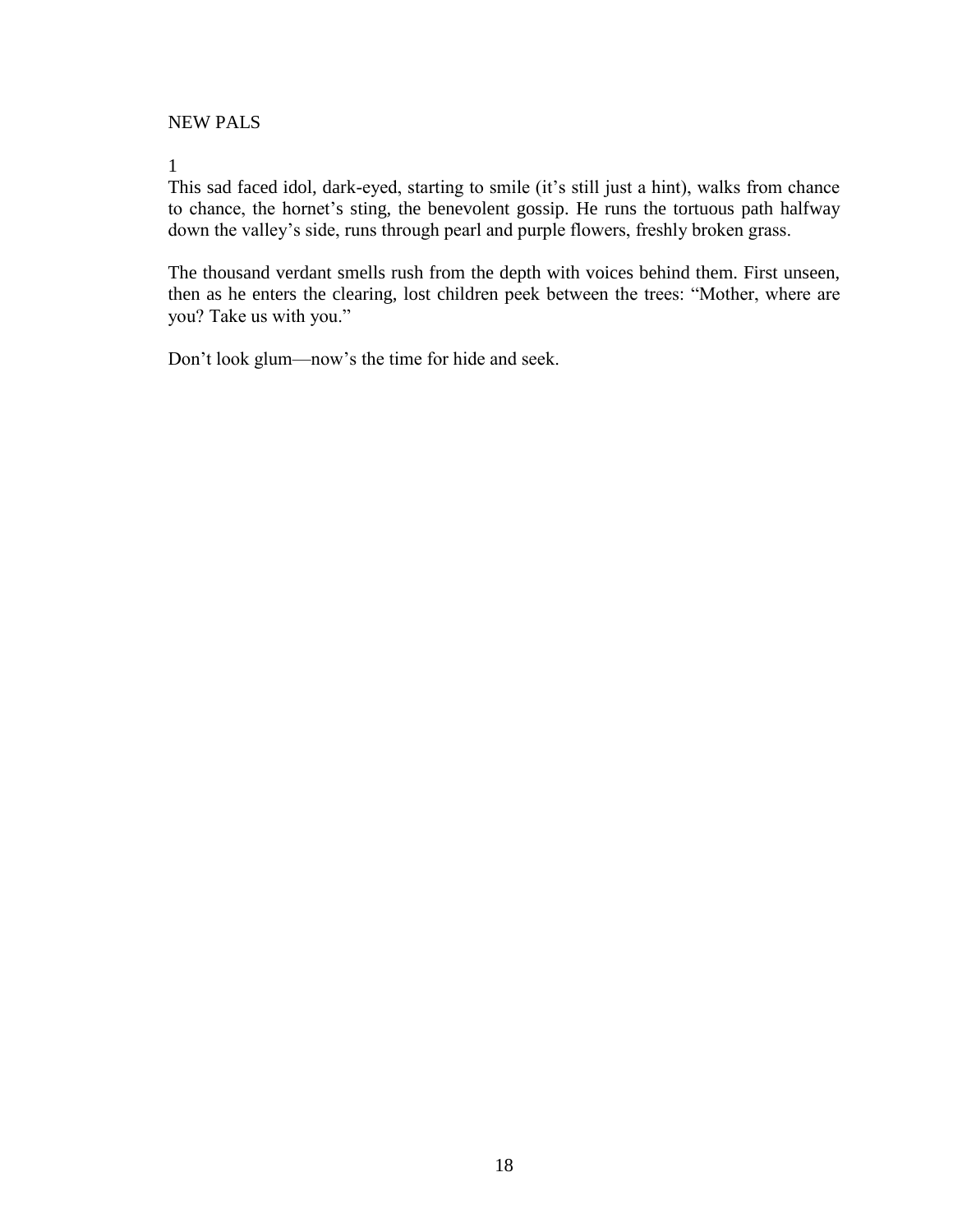# 2 Light broke the jade.

Who built the parade?

Paraders did, dressed as kings from once-upon kingdoms, from Habsburg, Bohemia, Aragon, Anjou. Names line up beside them, yelling their noises one after the other. The paraders yell their names, half-embarrassed and determined.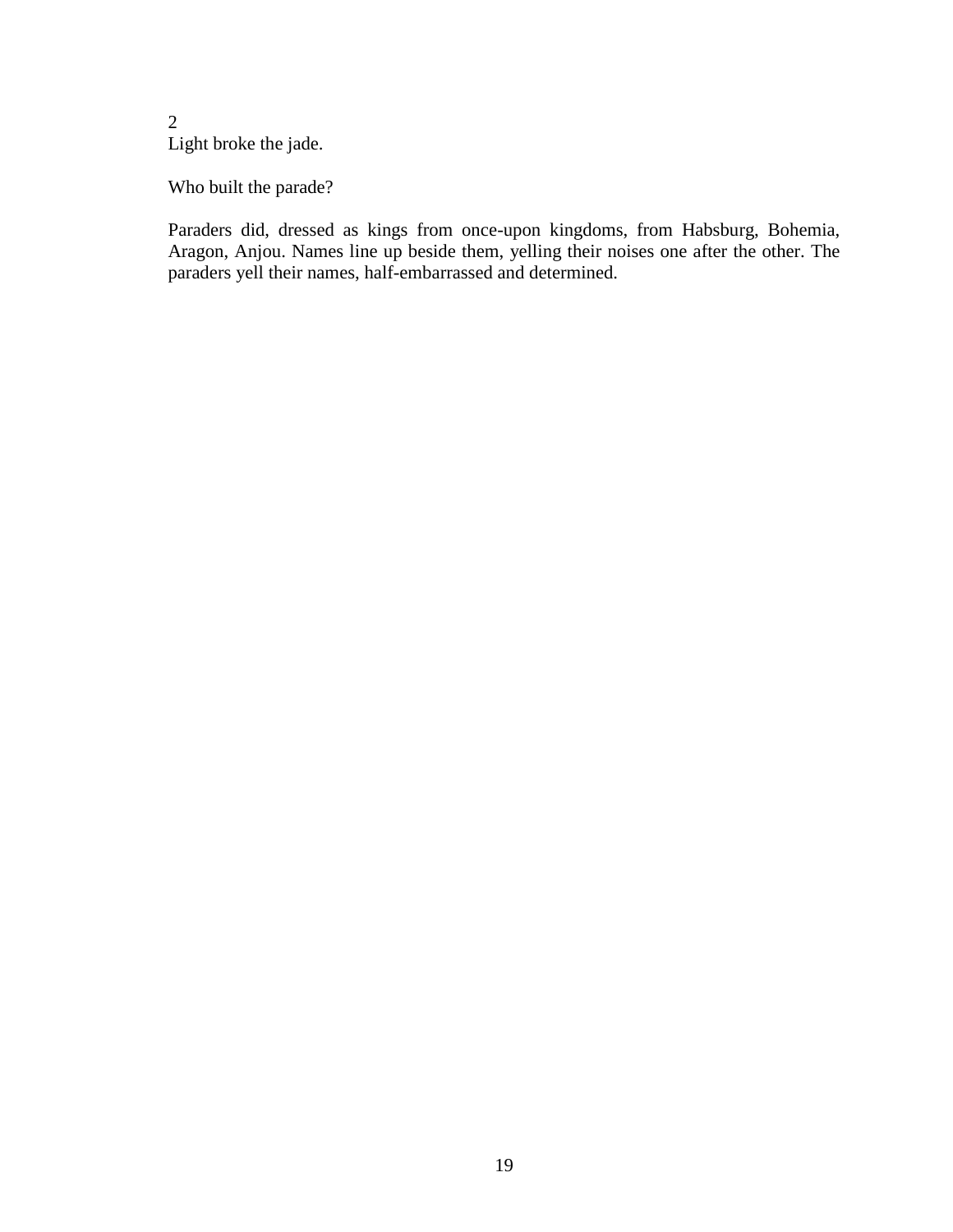Night drags a thick line through the dirt. The spring night hides its flowers, and a snake darts past the campfire.

The idol can"t go further by himself. It takes two generous hands, ghostly and strong, that bring a generous lift: he dreams a bird lifts him, flying while fire burns his shut eyes—he wakes up between a wall and the ocean.

The drop from the cliff is bright. The morning is bright. He yawns, and the gate opens for him.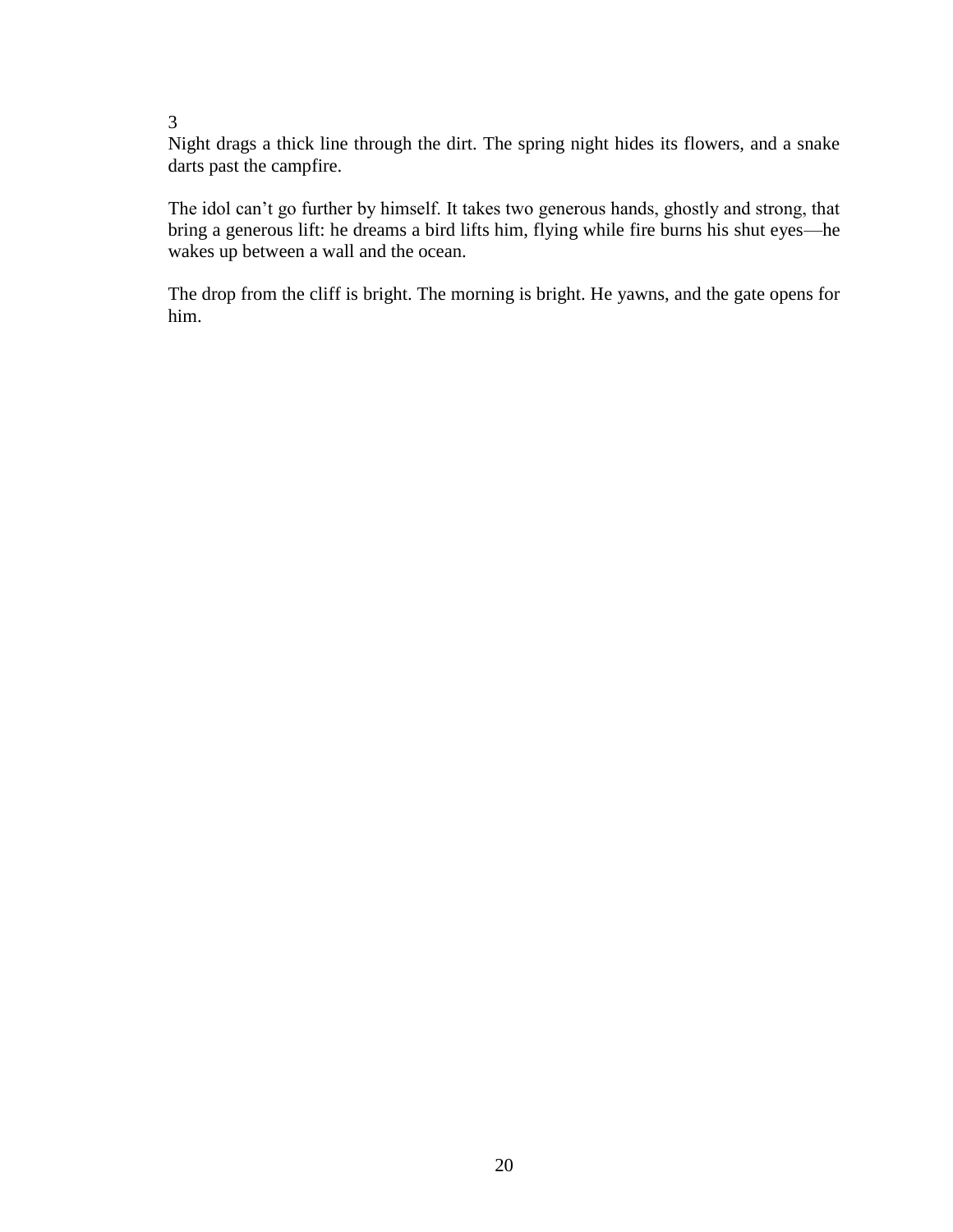#### HOME VIDEO

The child in overalls and Crocs grabs the storyteller"s hair before the party begins chanting their song, and he tugs her lock twice before returning to dolls. I"m the audience of the audience of the story sing-songing in Spanish. I'm waiting for an airplane to place my anxiety square across the table from me. Its engine growls in the distance.

The kid

pulls a blanket over his head and jumps, laughing. No advice from the peanut gallery. The domestic newsreel rolls to aid our memory like the plastic cup or leftover lemon cake becoming an artifact to find in tomorrow"s treasure hunt of the treasured story, today, we tell some grandchild next week.

It"s the same in the country as the city and completely different, likewise, by the airport or at the base of the mountain, in woodsy air, scanning each family arguing between tent and propane grill. The critter brushing past my leg, the squirrel crawled up my shoulder, creature comforts: *papillons* in the butterfly house find the crack in glass and fly past my table outside the welcome center.

I'm the audience of the audience of the airtraffic riffing off to the city I"ll walk back to, to square my back against the wall of my apartment and watch the party"s spiral candles melt this minute before fingers pluck them from the cake and tuck their colors back in the cardboard box.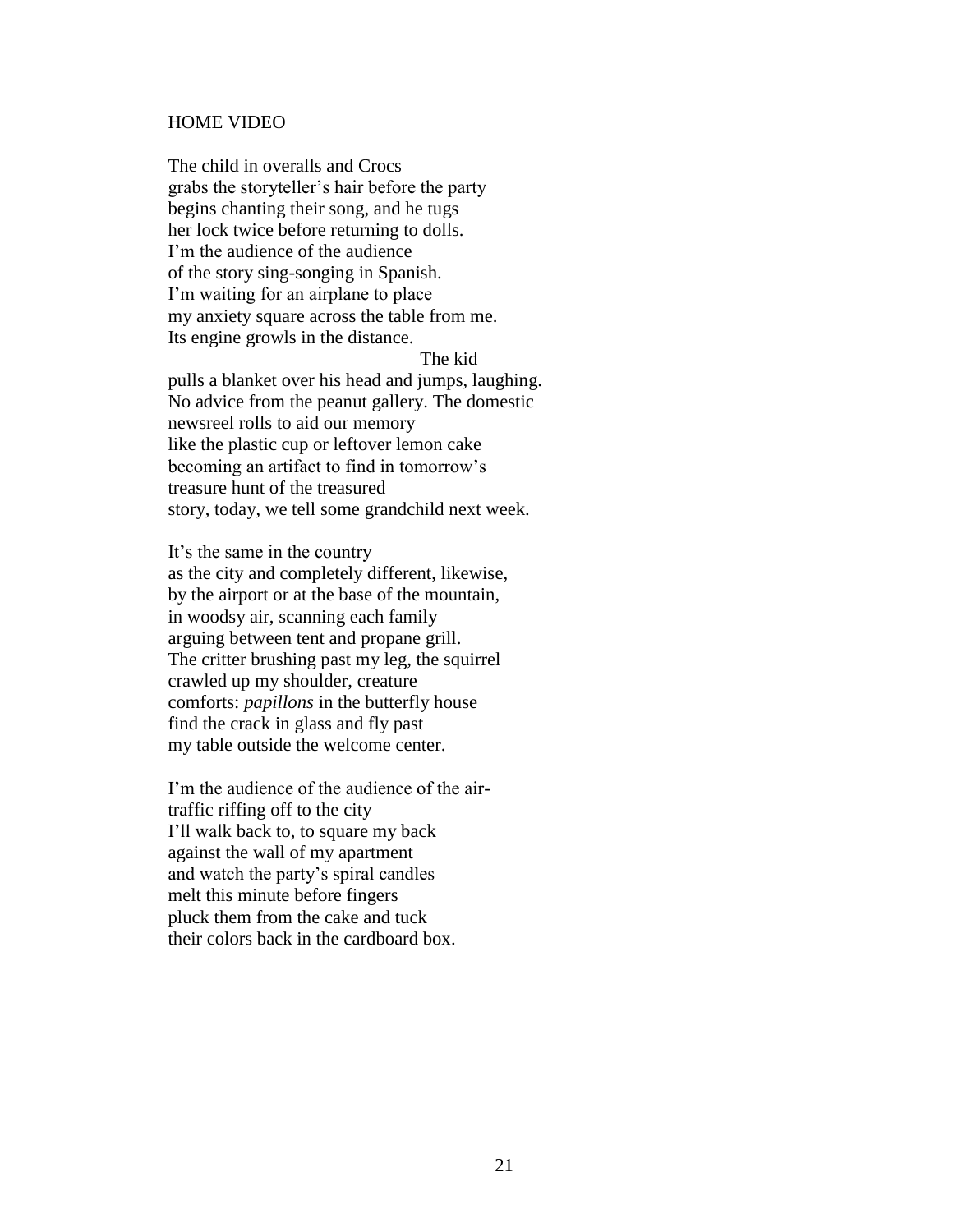# MEMOIR

My story is written by another poet, and she is the kindest fury.

I can go centuries before this town was built, if the flood comes and reminds the lawns what a river is. A river is never repeating and leaving your history in others.

Leave your history to others and go to the well-groomed gardens. I rewrote my story in this grass, running by this brook, and rewrote it again, excited to find a red bridge or thin statue.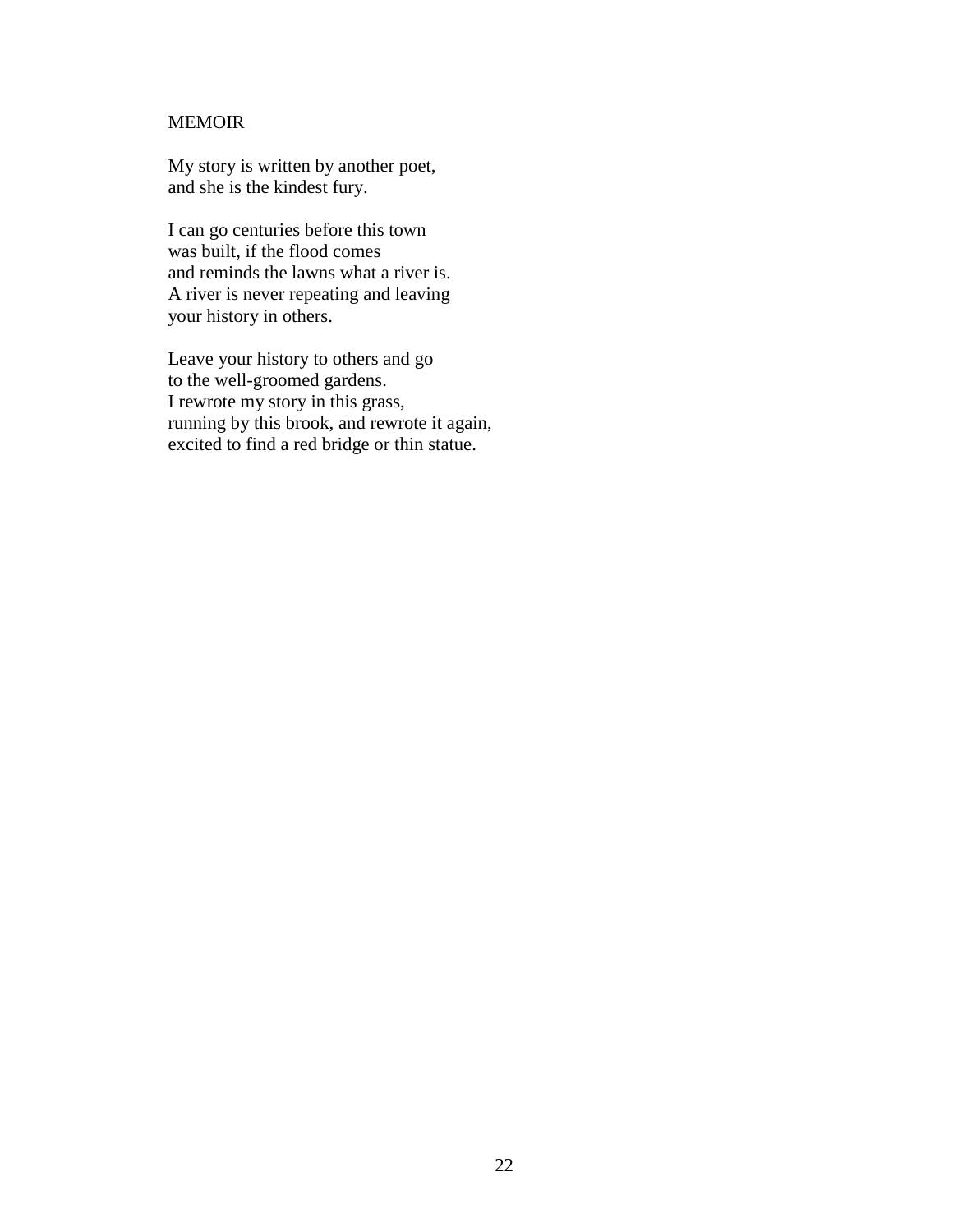# SELF-PORTRAIT WITH BRUSHSTROKES

1

Always there, looking, sharp or simple as the instant struck you, striking without staying the same, you brimmed the ceramic bowl with apples.

Nothing gives itself to control, and care rushes from one dusting to the next swiftness. My life is more open than the openness I grabbing at detritus around me, helter-skelter over the Byzantine stones—prick into poem.

You were always looking forward toward the parti-colored portraits, red and pink and yellow on her face, as modern as her hat"s barbarity—greenish and orangey above her daughter"s face. You were always looking for me.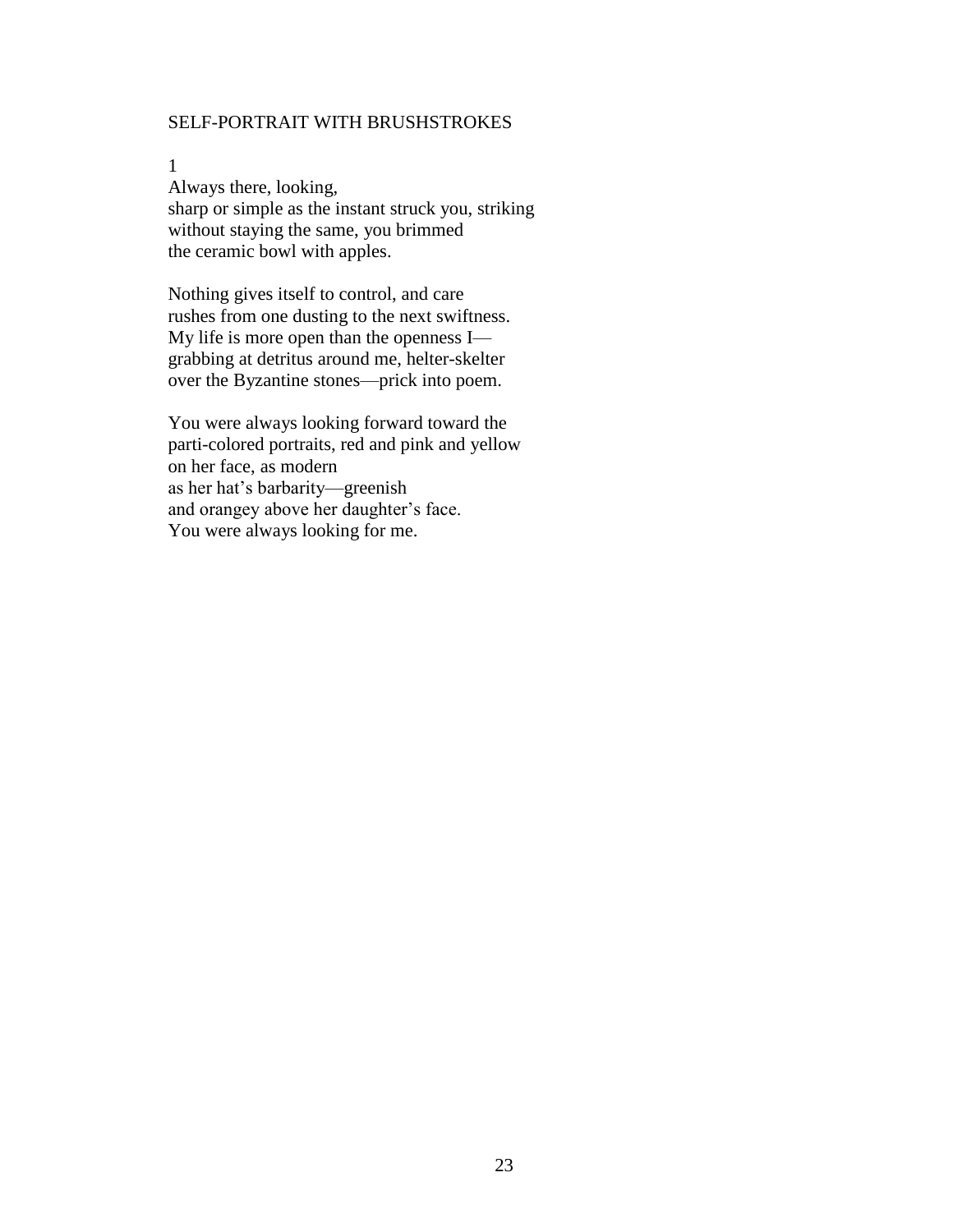Writing everyone"s biography, Stein found, to her surprise, that she could write everyone's biography. Biography finds surprise in turns and colors found in seeing what she writes. I write and surprise myself in making me from everyone, and everyone is there, writing, turning to colors and me with purple brushing over my brow.

Stymied, still, written already and there or ready before or there. Before me, born before making, is me in me, and I surprise me from me, turning upward, purple, already eye around me, over my rising.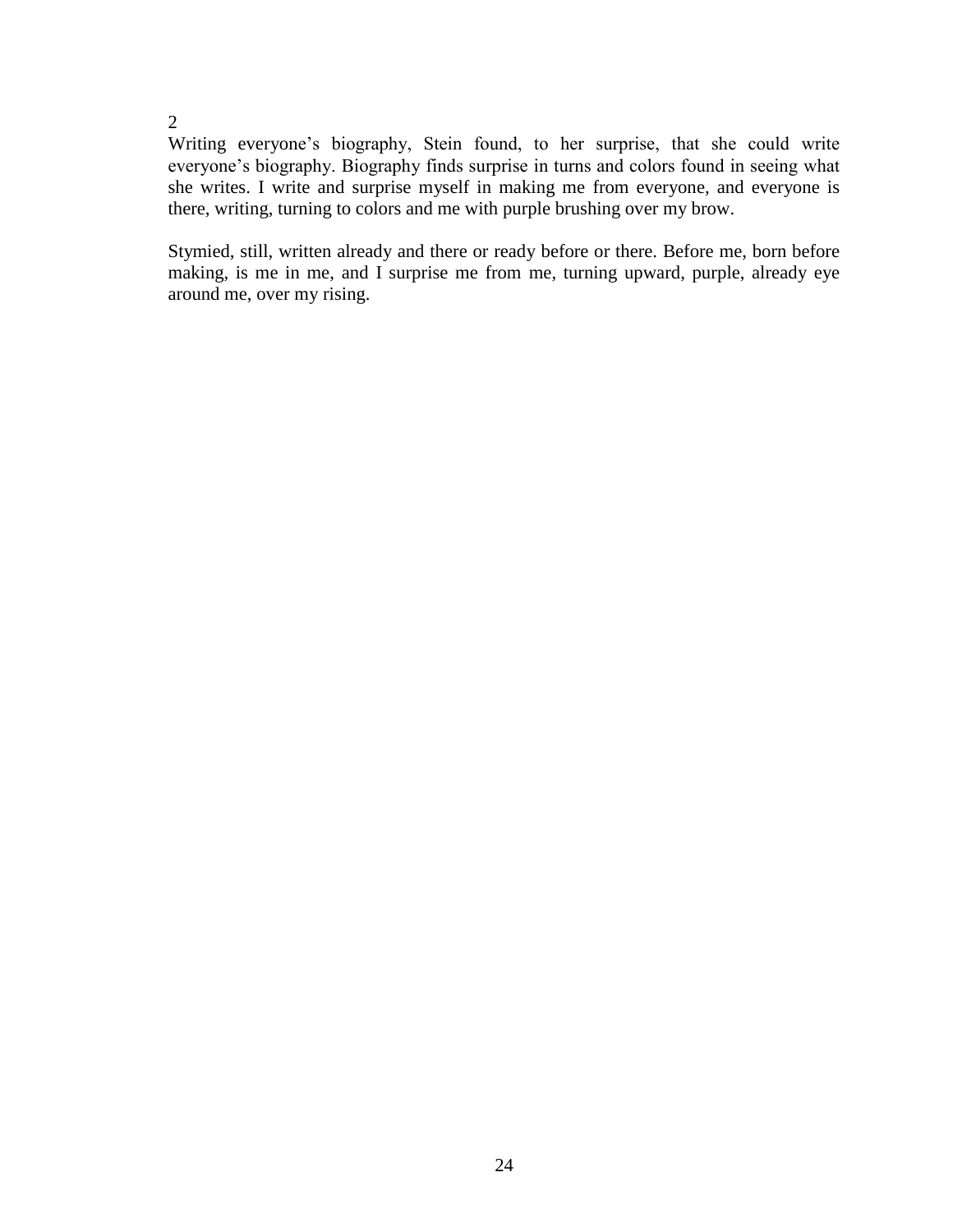Democracy tyrannizes long duration like a dinner party where I forget who I am and telling who I am becomes a dopey game, relaxing in wit and grandiose lies. Forgetfulness sets Tick and Tock together, characters likeable in their insistence that each is honest, singular, while the other lies.

Democracy tyrannizes duration, forgetful of duration until it sloughs toward return, heralded by the city"s varied architecture, residences young as the automobile, structural walls inspired by Sears and Roebuck, reiterated across the suburban mosaic.

Forgetful, forgotten, fervent, I am the hand"s true mark. May equality exact the distinctness of my nose, my nostril from tomorrow"s, grown slightly larger? Democracy knows too little to be bound,

 and Tick and Tock sit in the drawing room, smoking pipes. One looks at the other, looking in a mirror, lifts his right hand as the other lifts his left. Two thighs turn out, legs kick, and cheek to cheek, the twins still look the same. Tick grabs Tock"s tooth, and Tock bites Tick, and—*poof*—they vanish, and the room, the house vanish. Smoke, dénouement: too little to be bound.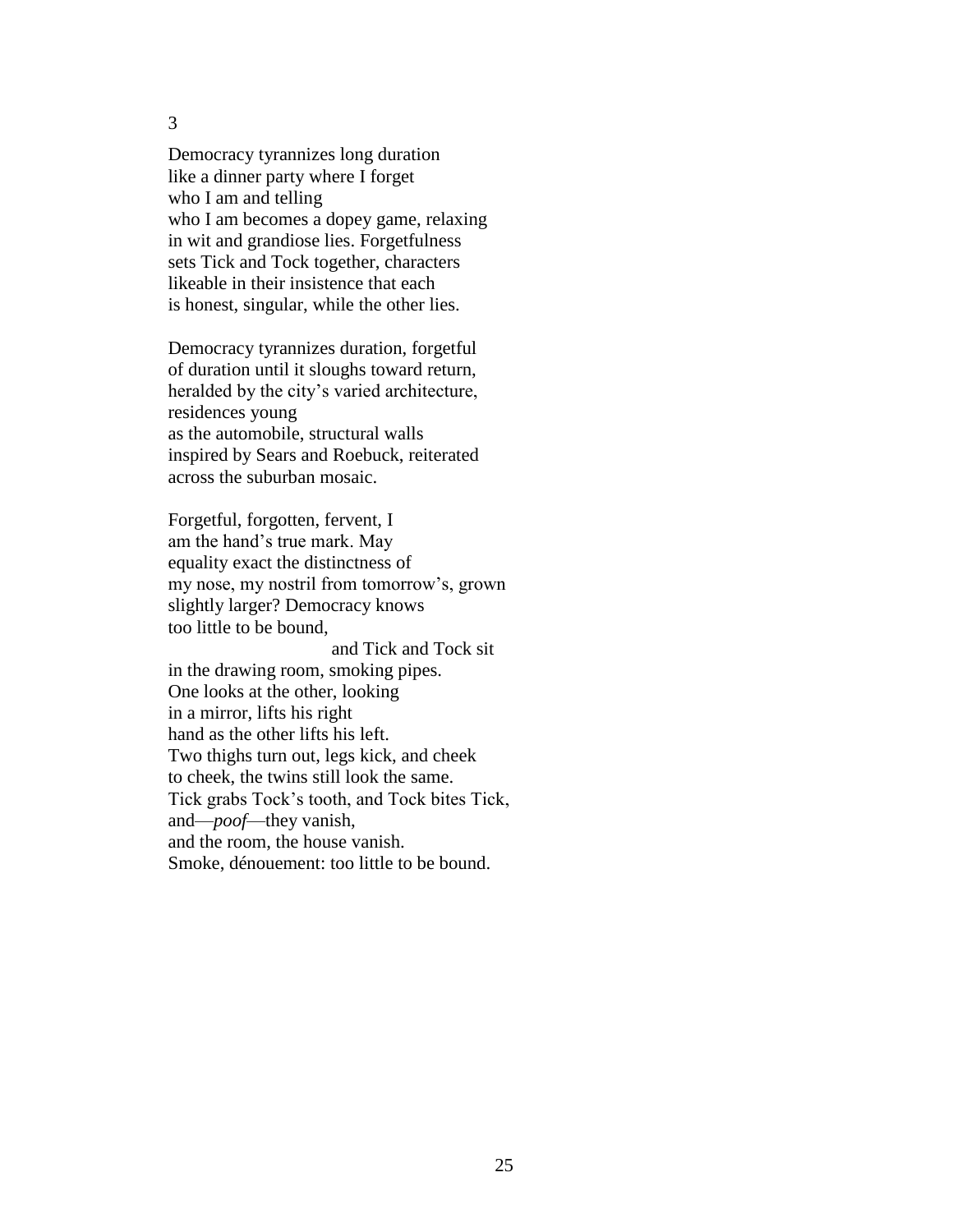# AUDIOLOGY OF RILKE

1

If I shout now, who"d hear beyond the hop-sage by the mailroom boxes, voices written in dozens, greeting, "Shirley, I miss your anklet stepping from the tub" or, "John, wish you could make it to the mountain with Dad and me—"

Who"d hear: tiny ears, I guess, varmints at night. The city dots its way up the valley, and I"m not tired, thinking about sound, its travel, the way I touch things touching my touching, phenomena a neat trick we get to pull off and get to be a "we" that way.

I come before tonight, prior to self, decibels reversing their wave to the onset phonemes, negligible as I first think to say the word before etymology opens its lingo, saying what says me when I write it down.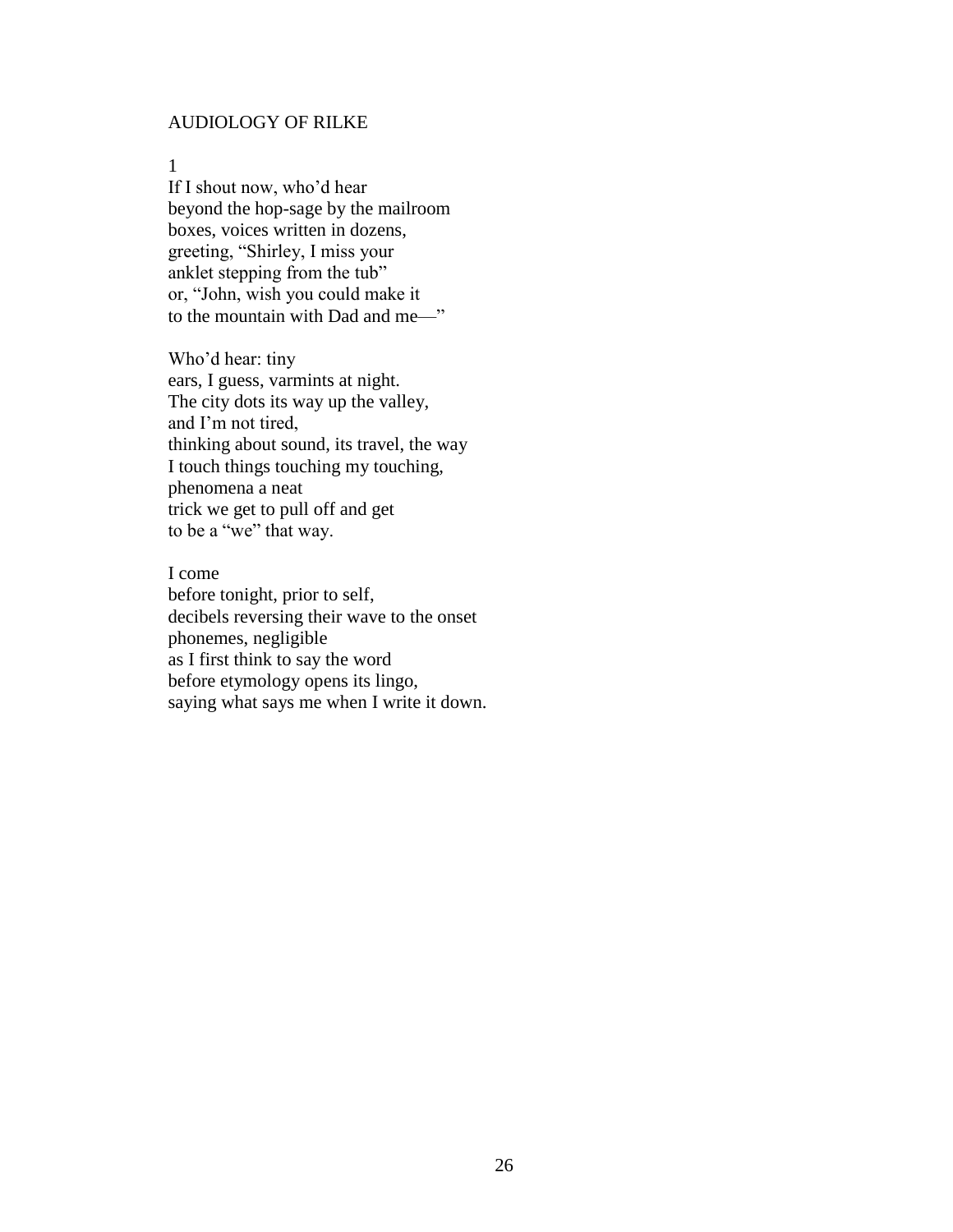"Shirley, I miss your anklet stepping from the tub," he wrote, and where"d she get that anklet and why"d she go from Matthew

to another city, a new 10:30 custom? Eggs Benedict slosh their opaque emulsion"s runniness across the plate mysteries of other personal lives are impersonally curious like this fork working over the melamine plate. Every so often, loss occurs in the guess of narrative, Matthew gone in his argument while Shirley goes on through dailiness. Loss

is terrifying. The face, unaccounted is terrifying profusion, unaccounted story in pock, crease in the jowl, terrifying threshold with errands, a drive,

two kids smoking one cigarette on the door"s other side, past well-worn sneakers on the mat.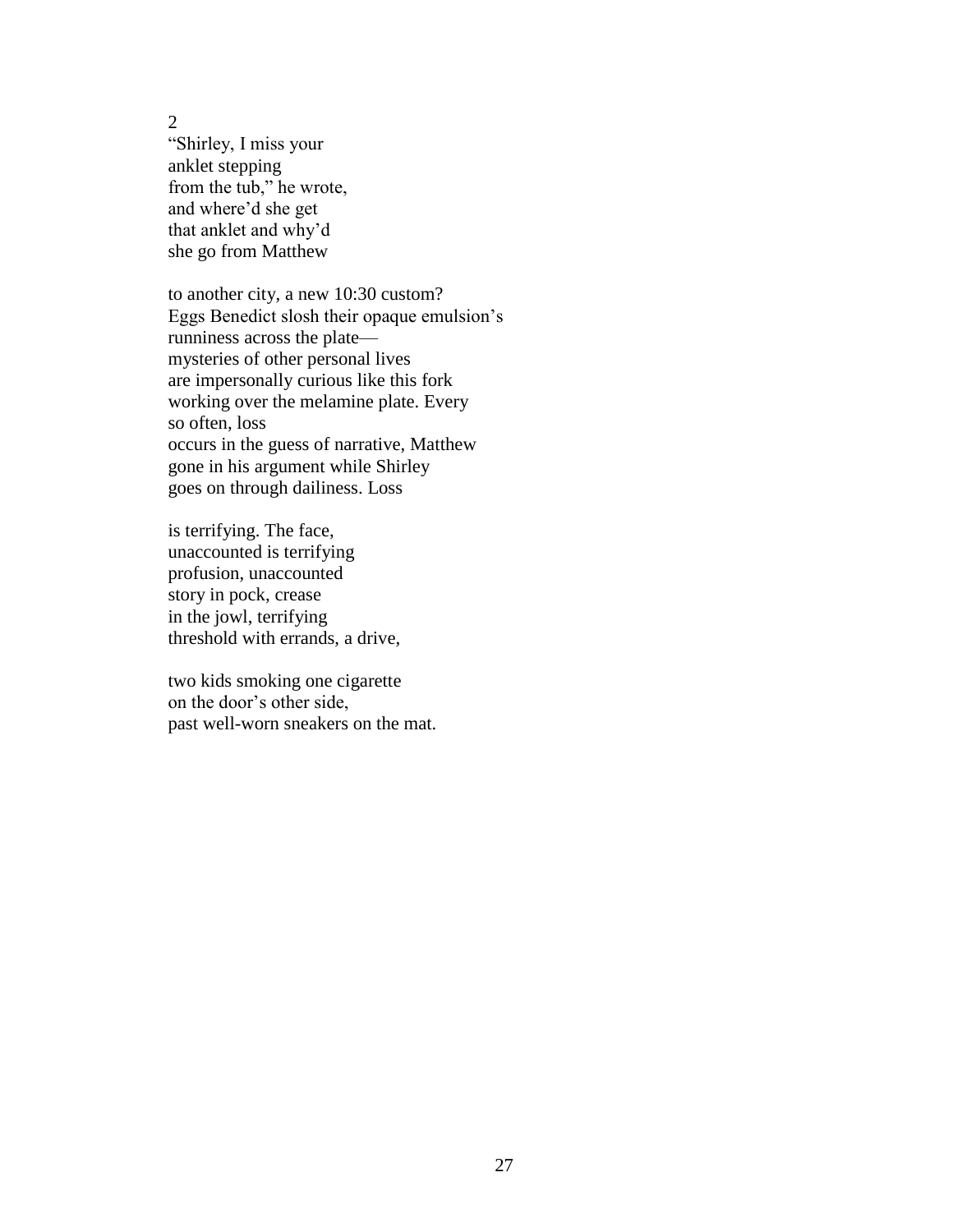3 And us, when we touch, we evaporate.

We breathe out. We breathe us out, each other"s breath, away

to the ceiling-fan blade. Eternal recurrence: a garnish,

by two strips of salmon, nets more attention than the rerun

she glances. The sidelong flare's not for your sight, missy,

she thinks later that night, afterhours once the house-

warming's finished. The empty new house (*if you're going*

*to build a house*) and us (*first make sure you have some guests*):

a nest of blankets: two dogs paw and curl around their warmth,

form a linguistic community, silently plaiting their

hairs" hieroglyphs before they rush for the door-chime.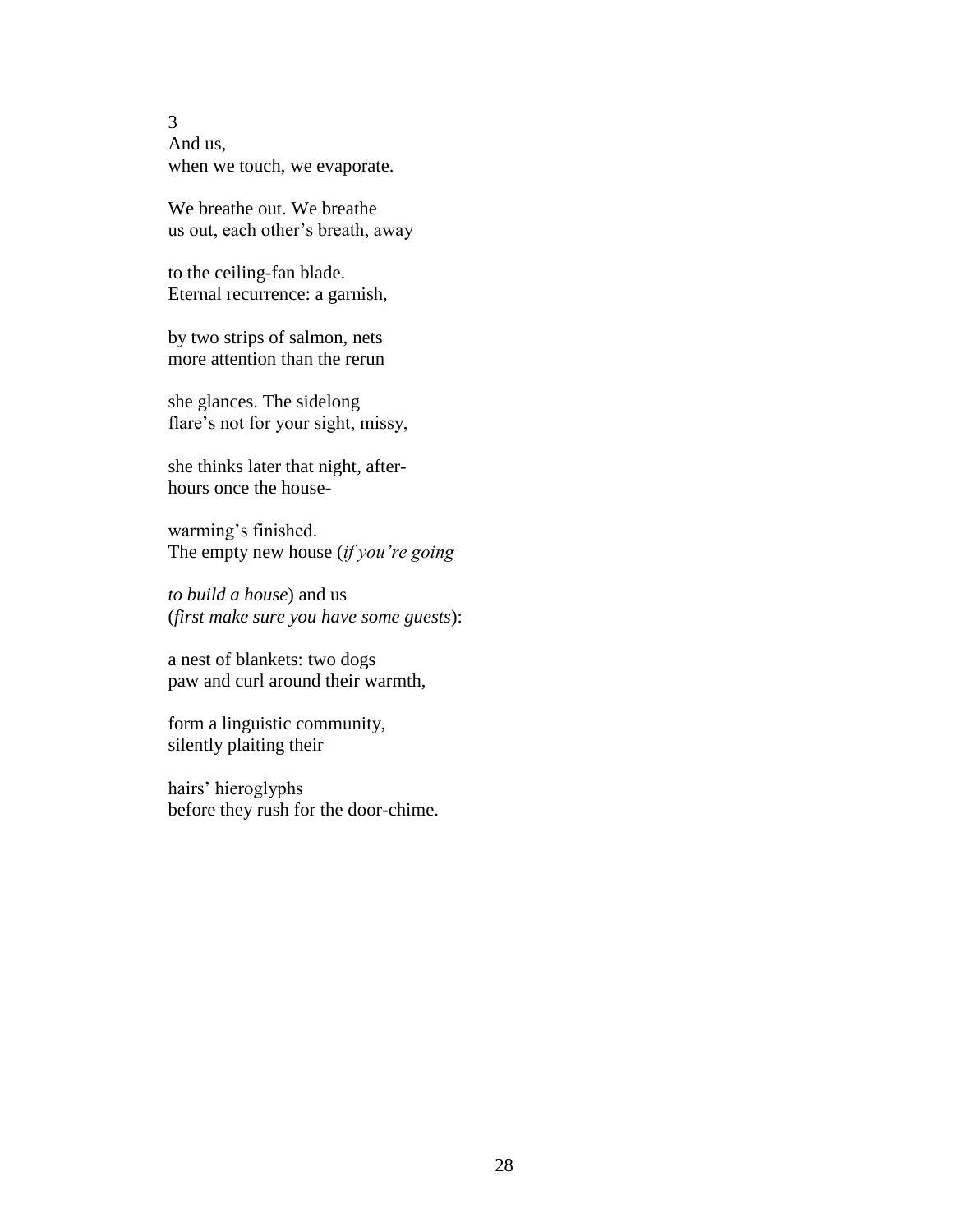#### **CIRCLES**

Language comes into itself. The hand arcs crayon over paper— Waxy petal, verb potted in the arrangement: it's her skin, the sculpted forehead and cheek of this studio model.

She sits by the window before the pill-box planter. Brought into sight by sign, she signs herself like correspondence found in the desk drawer.

And he"s housed with her in the rib under glass. They wait with the butterfly or the butterfly is him and the glass is her glass, gripped in her right hand, and the glass circles the pillar of water she empties where the planter walls its plot of dirt and the blossom the butterfly harasses.

Hothouse and houseless, circle around circle forms the horizon beyond eye"s small ability. *The eye is the first circle; the horizon which it forms is the second,* Emerson writes, *in the second* my copy typos as *is* and *in* collide their wording, two flat planes collapsing landscape to a battle scene painted by Uccello:

blow-by-bow inside the orange grove, the white horse rearing above the dead grid, dirt, lances, helmet grounding the clash while the hill wavers with peasants and varlets carrying implements to and fro as two knights turn their backs to the canvas. They ride between road and spotty landscape. They are going away from the orangery.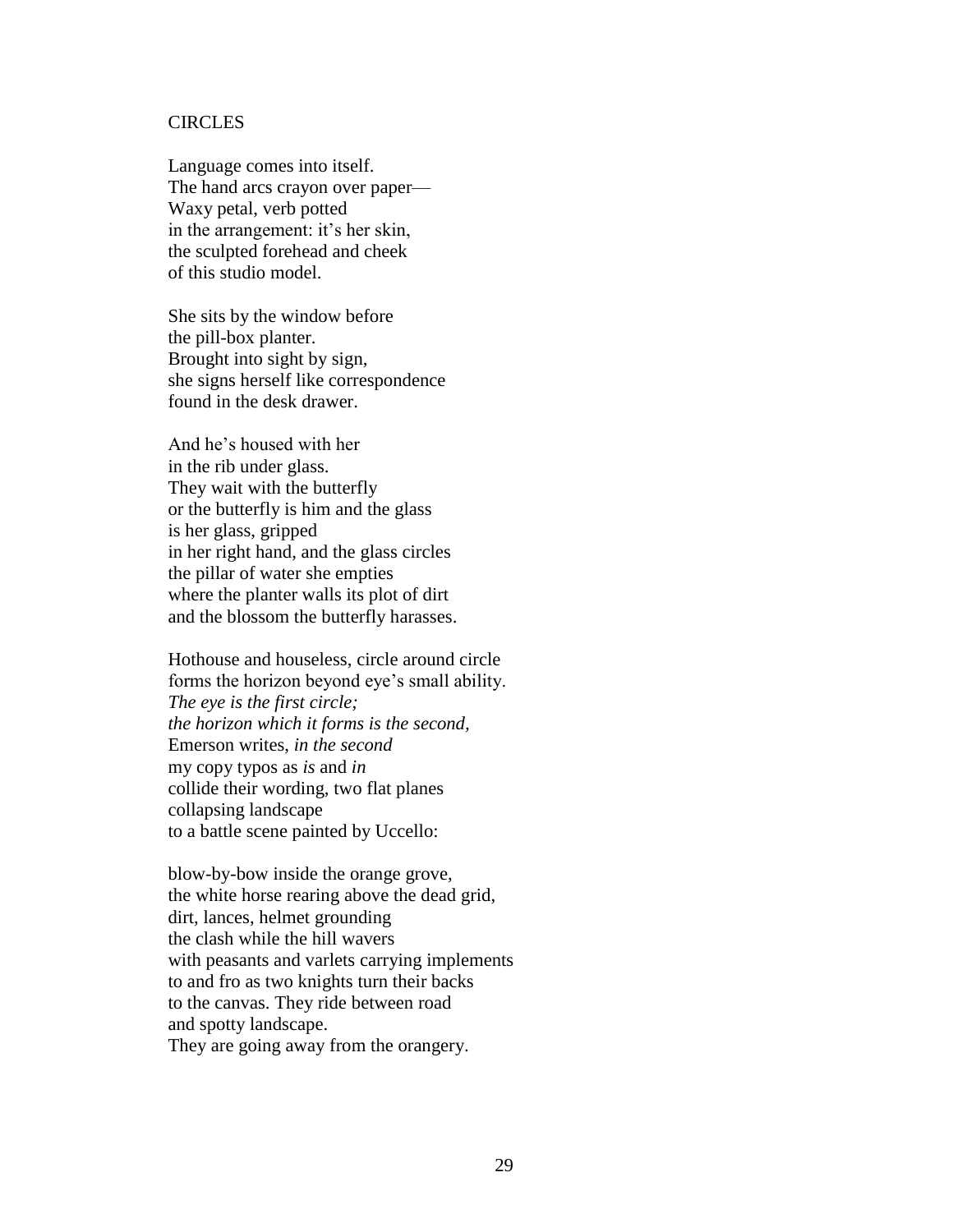# SECTION 2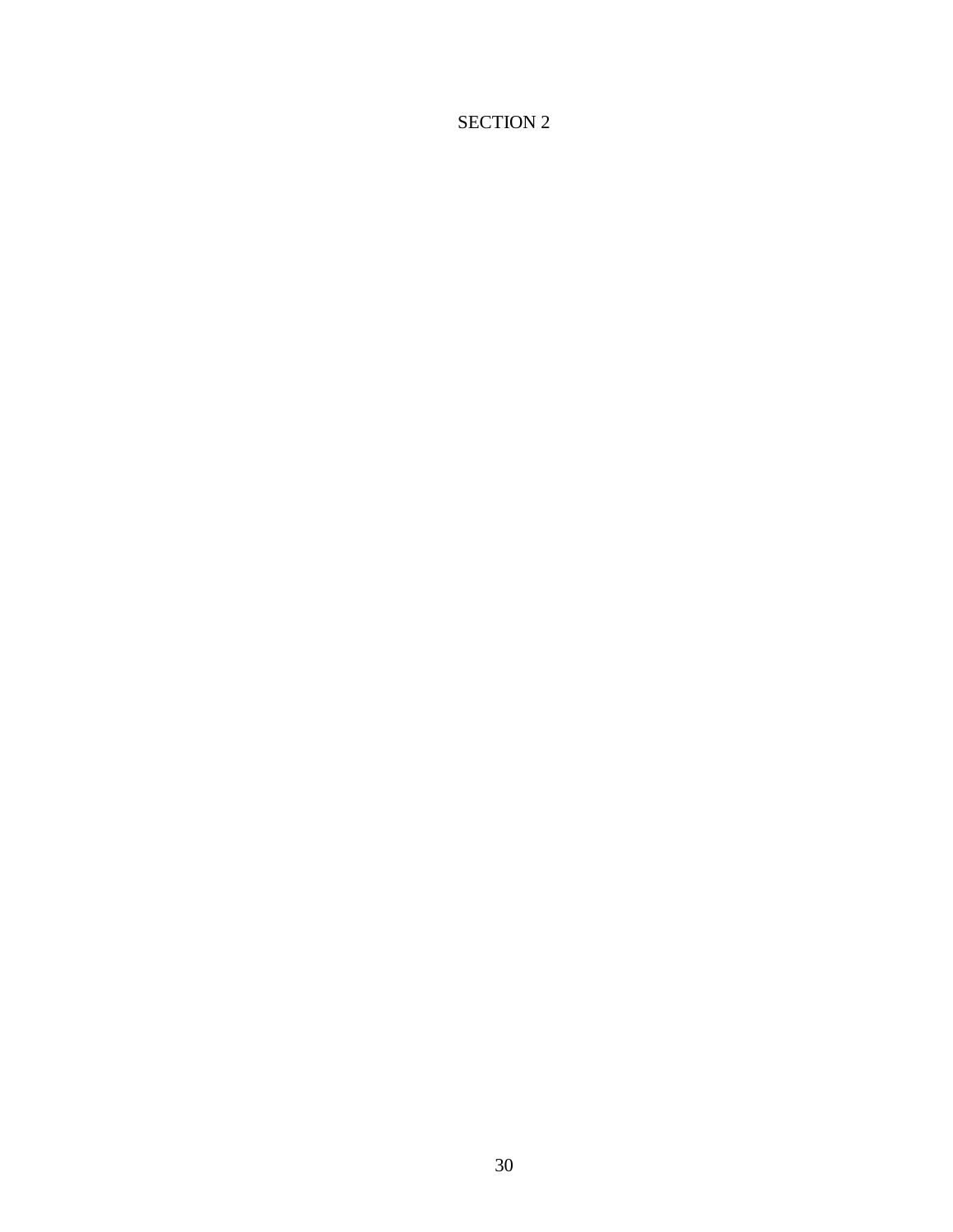# CÉZANNE FOR THE NEW YEAR

The hill"s pinkish solitaire lifts, dreamier than the geometric house drawn among the shrubs. Shadows burr the valley, smudge sky, run alleys through the town"s off-arrangement. Could I live in this country, dissolving with proverbs whisked through gutters? Could I understand a year"s convoluted measure, breathier than my music? What does a year say, smeared atop year, atop year?

These streets open the decade. Rough colors roll the pinkish through all hours at once, and roars that must be mine don"t bug the equinox sleeping near the hazy road. Near the road, the undercoat makes the most of an empty gesture near the mist of corner near the hand.

Behind the painter"s bald head, light from a boy"s shirt catches in the shutter, carrying the white gleam centuries beyond the rag. Now runs from chance, instanter to show the doctor with the thin twig charms longer than his girth.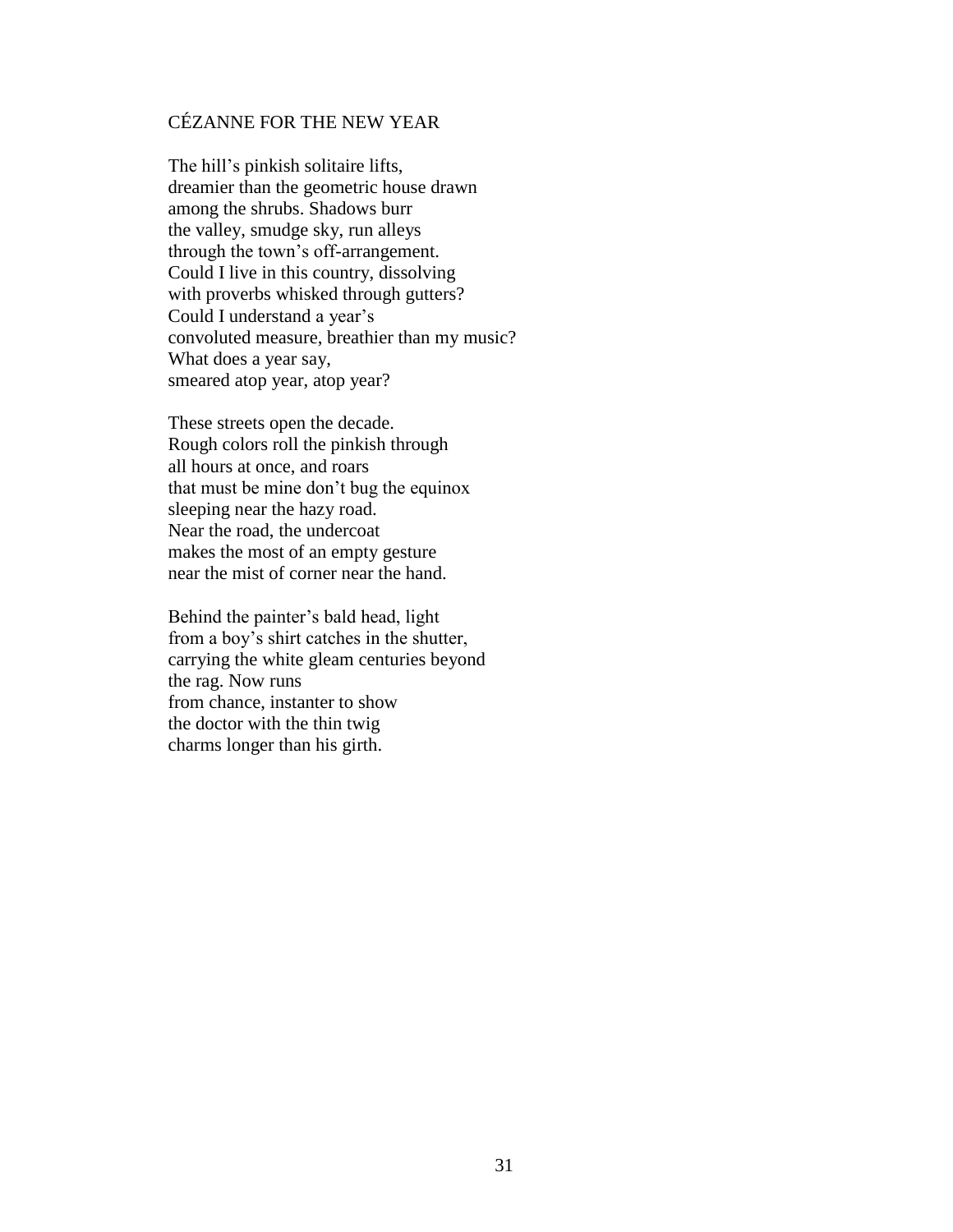#### WHY YOU, PIERRE BONNARD?

He paints water transmuting her body, her skin transparent bathwater, precise desire in thick saturations, the bathroom wall built in blocks, made from land from a Klee painting.

Bonnard, though is French, not Swiss, no geometrician, more of a colorist. I'm surprised my attention is caught by anything other than the dachshund, that biographical happenstance, stately guard silly on his square of carpet.

The dog is me. I am these colors. Nothing in the dazzling afternoon belongs to me. I am here, gone, can"t keep myself in the stickiness, the warm countryside and can"t move from my eye, which keeps me by the body"s navel, her white chain in white tub, while I squirm.

Tasty apple, suburban refuge, awkward revolutionary right behind— I left nothing behind. Kept here, the tense knee kept me. I'm pretending there's a story to tell.

Pretence means starting out from home, and no one waits in that elsewhere. Sink into the bathwater, any way is a way to journey toward that joining as the tub lip turns to gather her shape, there and ready by the body going by. The tub-water holds the sound of water by her arms, the loved figure rushing by.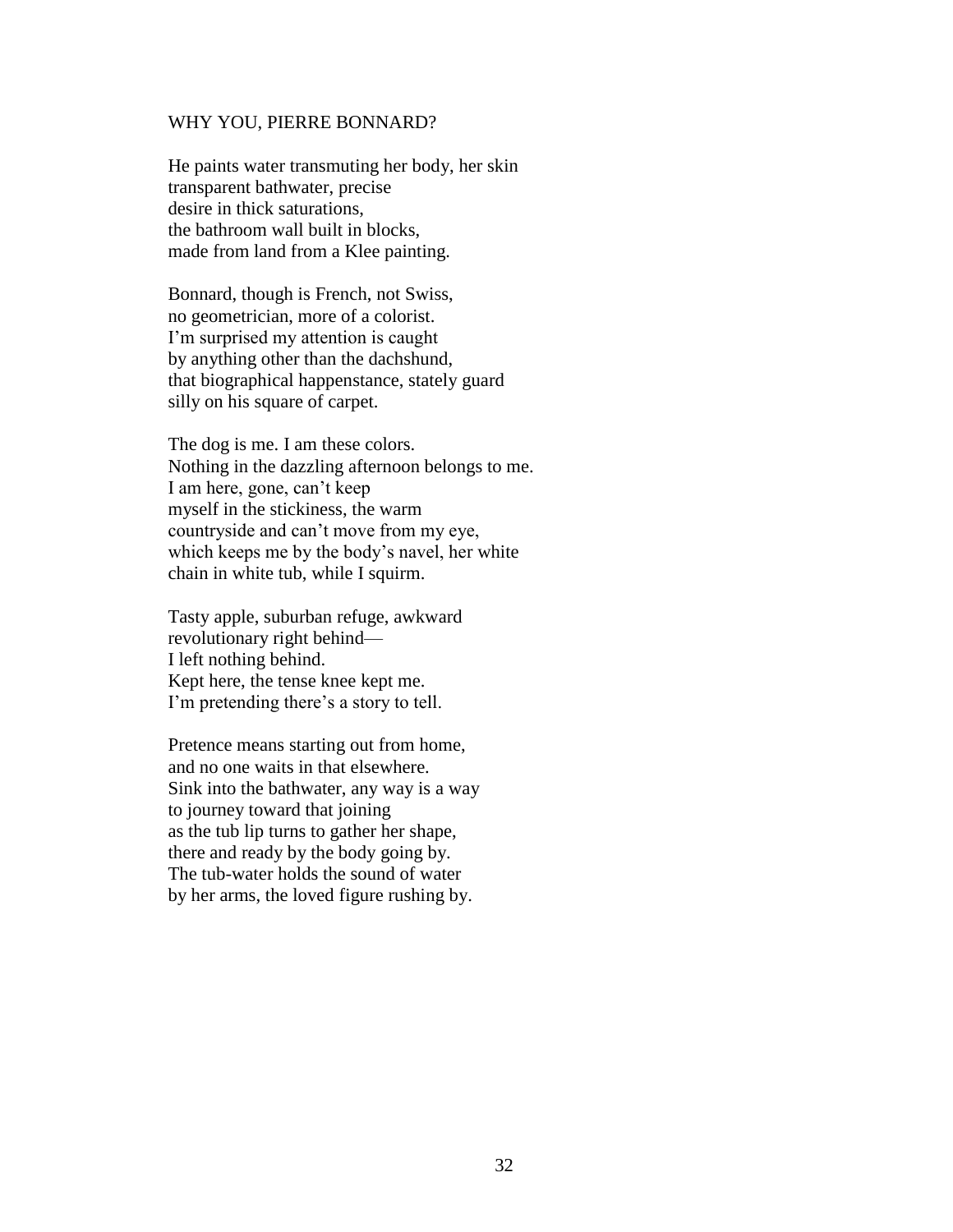## VAUDEVILLE AFTER THE MULTITUDE

Dürer drew the owl in unbalanced detail in "...among a Multitude of Animals," the owl, among the unpatched fence and hollow tree trunk, beside the foxy dog with fur dotted like a leopard, like dots in circles, the owl"s two eyes paired like two vaudeville clowns standing back to back,

bickering on stage. Each clown raises his hat from his head, arms twist, each drops his hat on the other"s head, yawns and looks about.

Where has the audience gone, I wonder, writing the space of this room— I want to give these two someone who"ll watch, but someone was here and left, the clowns not taking the hint, not leaving, or ever performing a proper act.

They just go about their clowny ways under a painted willow, by a lake Dürer drew by the vanishing city. The clowns" outside is inside the theatre winter wind, snow falling on stage. Each snowflake is a tiny valentine reading *Will You Be Mine?* or *Call Me* or *Yours Forever*.

One clown scoops hearts into his hand while the other shakes his cartoon shiver.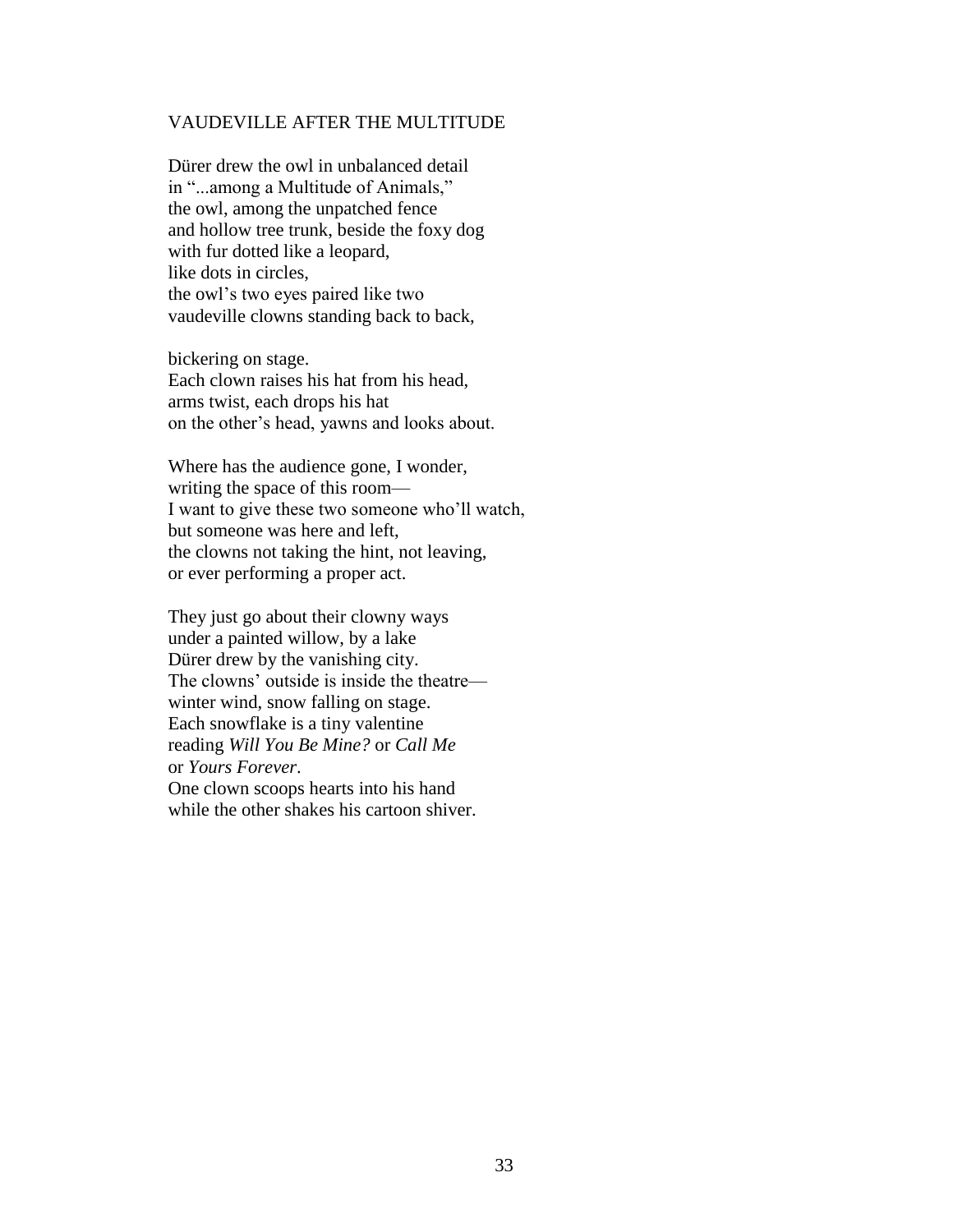#### SHARED SUBJECT

The poet holds hands with an angel whose red wings slip through red clothes. They sit by a well and a wall in Italy, watching a beautiful disregard wander. She is the dead English wife, sure in her withering salutation—her look keeps those Florentine bells from ringing.

Green eyes, firm and marble; watery face. Cannibal dream with the red-robed girl. One Dante overlays his life with poems and legends from another Dante; pastel romanticism glosses into elegy.

I know that elegy and its insistent stars. Archaic desire, figures pulling drapery through the overgrown garden, figures with skin that escape the garden"s chocking opulence—that skin helps us, warm, even far away, to wake up under a different sun.

Absence is only the remembrance of distance, as the last page deduces the first. It is only distance in memory, and remembering distance, I enter bedrooms heated by radiators, hear quiet voices, the marsh terrain of unfamiliar mirrors, and patchwork quilts.

A thousand lights unwrap in this city, a thousand stars. Go to the window. Go to the street rain scents the pavement with water flying back to the sky.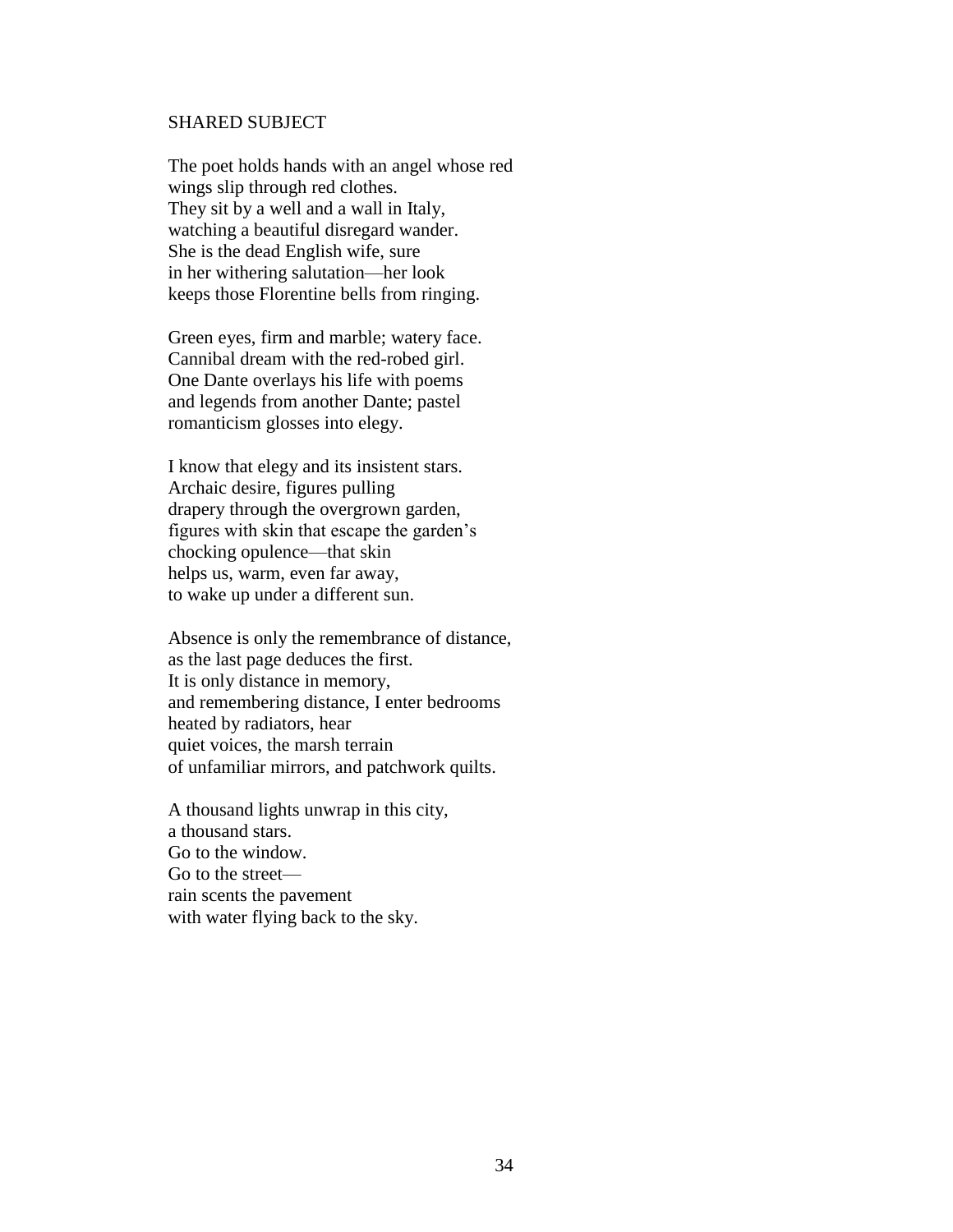#### *AEGEAN SEA,* HIROSHI SUGIMOTO, 1990

Sugimoto steps through the two-toned sea and vanishes in his *click*, in the sudden second. My friend held here, reprint in hand, and the photograph held time in time, the small waves gray heaps enduring to the horizon"s mistake of moment and distance for gravity and fact, wave"s length, smash and smack, wet on plunging legs, my body plunging in the lake.

Sugimoto steps through the two-toned sky to twined skyscraped ghosts behind, monument behind act, decaying pun's two sides, Duchamp decaying away where the buzzing bee knows where to go. Puncture after punctum, I"m getting to the sting to bring me in with eye through flesh. It"s a gift if I get here once, if I get to the shore for what comes next.

She held his book out to me, and I looked through it, trying to hold *Sugimoto* by this picture as it slipped below the surface, just forgotten, just easily recovered through my loving, lifting from the skin: Aegean Sea, Tyrrhenian Sea, English Channel, pictured sky and sea, the hazy light in gray, in space"s shattered weight, in now and then we moved to another locale:

I stood on this side of the door, and she snapped my picture peeked around pillar, then I stood on the door"s other side, and she kept me there at once with here.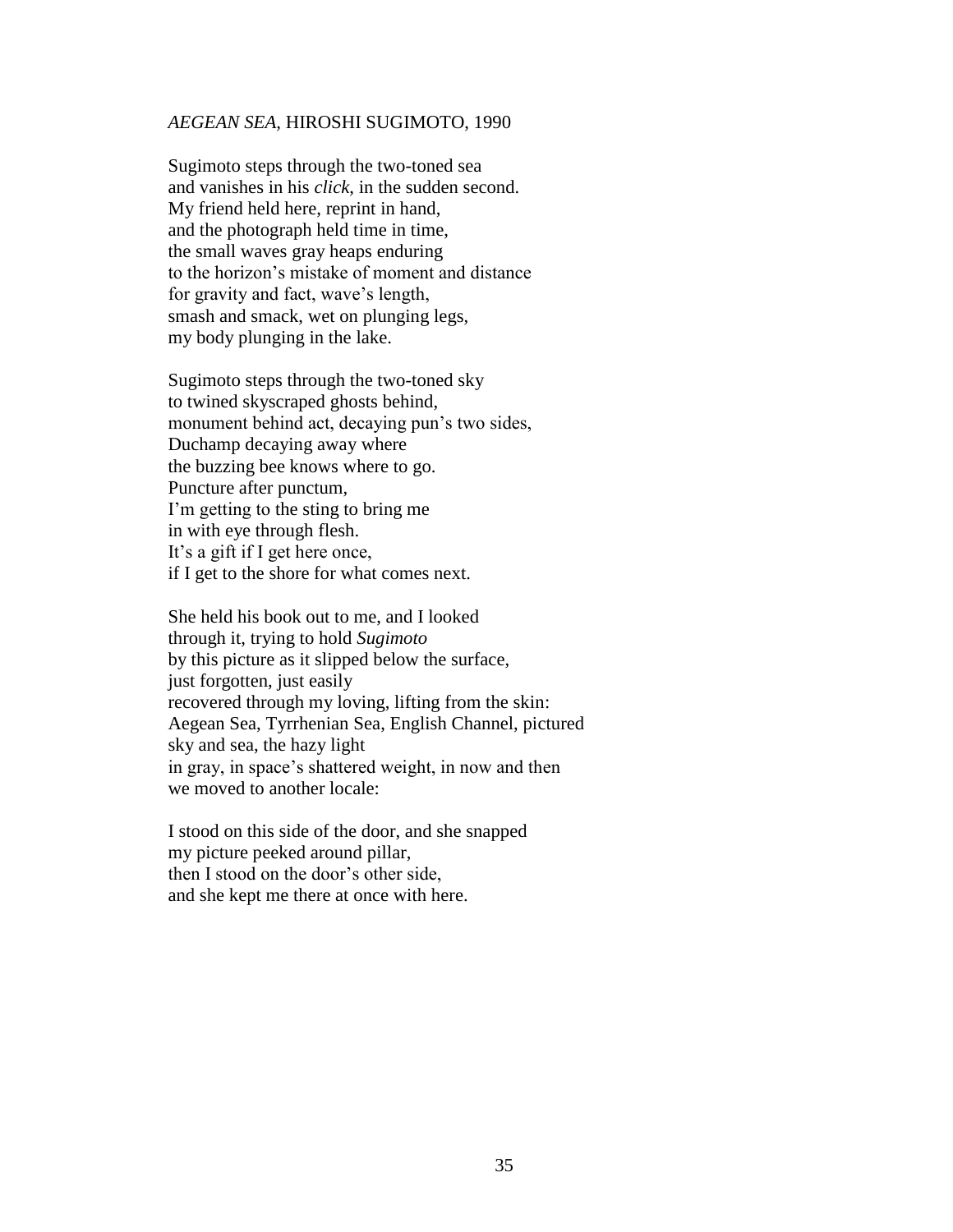# COME IN FROM THE SHOWER

#### 1

The birch tree does nothing for the industrial image slipped into the too-long novel. Too sappy, too decorous to leave me with this tree, bad realism won"t leave the kitschy front room without producing a poster workers on this side, banner over there.

Like Modigliani amid cubist years curving paint to the squiggly nude in French attire, Parisian sex like his Italian gait, brown suit sunlit, like his great ribbons of her Bohemian sex, tough and smooth and marble eyes ashing eggy Sacré-Cœur, like Modigliani's firm sentence—

> *this body is here, here continuing anima after mechanization—*

this forest embeds at the city limits, wildflowers thrown on the graveled front line, insistent in its unthinking other life. It asks nothing from you, from me in myself. It does nothing in willing and calls.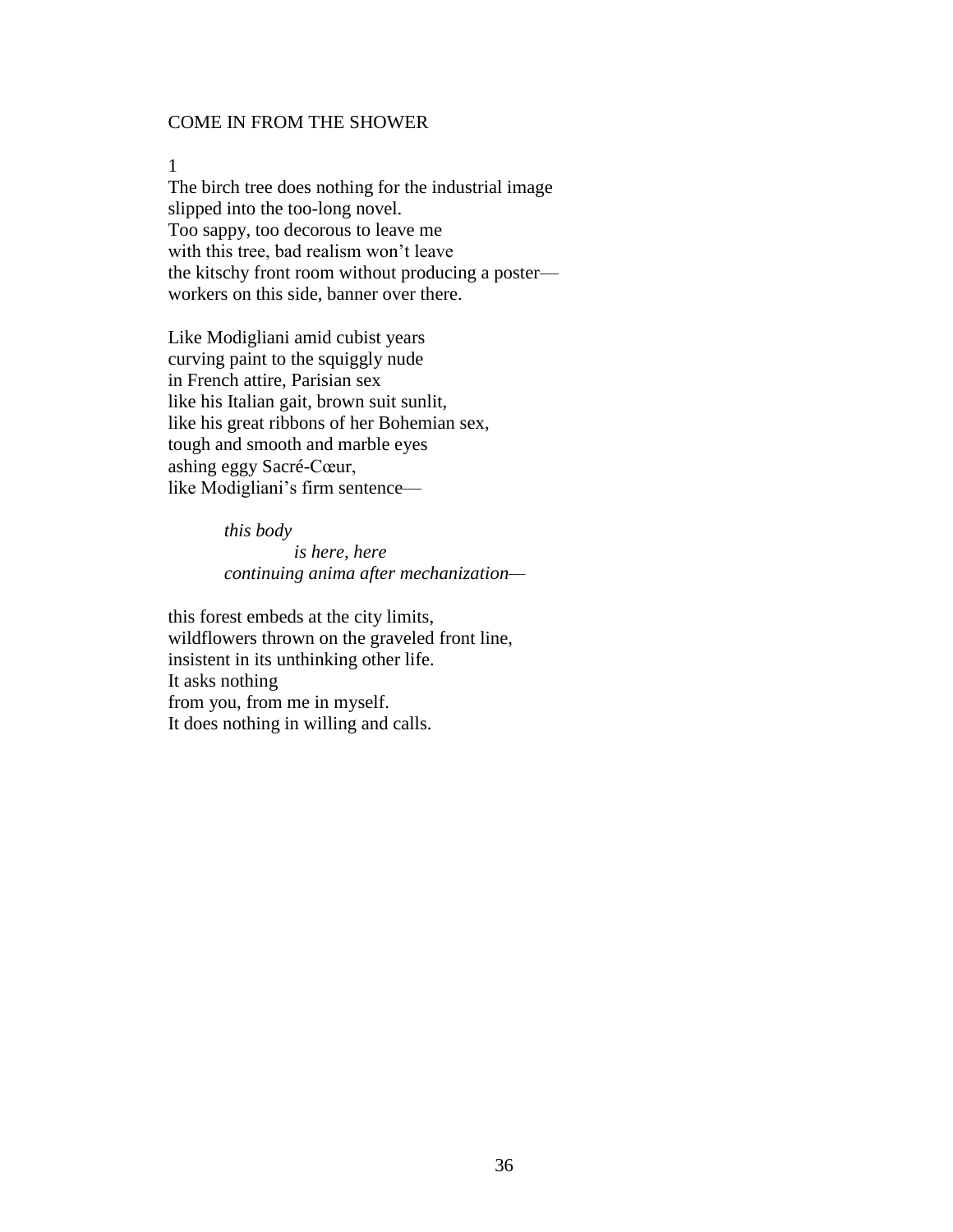I"m writing first characters to ideographs gathering the forearm to its flicker, the flickering statuesque wavering of Fenellosa"s *no pure verb or noun in nature.*

*Together* makes the space thick between them touch them, holding door to door frame to their angled gap they, they"re there with sun-motes from the other shore where actors stand without the hand's slur and crease to touch their blotchy peculiarities, the mole below my right eye.

Tenderness is one more checkpoint to pass. "The is where my love, somehow, stops" beyond my love and into another being, bearing lily"s bent stem drooping dappled blossom over the seal, head over heels over the vase's pink glass.

"This is where my love," larger than my skin, somehow dappling, "somehow stops" at a vista larger than I can throw my open eye.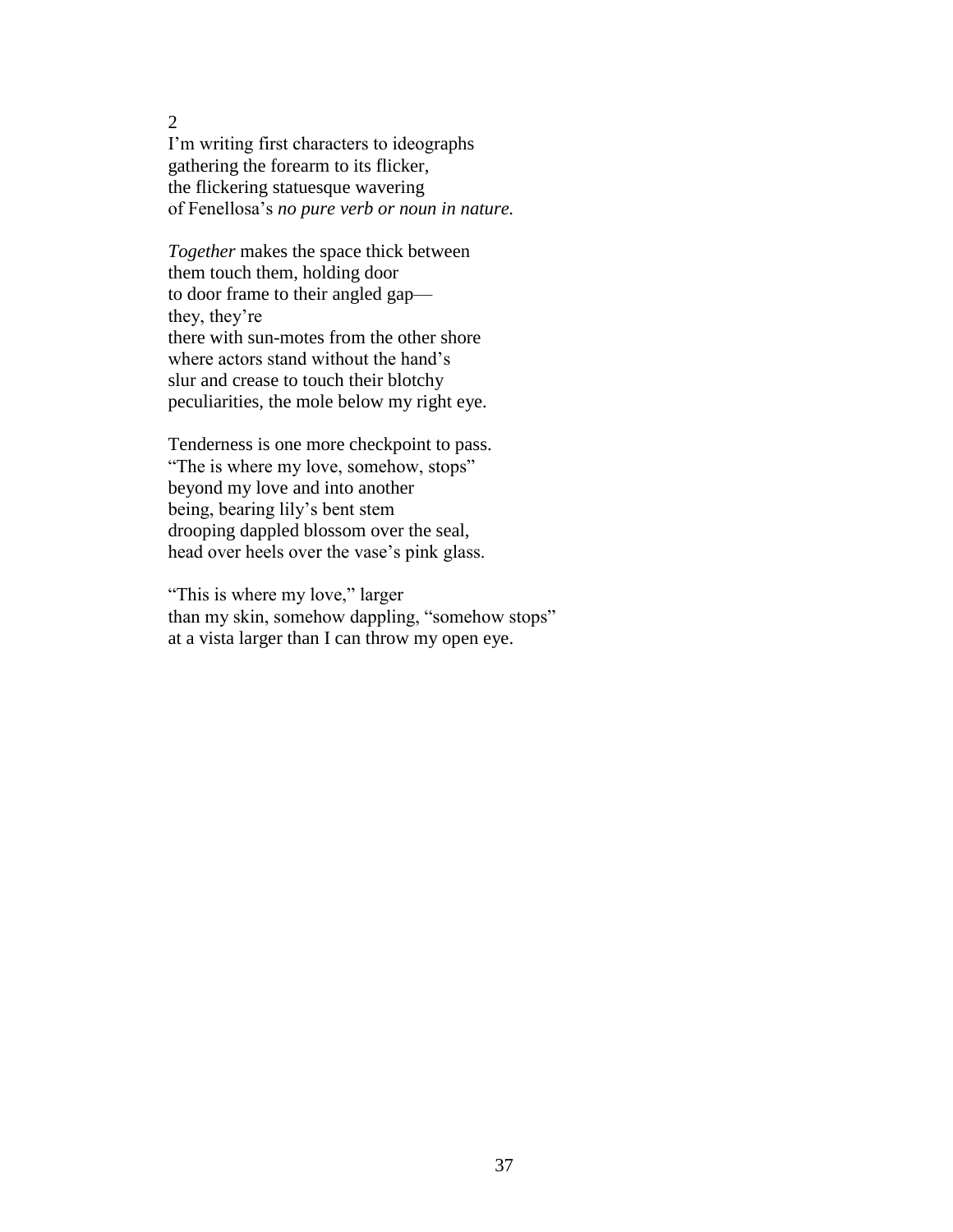*My body is made of the same flesh as the world (it is perceived) and moreover this flesh of my body is shared by the world, the world reflects it, encroaches upon it and it encroaches upon the world (the felt at the same time the culmination of subjectivity and the culmination of materiality). They are in a relation of transgression or overlapping.*

Maurice Merleau-Ponty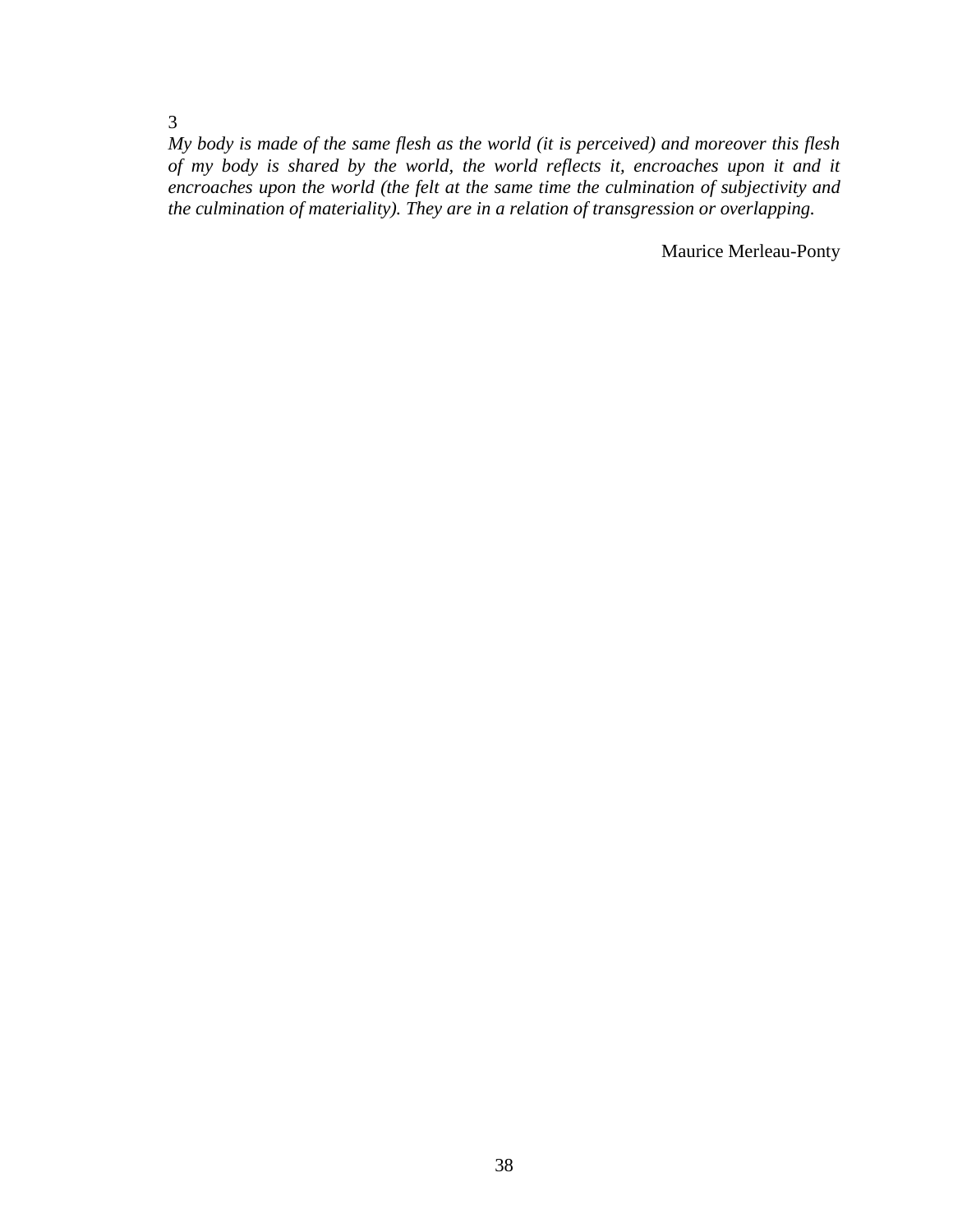It does nothing in cracking heat. The day"s division settles under tourists laid out to lazy nothing going on all day as the window dehydrates the napper through his nap, and sparrows wing for the cove"s scenic lookout, telescope, and viewing waves fill in breaks, the viewer releases the self too, to submerge and float, branching lives—one sinking, one bobbing two selves in a mirror, two totals spilling twin puddles sopping the carpet.

It does nothing in willing the spill this way or that. Accident mislays no pure necessity, joins the crowd crossing the street *en mass,* blue sedan halting at crosswalk where necessity collects with chance, the business lunch and missed bus, grouped shoulder-to-shoulder in the walk home from the park and its pond and the bench where we sit, side-by-side, geese waddling near the two of us.

I don"t know you, and share this space but not the reason you"ve come. It hides from me, maybe under the bench or in the orange ribbon wrapped around purple sage on the playground"s far edge.

It"s beyond locating, the care coming from the greenest spot for your feet, your toes among grass blades by the pond, and the fish know we"re up here, another world filtering through glare. It goes on without them, going on all day. It does nothing in willing and calls.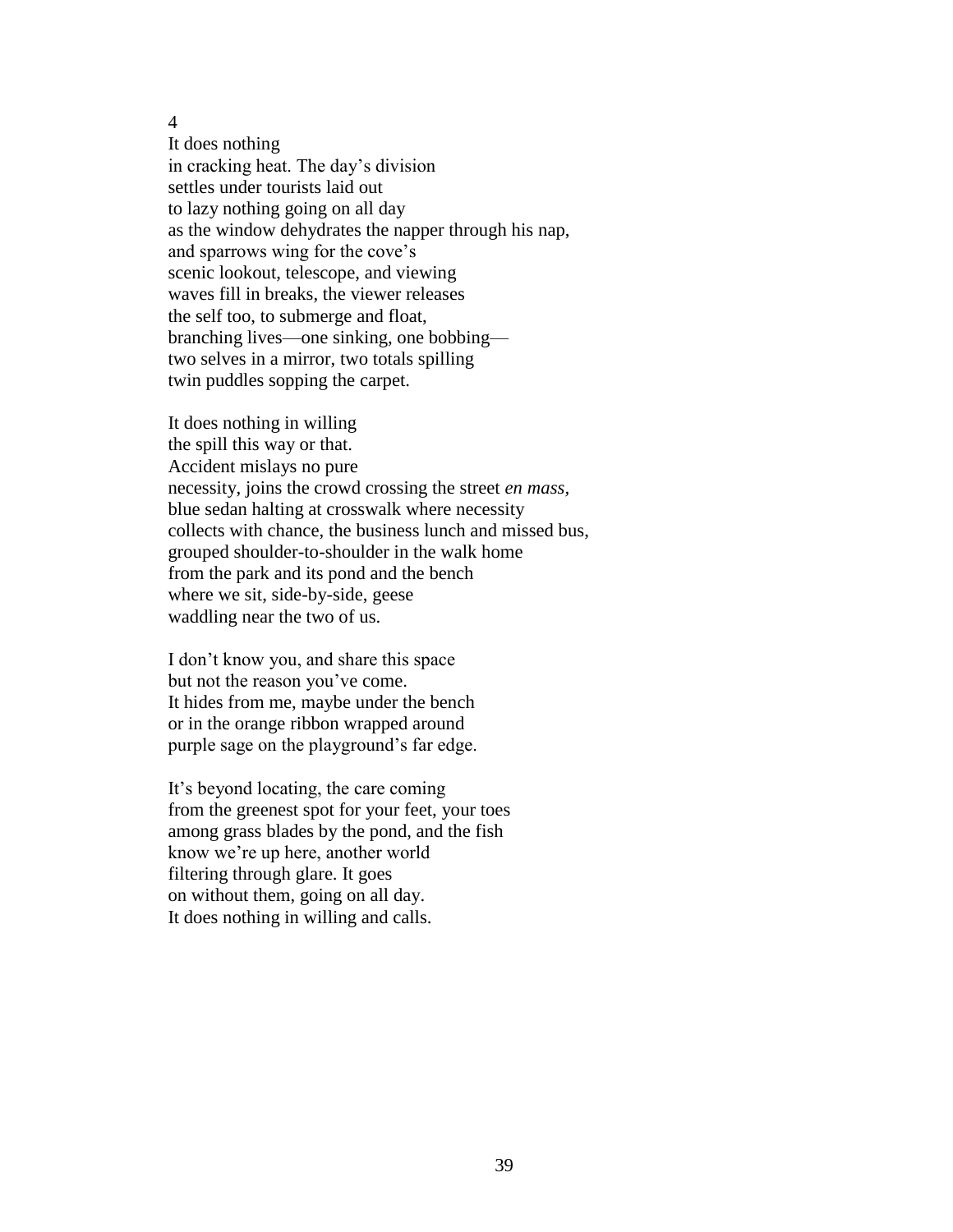It calls the world to come in from the shower to the dinner table, wiped clean and bare. Friend, we"ve met before and you"re welcome back to tell me your name this second time, and I"ll greet you again and meet you again, opening the window to bring the rain in. I want that ease, I want beyond want where the word *world* opens clean to the mark of its lively constituents. Give me your name in another language, you"re here and I"m stopping to listen.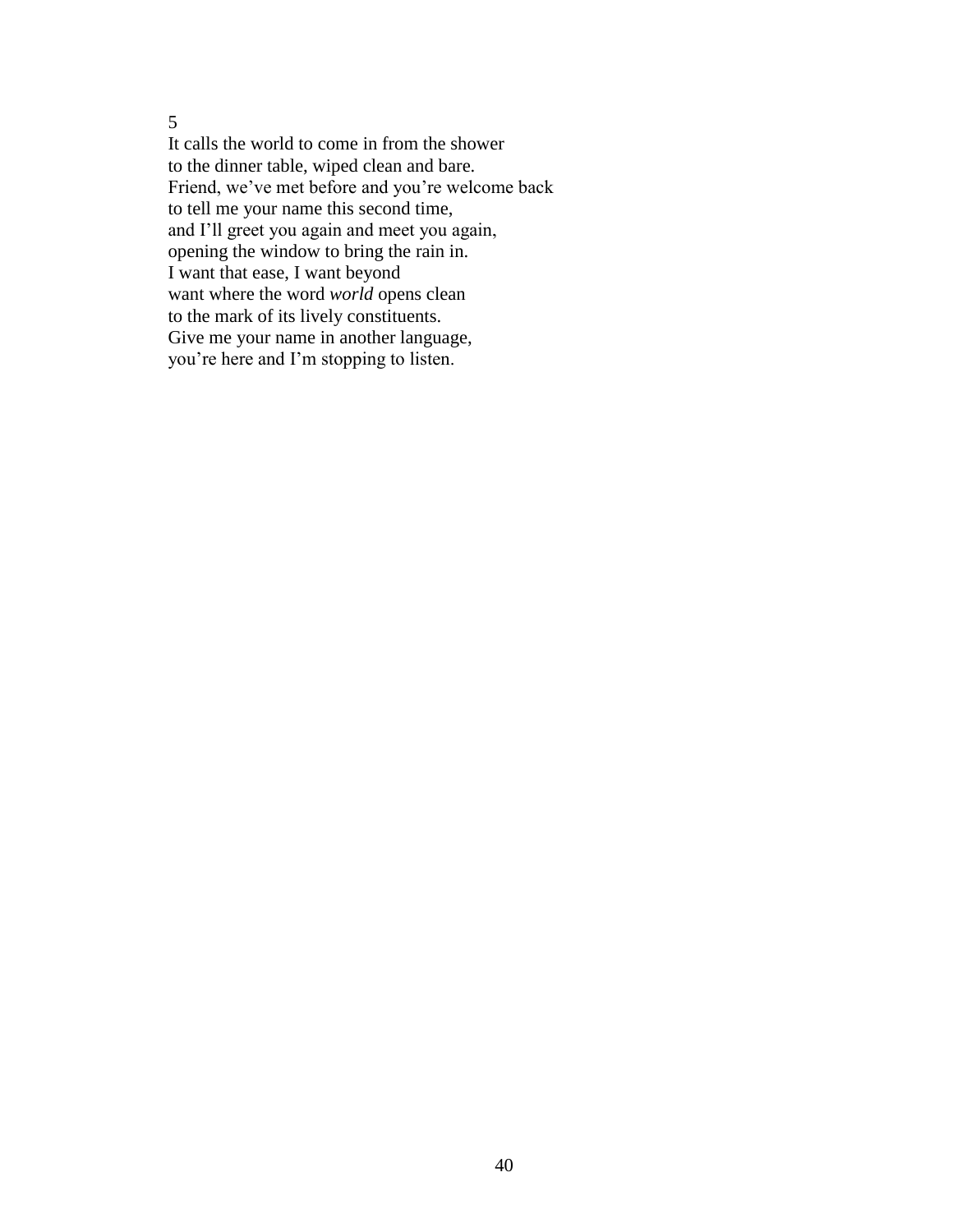# SECTION 3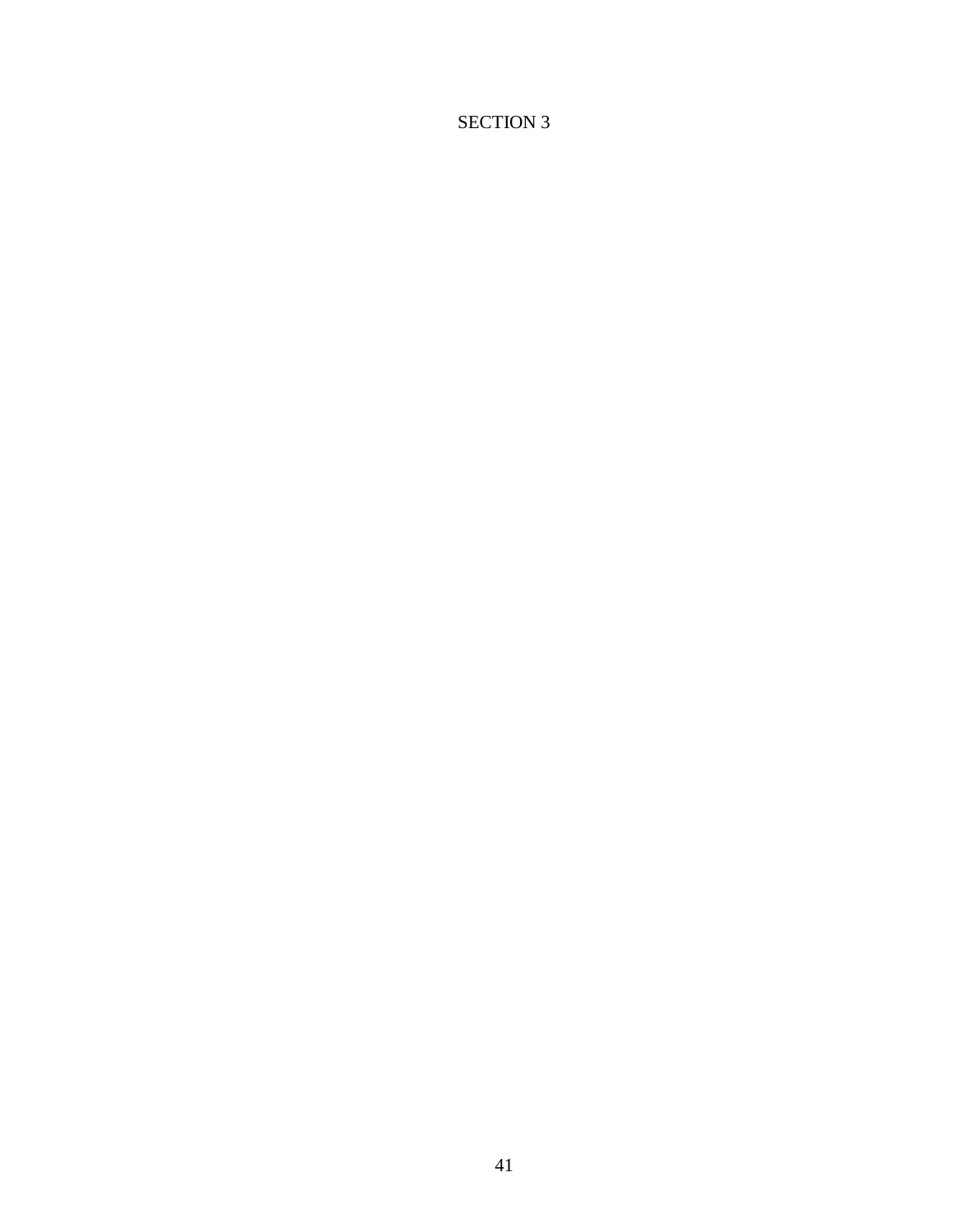#### MIMESIS

## 1

Rains mimesis, overtakes the field with finger-thin pools, and the rosemary sprig growing from its muddy twin. The evergreen offers its symmetry to me, if the torrent blowing into the drainage ditch doesn"t overwhelm the nascent rooting, shrubby wooding, its narcissist bent, no, there"s time enough to dream:

No dream,

he"s raindrop and the convulsive awe of the raindrop. Narcissus bends his way into the flooded plot, and I can"t get into the Greek light. I feel bad for the pretty kid too self-conscious to write a bad line and spy art is water, the mimic"s miming face isn"t mask, it"s the frank crease of pain for your pain, for empathy like the kind cat crawled to us from the farmhouse and any art living by a living thing.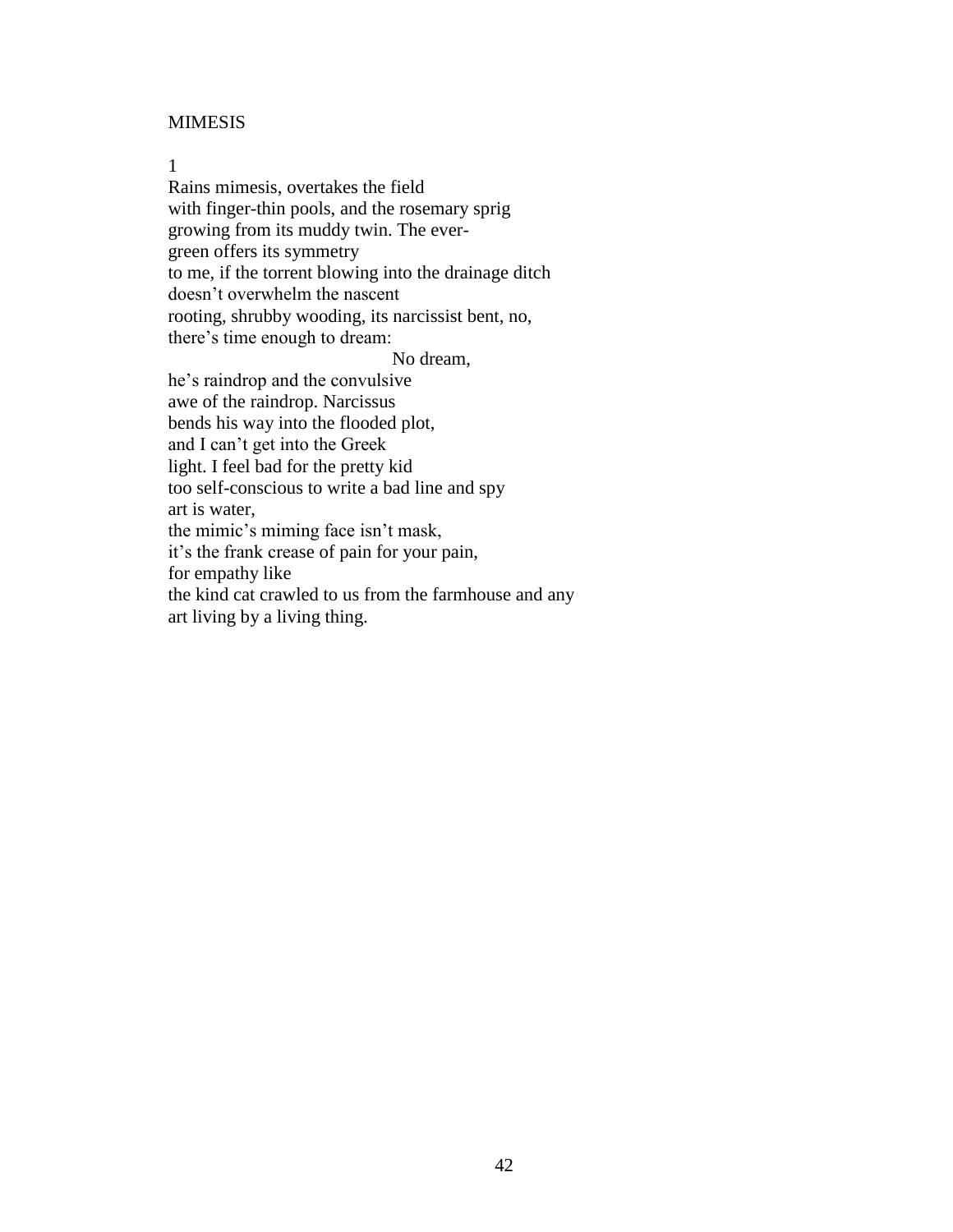*Imago Dei*, made with god's face his covering hand veils the eye, and unveiling, gives sight of his heel signing the unvoweled name in silt. I have no faith this mirage will shudder into scatter. There's no problem the floating world comes to land, the falcon perches on the tree branch.

I am image in the snapshot slipped in your mirror frame, imagining your heat by my body, your body my name, my vowel is my mouth turned to your mouth, and kiss and talk rise and pass in waves of heat. They take us here and elsewhere,

the muses multiple barometric pressures squeezing our bones. The romance writes by phone, O'Hara's double, *Imago Dei*, "which met him as he walked on the terrace  $\&$  spoke," calls with god's voice:

it sounds like laughter from the lake"s other side. A boy reaches the edge with his toy sailboat with sails of tiny geometries mirrored in the math of the lake. Grinning to see his teeth in the water, the boy waves at fish, silver flashing inside *imago*, watery fact through another dwelling.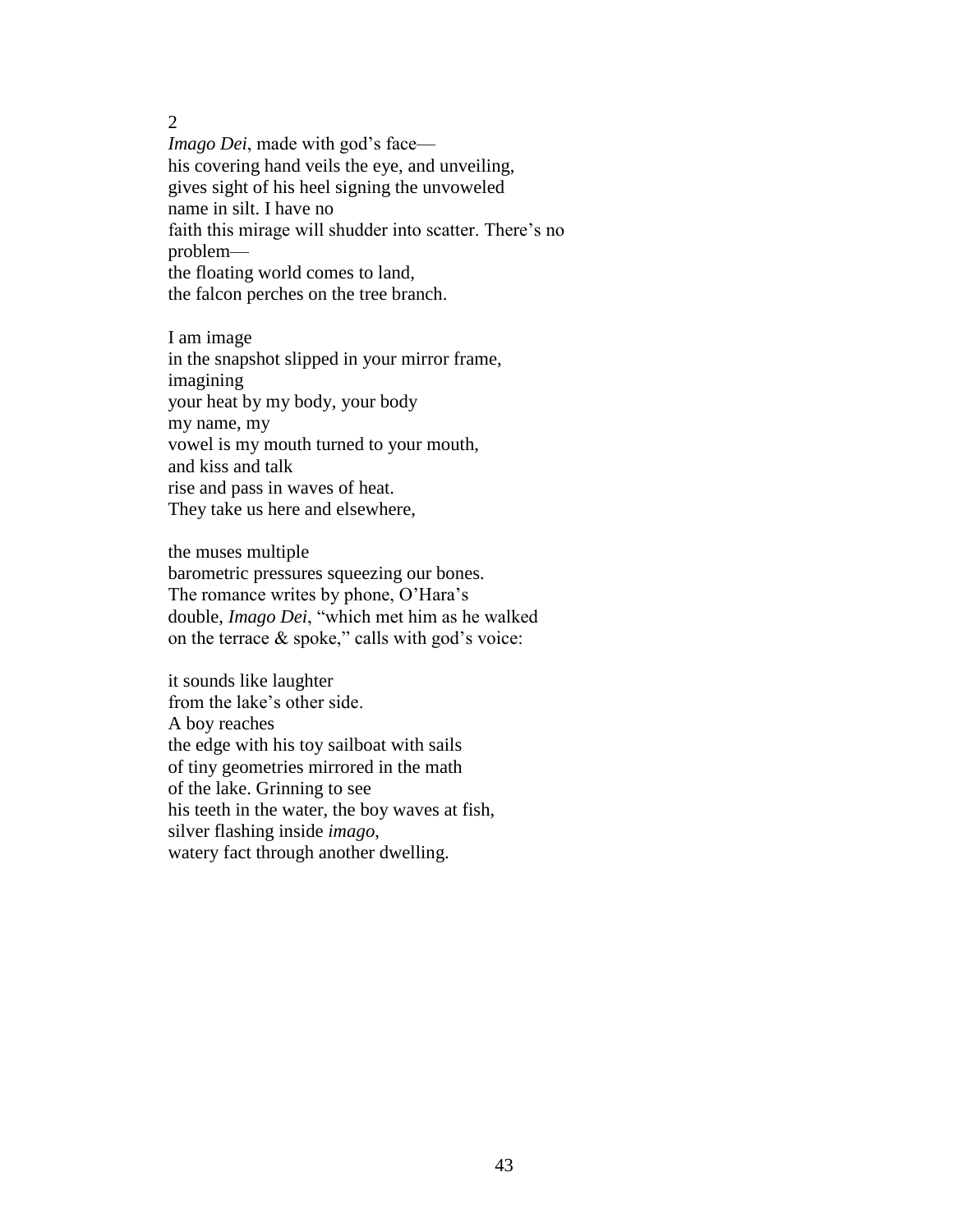# APRÈS LE DÉLUGE

As soon as the flood passed from my mind with the last drop of rain, quick smack on the dirt, quickly dry, as soon as the deluge dried from my thoughts with the spring rain, gone fresh, the quirk dirty in my bad French, the bunny comes out to pray by prism shining in a glimpse from the other side of my window.

The myth is getting fresher than the apple blossoms every time I get it from the apple blossom. The forty days lose track of time as the slaughter settles into horror, forgets, turns peaceful as the earth forgets the pesky folks it shrugged off. Noah was a whale,

and the bunny ran down Mount Arafat to the Splendid Hotel and her ghosts of wicked people who had covered the earth and forgot they were people. For the bunny, they were friendly new clover, ghostly patches of clover, covering the eastern side of Mount Arafat.

The myth is getting fresher than the god who speaks at myth's end. The bunny hears that whale moan off the coast going further off coast, far out to the ocean"s unknown, a god unknown to itself, too big for language. The god going off gets a prayer from the bunny who loves until god submerges in prose, as gray as the newspaper as his shadow dissolves far from the mountain crest.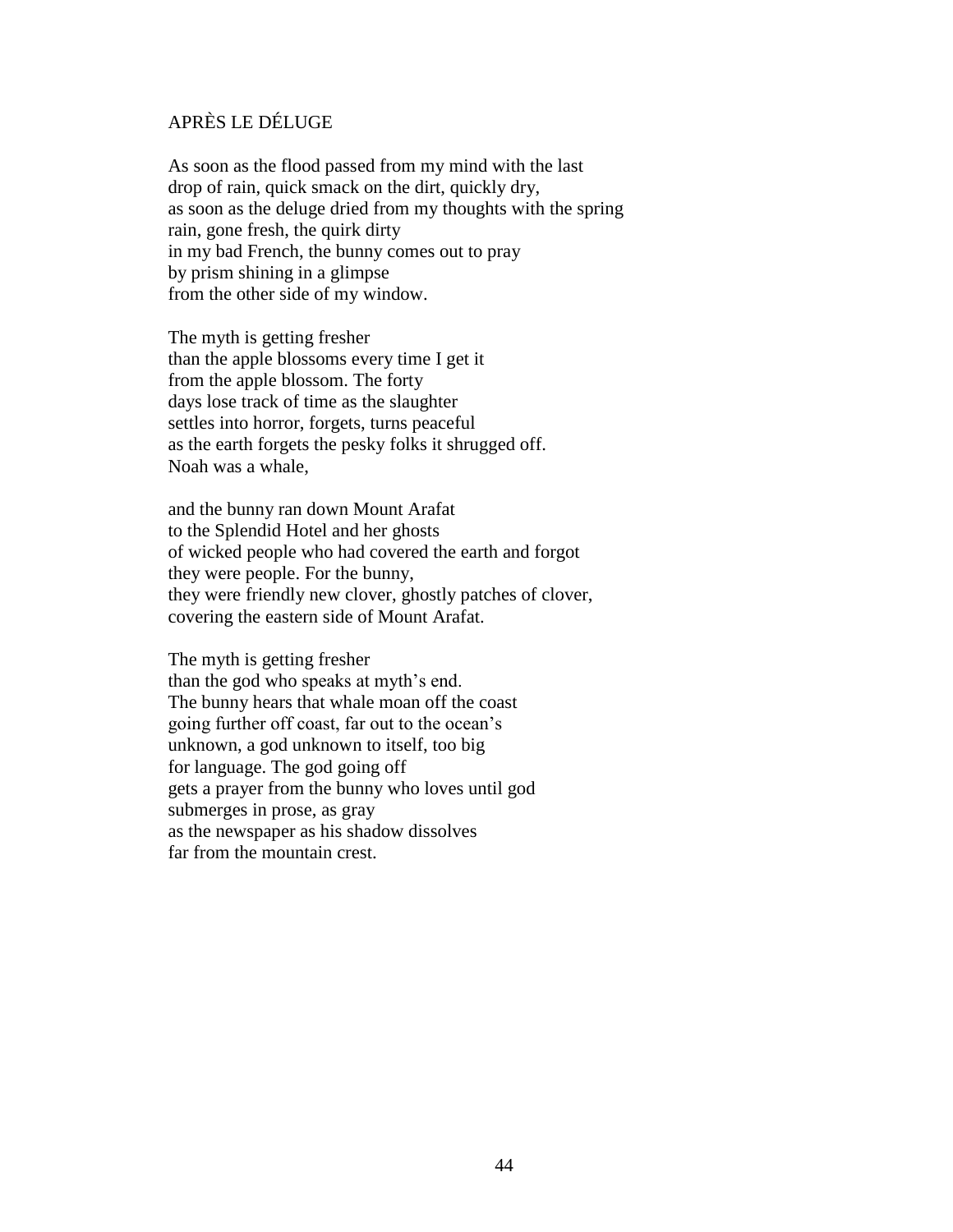#### PROLEGOMENON TO AN APRIL AFTERNOON

My friend"s gone, and I"m tracing *goodbye, hello.* Myrtle branches bud. Rain pings off the shed. It's spring in the garden, hunkering near the birdbath—that inkling, never jumping off the letter with now"s spindly now pricking up through mud.

*Once more,* buried somewhere among musk rose and Alpheus river running rivulet near flowerbed by the east wall. Yet to one morel, in its coral pits, and once oraled in the fungi named, I come to gather by garden with little faith in elegies— I came to see me wrong.

See wrong, phenomenal fogged like upwelling heat bends, brakes light off waves. Two islands sketch off waves, west larger, east smaller, each dropping fragments to sky. Holes pock hillock. Nature scatters over the bay. Uneven eye fractures what it calls to come back.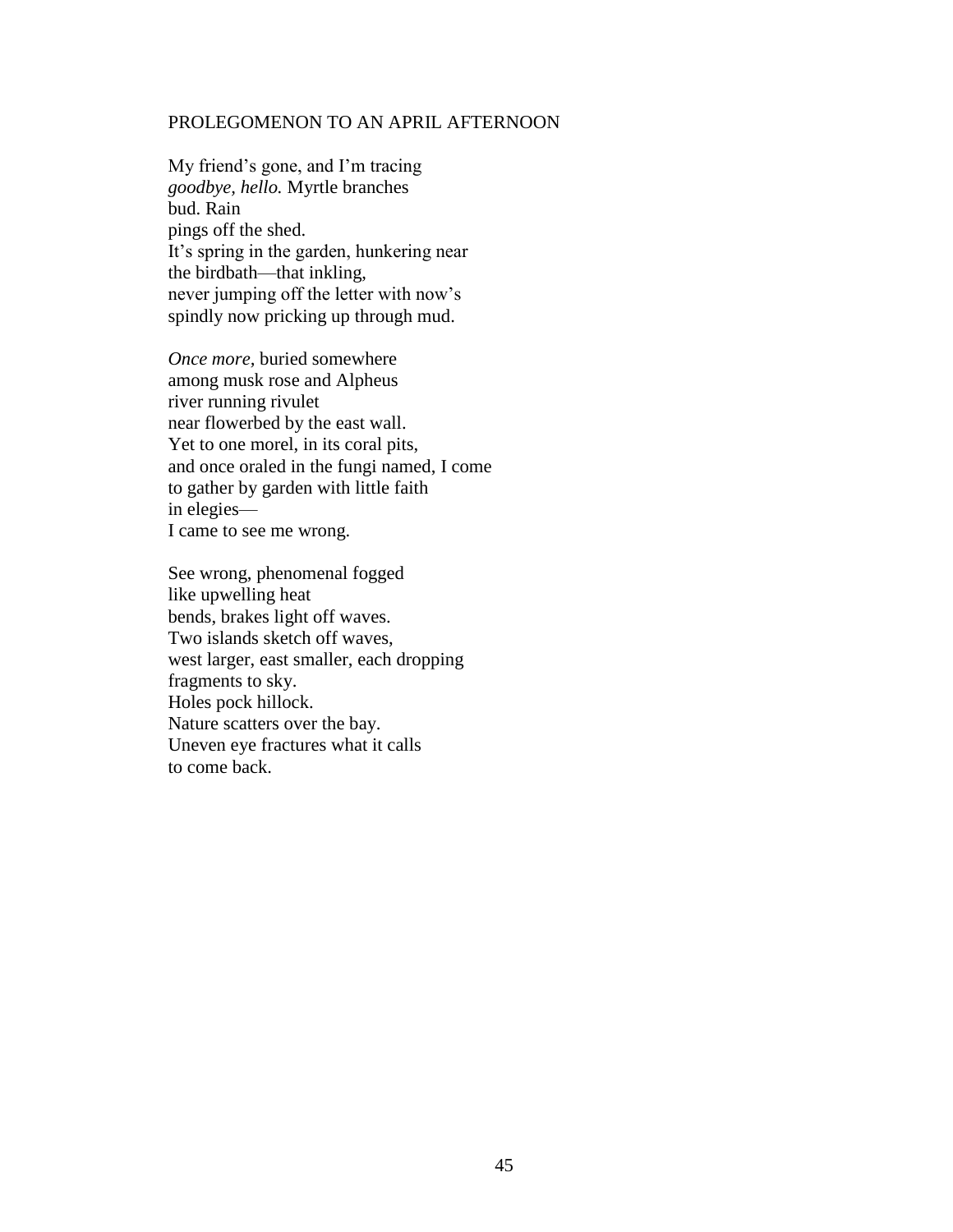# **CURVE**

Curve, urging all in to blend *between* down to the playful hand crossing the only back—choice makes its own necessity...

Curve, she believes you are free in the edge of the lake, and in her architecture, you are flickering belief when she turns to...

The moth dreads tyrannical joy and misses dread, the crush and cut. The hand crosses from play into play, feeling like soft sand, one turned to the next by hopeful heat. Volition grapples insistence. Volition grabs musk insistence. Curve, you wash as you wash away.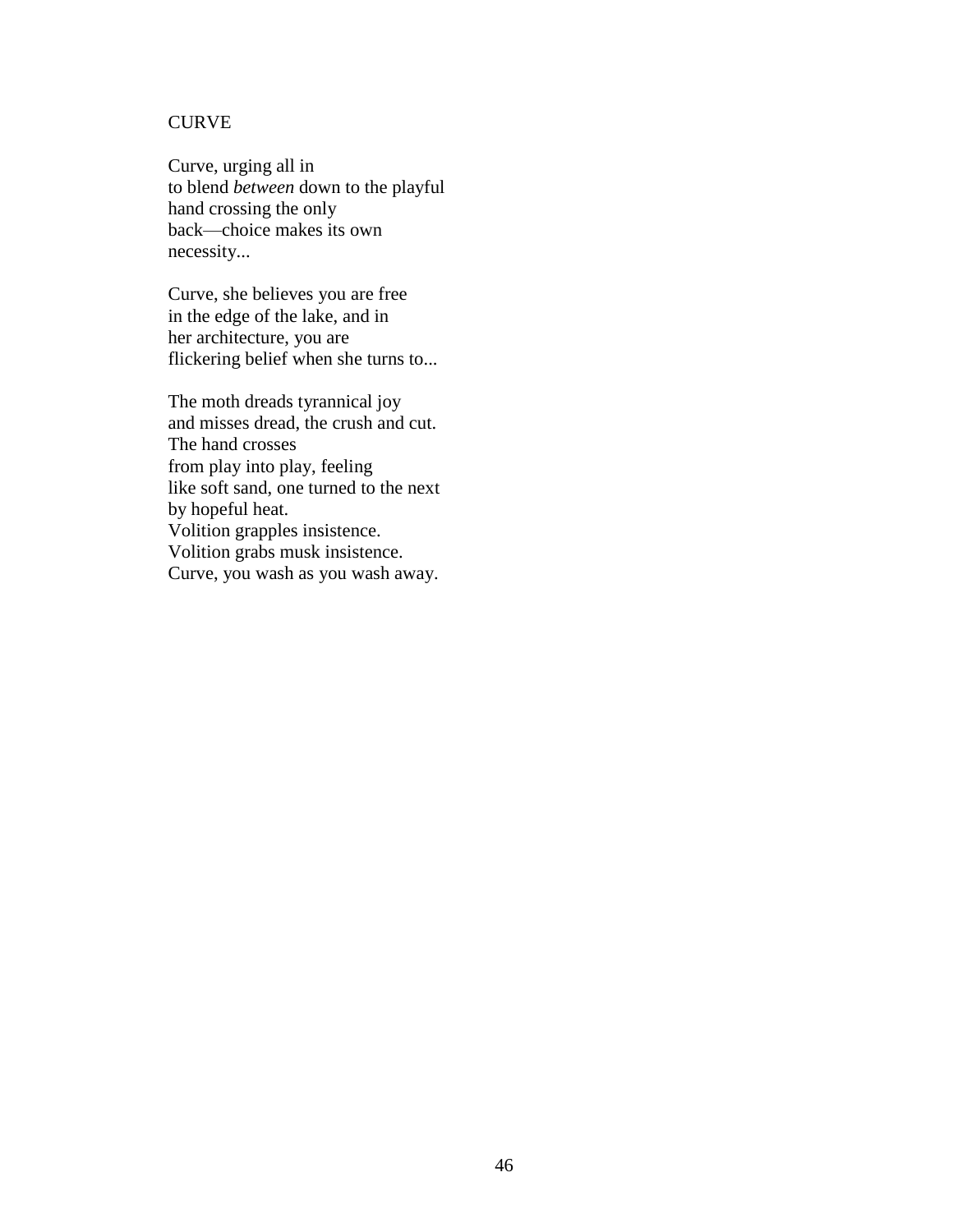#### WON"T LOOK AT THE DAY"S EYE, FRIENDS

Dust drifts a light covering over the form we left to the desert, already half-forgotten, already "the form," once noted for curve or texture or shatter against the highway"s divider as it sped toward town. Light, mesh-like, in speeding shine, it lifts the haze to tour buses' cameras.

I'm starting to believe you, Antigone. The ethnographer visited my homestead, walking past the apple-tree stump and the tooth I lost somewhere in the hallway"s mottled carpet. It's a whole memoir of culture, and I can't answer some questions about the big amble I took from remembrance to the lake. I was too young. I slipped on sidewalk. That grit, that dirt mixing in blood.

The question called you in your city, walled and surrounding the central action. The echo chamber, like a monotone choir, stumbles over itself and circles and pounds guardrails into broken brick beside memory gardens, winding by the canal"s abandoned fragment. My turn notices my daily walk by flowerbed.

My town layers breezeway on breezeway, and the patrolman feels the radical scuttle shudder the glass encasing his car. There's no gate left as the Kafkan myth of law floods over the drainage ditch into backyards where grass grows by the barbeque pit. There will be nothing left but me and the answer

that leaves me by overheard conversation. I'm too silhouette to answer the voluminous question of rights, but once a friend walked with me from school to visit my house, unasked, and we stood on the porch and made up a tune before I met her brother, before I heard stories about her, before she called her mom to name where she was.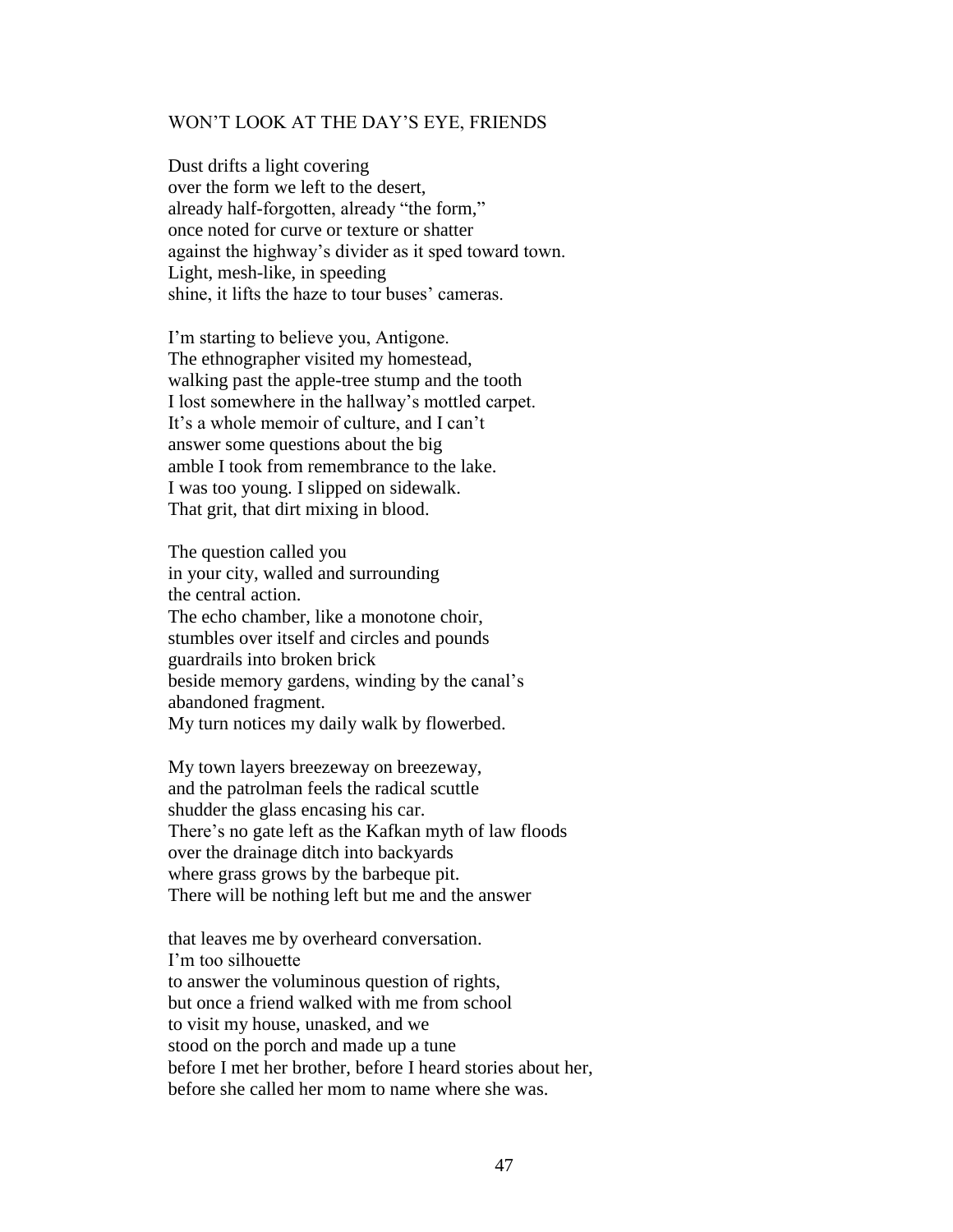## SCATTER, SCATTER

#### 1

Glass breaks in a weird akimbo. The flecks fall on the rug's knit spiral and pall-mall go glancing off fledgling thoughts. They break concentration, bring me bright design, the thought of dissipating fog, the structured spread of the spider"s web there on the awning, or caught in coils, in weft and warp spiraling out—the caught thought of the universe, turning out too, I was told on a day like today, years back, clamoring forward.

That was astronomy, and you sat in back with your novel, and I wanted to get gravity to keep this clutter all together, all recurring: *And was I surprised. Was I surprised, Was I surprised. I was surprised,* an insistence splayed on the planetarium floor.

The difference is splaying, *the difference* Stein writes, *is spreading* in layer on layer, a paste-up collage with mesh texture and black shutters tight against wood grain, around the guitar"s hollow. Smoothed to one plane, and everything held in the hollow.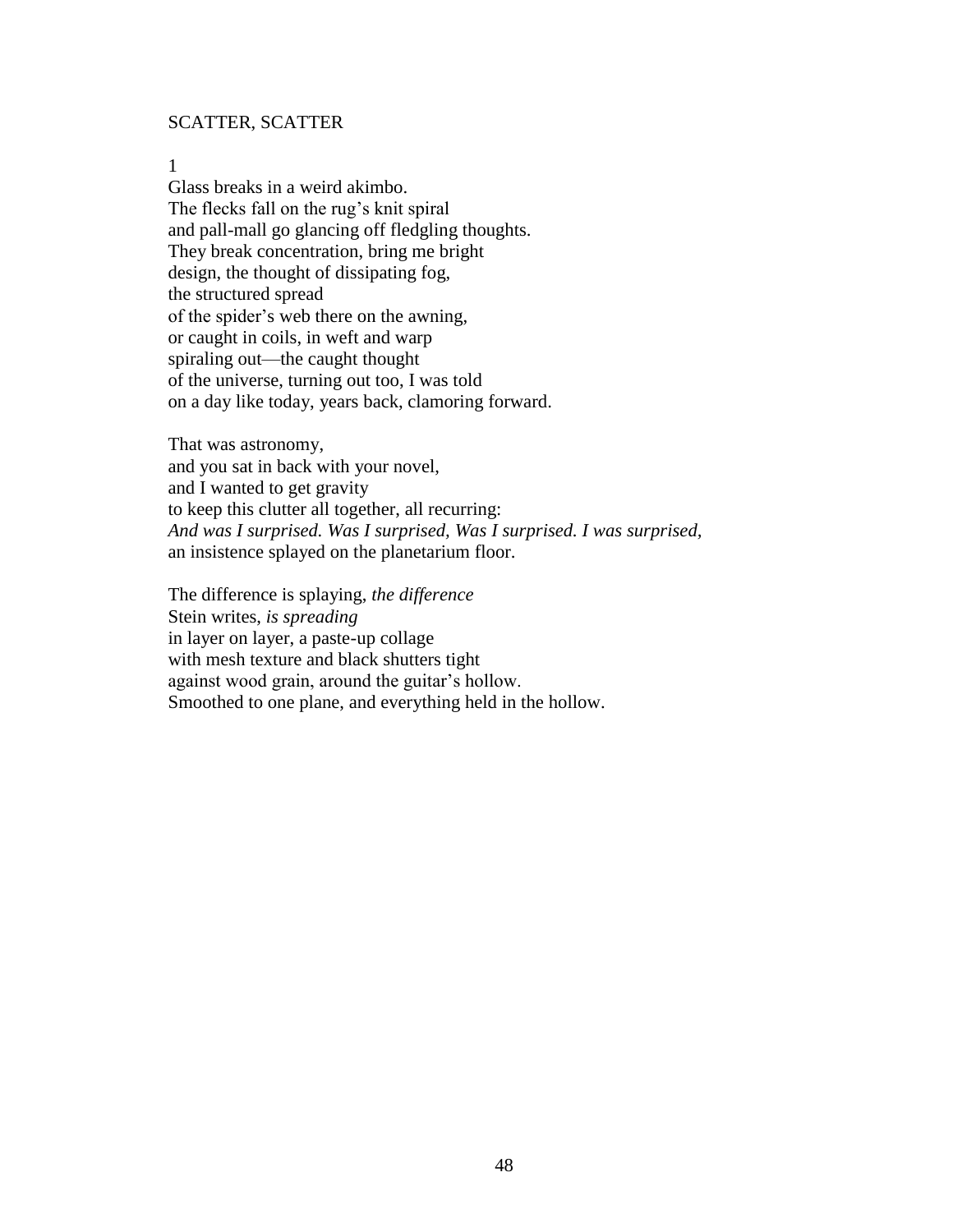Sharp comfort as the hard-back chair stings my spine, a point jabbed below my shoulders, and falling down my back (as mind traces skin, mole, white, raised scar down back, it gets drawn to some plungepool, some rushing mood, gets in the undertow, engulfed back under), as I fall down my back

I miss him. A hand, first, reaching for mine, I miss him doubling back to chance an encounter, but here, at a second reading of the narrative, it's writing resolve, even as I translate the anecdote a third time. Another life

lived by the telescope on the hill by the shore. On the night by the chiming buoy: the old watchtower whips its searchlight in circles on the sea-lions. Too long since I"ve been on that beach, I"m here remembering the white fish steak, flaking in my bite.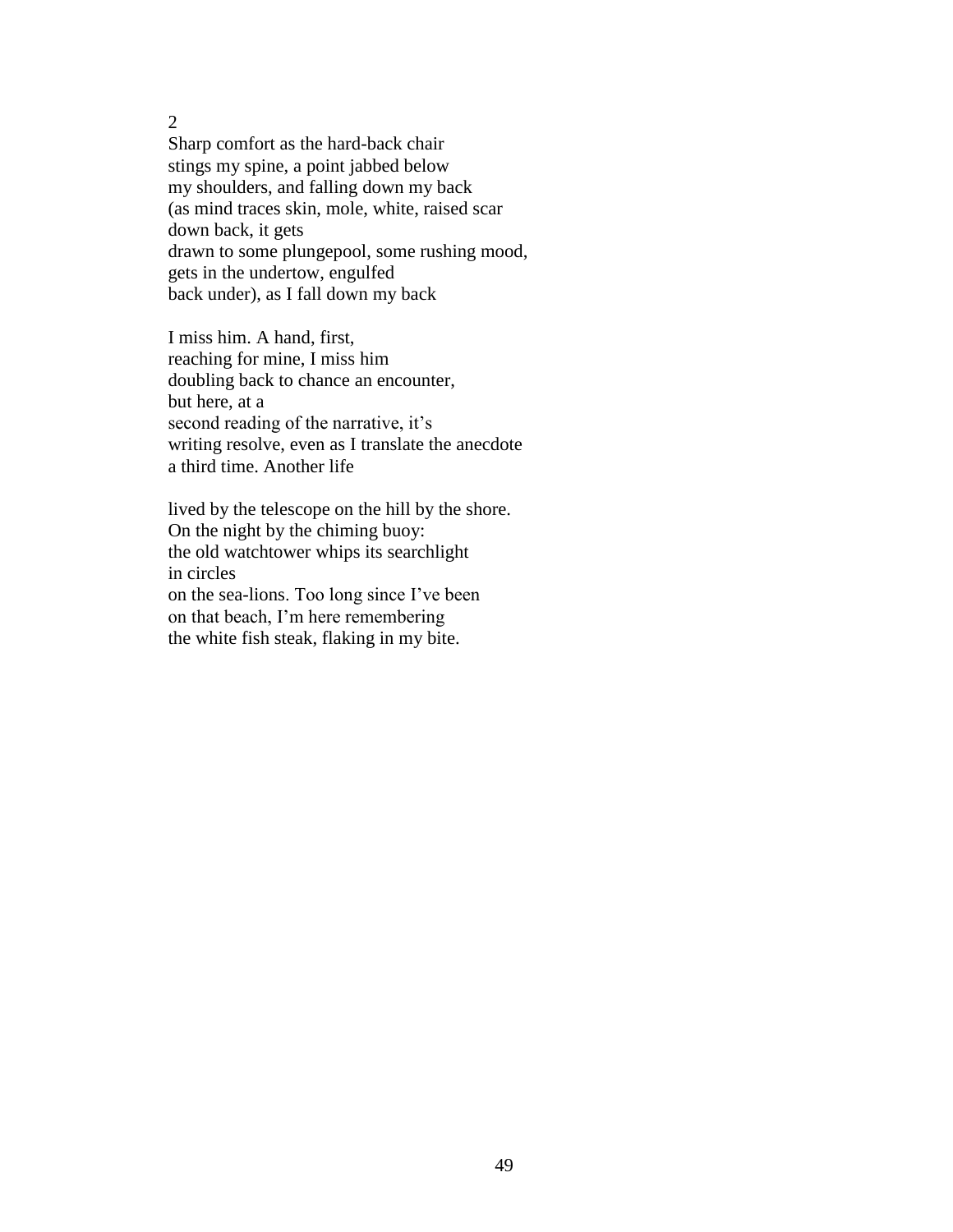Hello, are you surprised to see me? (Held echo against this making, and the camera swivels to the painter"s last fleck.) I wanted to check that you"re all right. Since you've moved, we haven't talked much, and I've lost the photos from our old place. (And the biographer says there"s no last fleck, just the last touch swiveling after.) I'm keeping my shutters closed these days, so time's getting bonkers. Just happening outside, I think, and the dishes rotate from table to washer, get dirty, get clean, come before me, go away, and outside the ellipses, I hear that outside. I hear kids in the pool, someone"s laughter.

(The last touch, swiveling after the fledgling afternoon, the Oakland ditty, its fête a pickup band playing loose on the side of the sidewalk, between side streets, small trees I walk beside. It"s here chrome and leaf, cloud and bakery coalesce, the constellation breaking in Lake Merritt's waves.)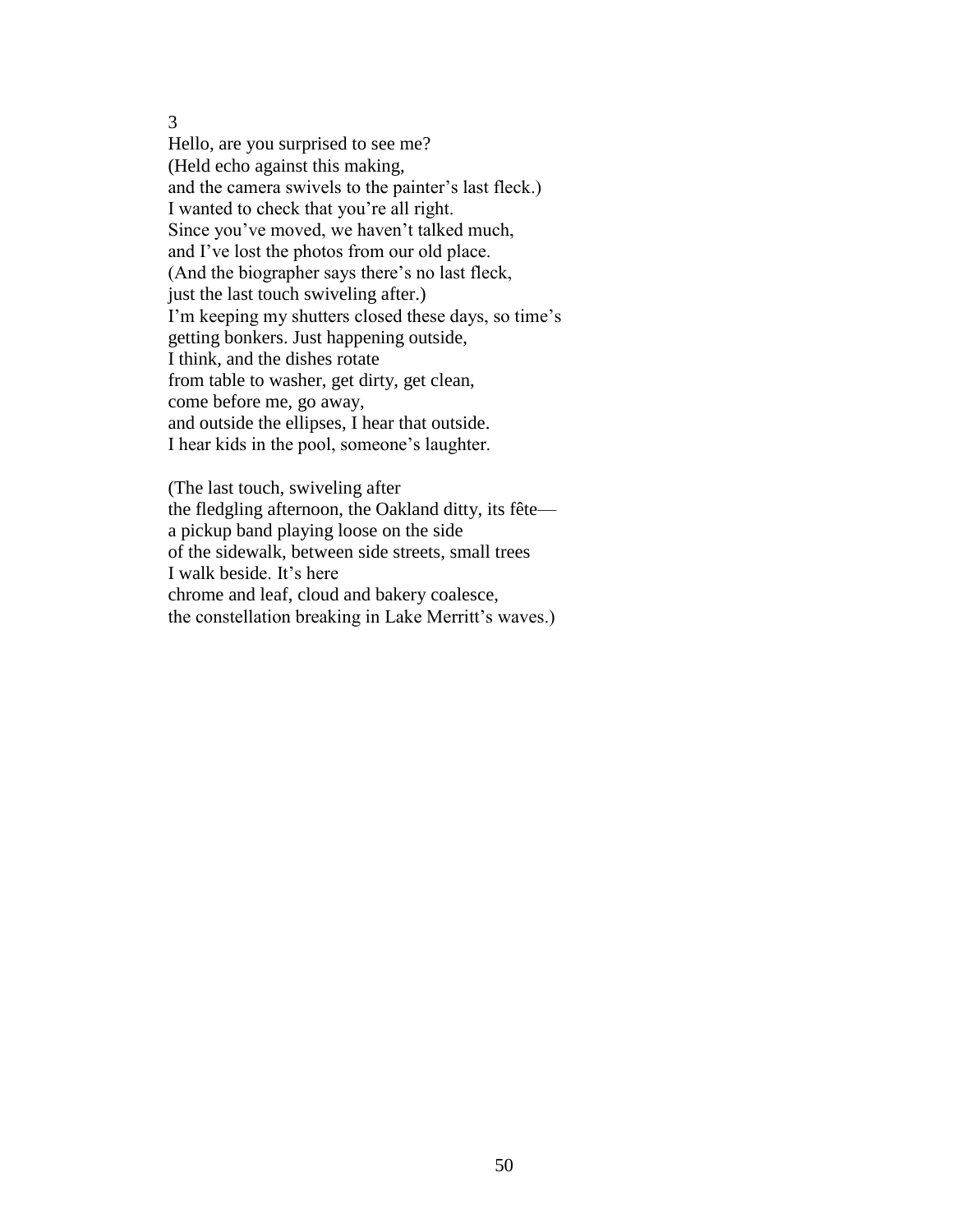#### ATOMIC THEORY OF LANGUAGE

Democritus knew more. A chasm by my hand, he begs reading to peer over the brink to fields thousand times larger than each atomic speck inside the hand, book, Tiffany lamp from last night's dream, fields large as dream around geotic dust that is tiny as memory, hard particle to forgive and give to vertigo.

Sometimes I am permitted the touch of sense of field, wide open. Emanation grown to immanence, tuft lighting meadow, fruit-lit bramble in the new pastoral blown to distance on every side.

There is room for the city unfolding behind the telephone receiver, room for the highway"s white noise before word by word shimmering on the horizon. Every miniature in its adamant image fits in the jewelry box, enormous speckles being for blank being, water I can"t catch. Packaged uncontainment, it sits on the blanket near the makeshift lunch throughout the picnic.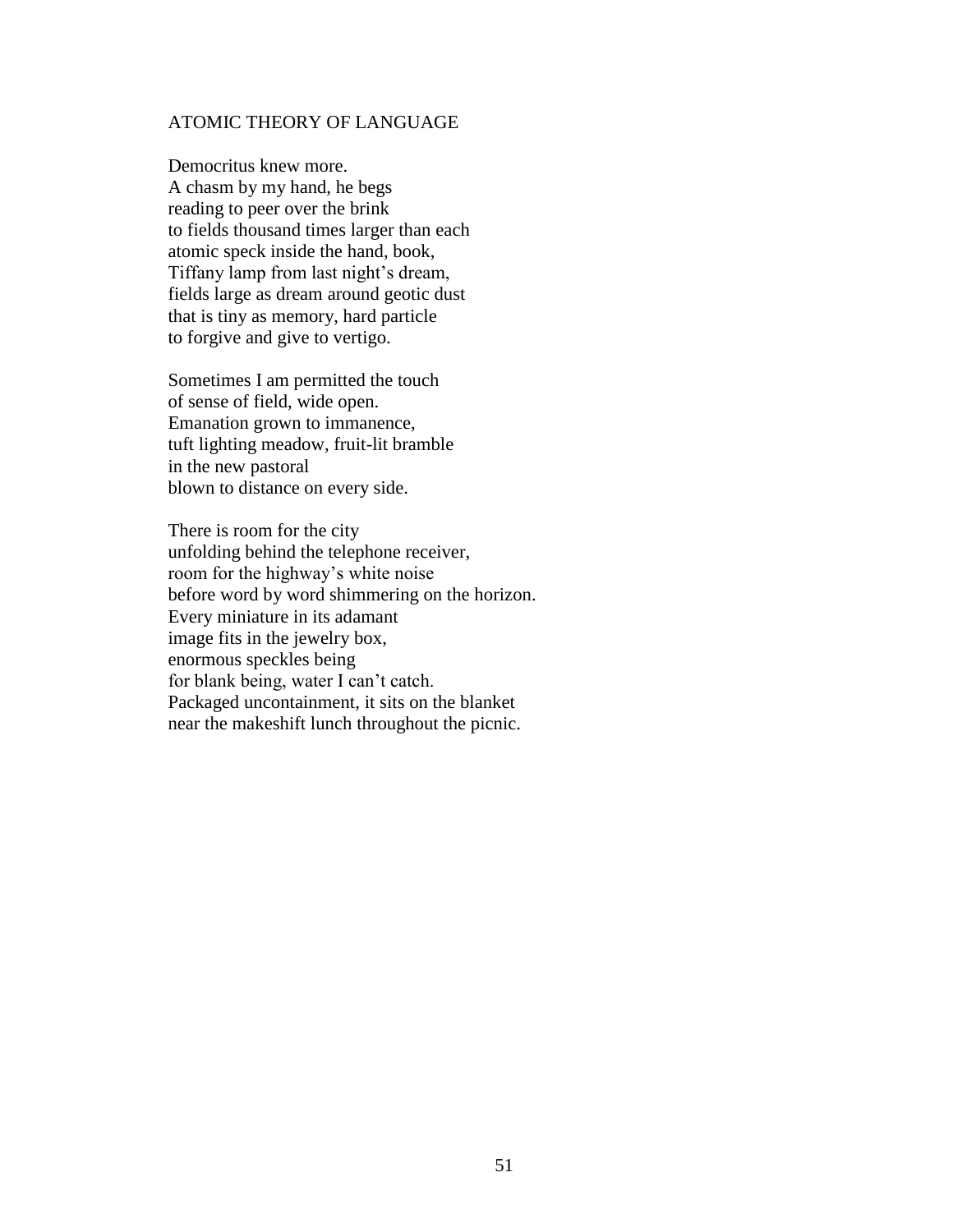#### CLUMPING A SPILLED SPICE

Gathering anise seeds off the kitchen floor, I overhear your name in a muffled voice from a neighboring apartment. Muffled, as noise waving through water lugs the pool"s choppy filler trying to get to an addressee it doesn"t imagine but moves.

Your name shares one *e*, one *s* with *anise.* As I crouch over spill, it's a riddle left open like the sliding glass door the cat trots through, paws the porch carpet, and tears off from the page—distance, the distance sounded to call from here to there, closer, while Pangea, the egg cracking itself open, opens onto itself, distance in the miles between us, oceans, in pressing distance to the tips of new mountains.

It's as natural as Coca-Cola ephemera dressing up the living area of the apartment complex"s show room. From here to there, from here to Georgia, from company headquarters to monastery in a 70"s kung fu film. The white-haired sage is close enough to point to the gray cat chewing on a warbler: "Graceful cat wants—so she finds. Grace dispels distance. Kitty gathers hunger, unnames her way through air."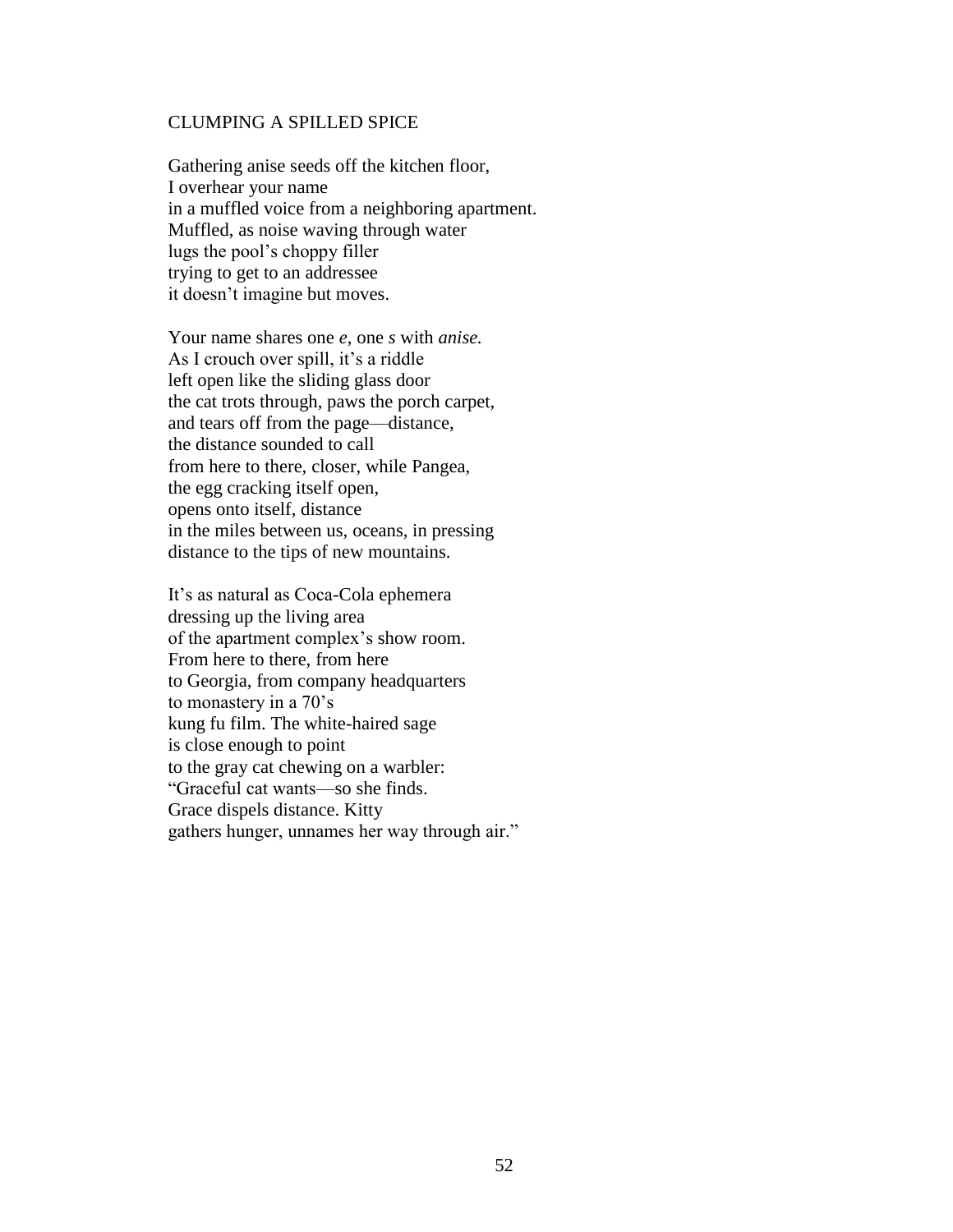## COSMOGONY UNDER THE COVERS

1

Arcs ink two ways across my left hand, first figuration of orbits—two shards flying through pull with two hulks tugging them into history—or sprouts that black tree Piet Mondrian erased in curves hazing off to night. I fell asleep with a pen in my bed, and now post-literate blotching floats through the empty window.

Red, dabbed daydream and the utopic hunch willow their branching promises with snow outside. There"s wind outside, and a snowman melting his way to the gutter. *Shews the way out of the bottle.* The fly buzzes out of the bottle, the gulp after emptying the wine-bottle"s last dregs, and what"s an empty bottle?

Nonsense. Rabble and numberless joy of doodad, and the rock-face too touches flat against the morning ruckus.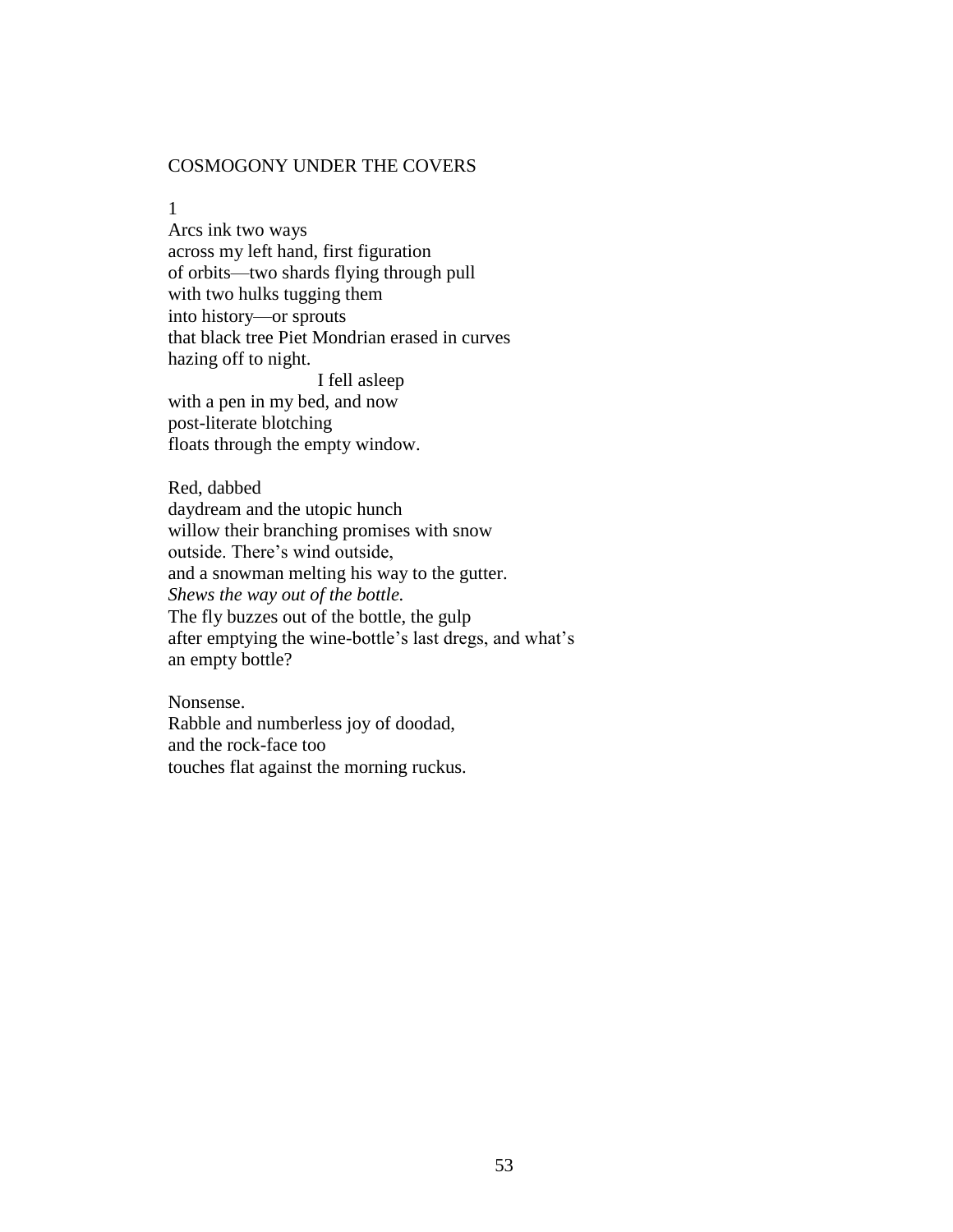Buzzes life hunkering in the hotel, presses against cold window-frame, come cold grey breath, and the fly buzzes its noisy cloud, and winter is a moon come dwelling in the streetlamp.

No need to renew. December unfolds under the unread book flap, and I"m cracking tree-branch opening wood like pages pried apart.

That crack, so fast, touching flat against dream: history fossilized on pebbles, in the river rolling uphill through the mountain gap. At the base, I improvise a sketch of shelter. A hitchhiker, a pug in his backpack, washes suds in the sink.

Soap bubble, you"re a film jump-cuts play on and through, an eye hollow and wholly planet. Skyscrapers rise on your surface, newspapers shift red, purple, green in your landfill. Spheroid buzz, celestial hum. Light flicks on at the fifteenth floor. Pops out of language.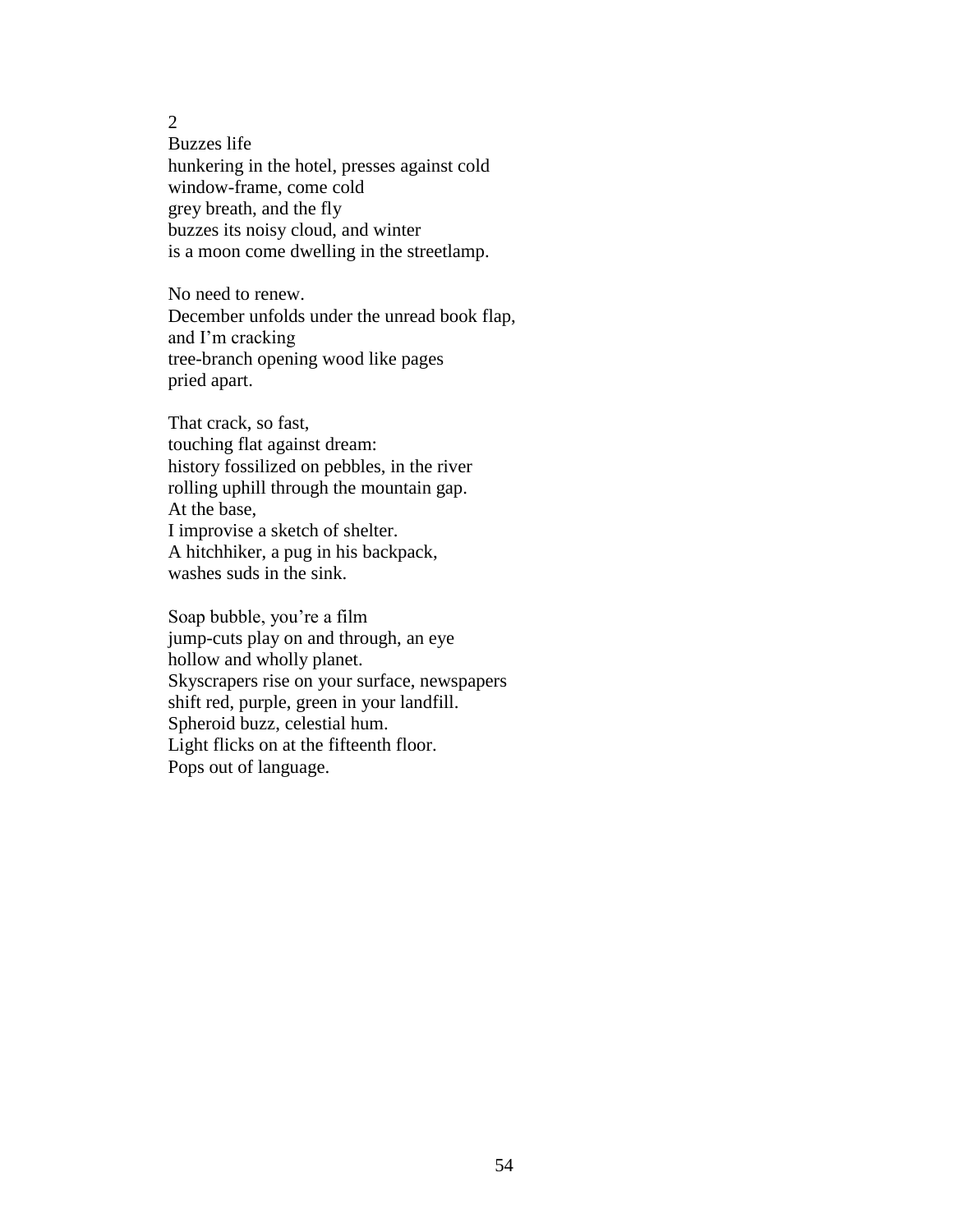(...with a pen in my bed sheet tangled around the fresh form, gather of cloth splashed over thigh and prints an ellipse down my index finger.

3

Smoke: an index for fire. Spoke: an index for axis, for earth's cylinder shape as Anaxamander writes my second self singing through Christmas at the darker pole.)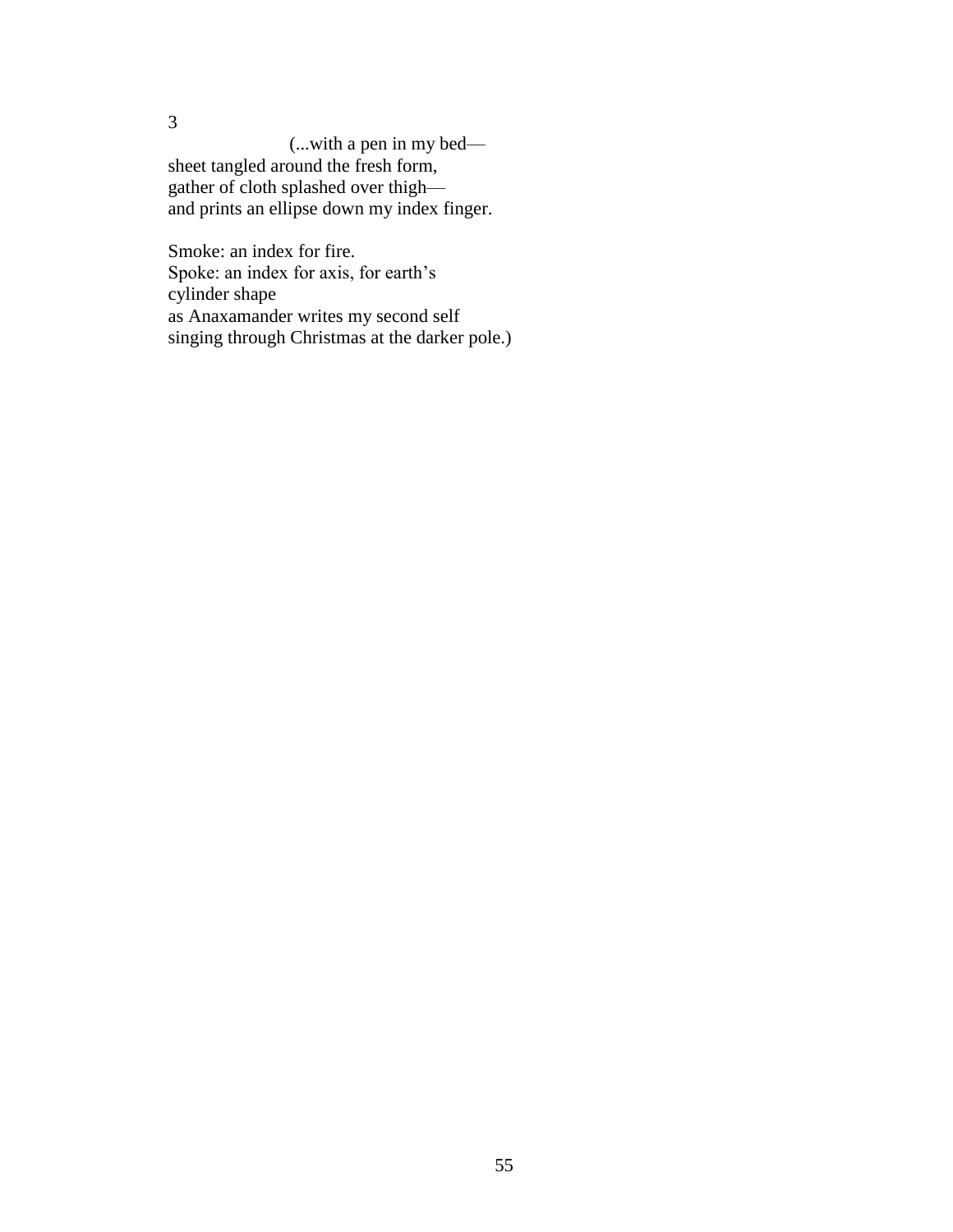*apeiron:* into light, through to the sunbeam"s pinprick.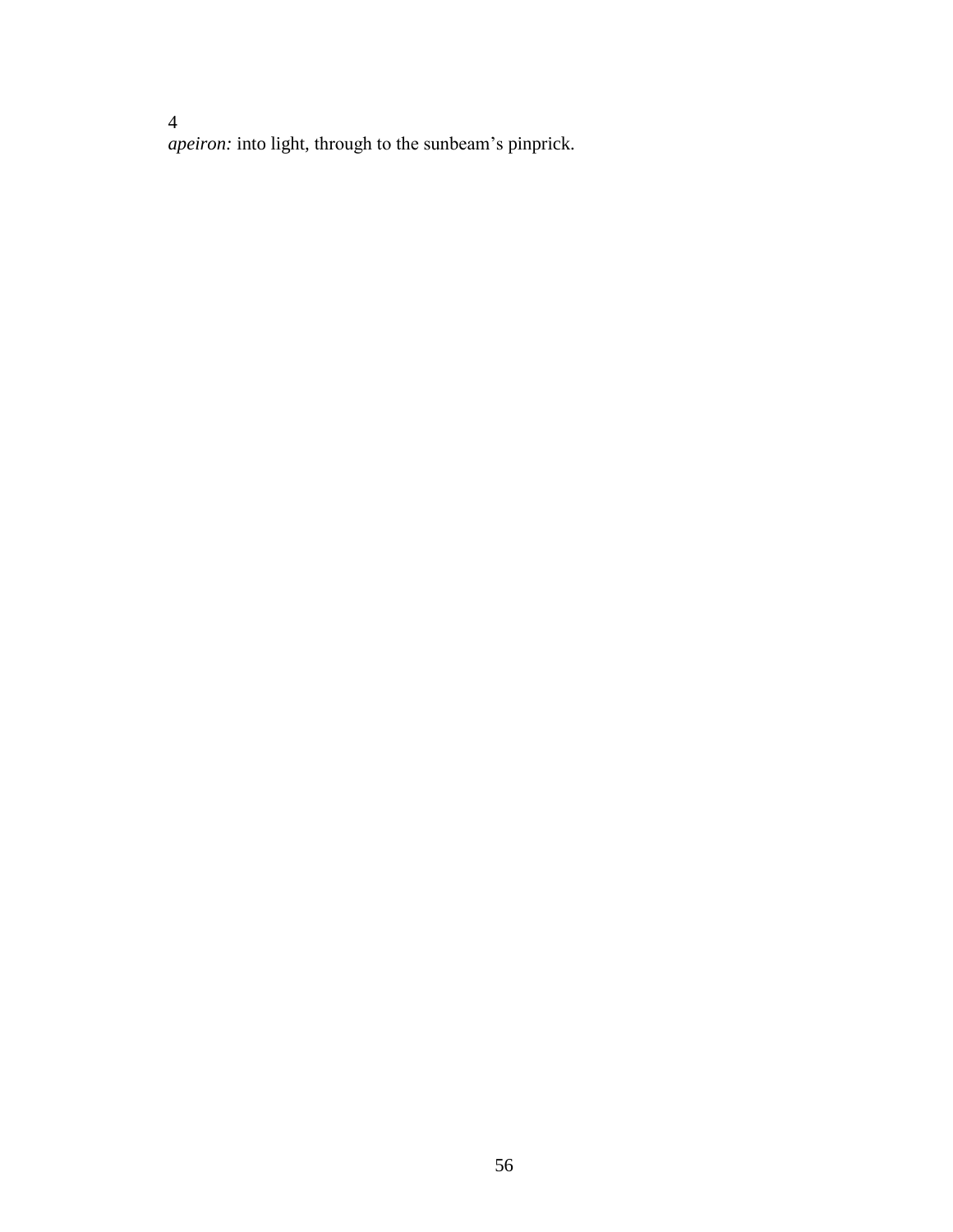And I"m face-to-face with you, starting to name animals that crawl across the nursery. Ant, antelope, anteater—gross misunderstanding; and sadness creeps in, through the doll"s widening seam.

Did she see it stagger up from mud or, from twig-cracks, scurry down the sapling trunk? She shakes her head "no."

No, she saw Tom chase Jerry across the screen. The milk tooth, safe in the chase scene, escapes the looped background for the linoleum floor. Plays, limitless, phantasm over dimpled grid, your leg reflects its nova onto her trek to the dog bowl. She wants to hear the love story I"ll write: the phone call you dial and wake me.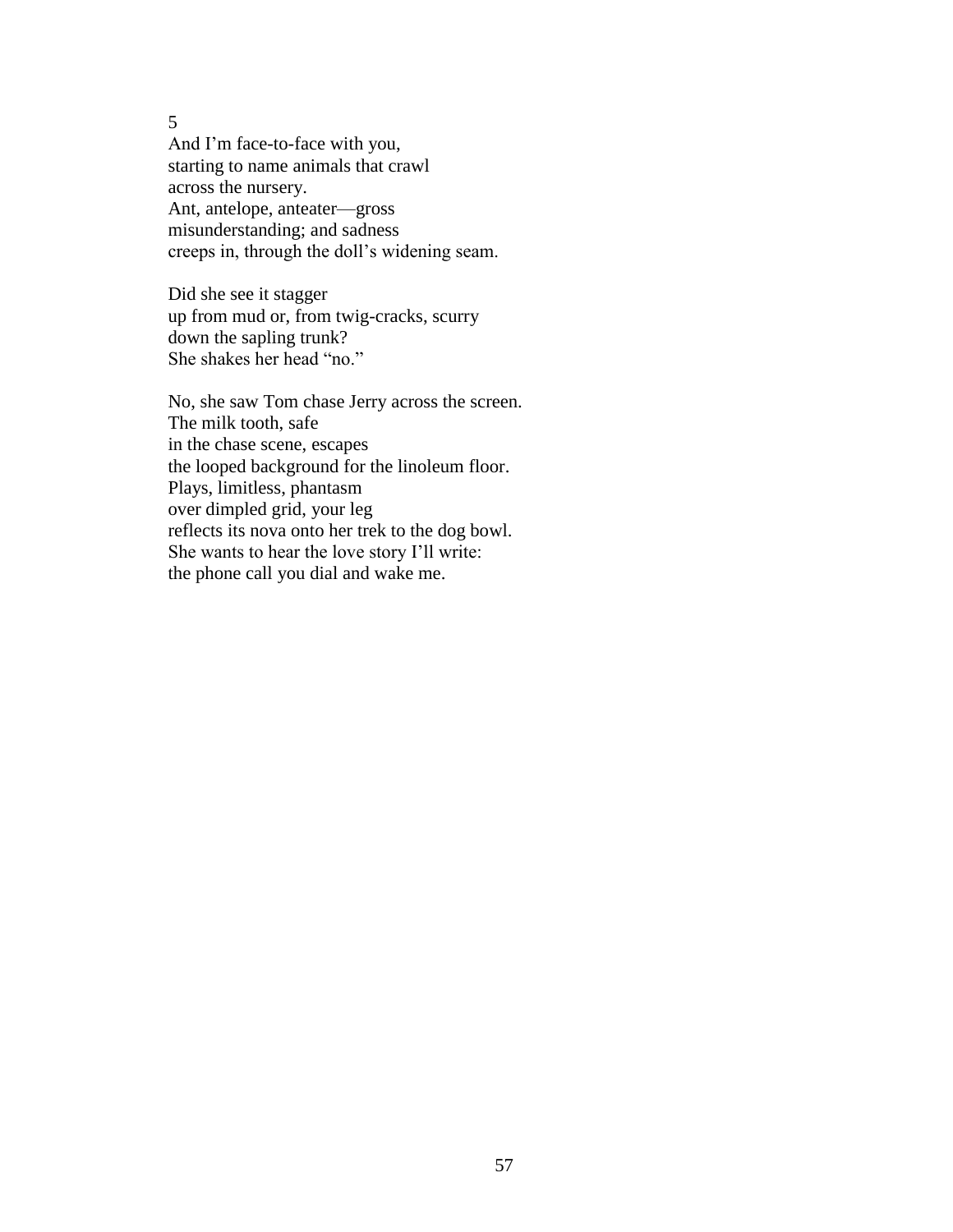#### MAYAKOVSKY OFF THE SKILLET

I come from the sun. It is sweeping through the first movement of Bartok"s fifth quartet, harsh as the browned egg white. You want a breather from the cacophonous radio, and puppets scuttle down the fire escape. It is wasping stings on your eyelids, that tired fever from being up too late, gone too far.

You could write me backwards, following words back from the blinking crosswalk. To what power station, settled along what highway? Language in power lines connects cash to talk and the untreated blister. You want a breath, my breath, I want to exhale you into your own, new governance.

It's better to have left where this sweat settles atop lip, gone from trying to come away from breakfast a Byzantine negative space. Backwards, upside down any turn turns us back to philology. It is sweeping crumbs from the table to a white napkin held delicately atop the palm.

Sunburn, harsh as the violin's rodent shriek, comes out from behind nostalgia you left under the newspaper last week. Time to tidy up. The city's coming to visit us and our body. Shoulders, calves, jaw too tired to continue the ultimatum without impunity—want a bed to restart us: a yawn and what comes from the pinpoint gasp.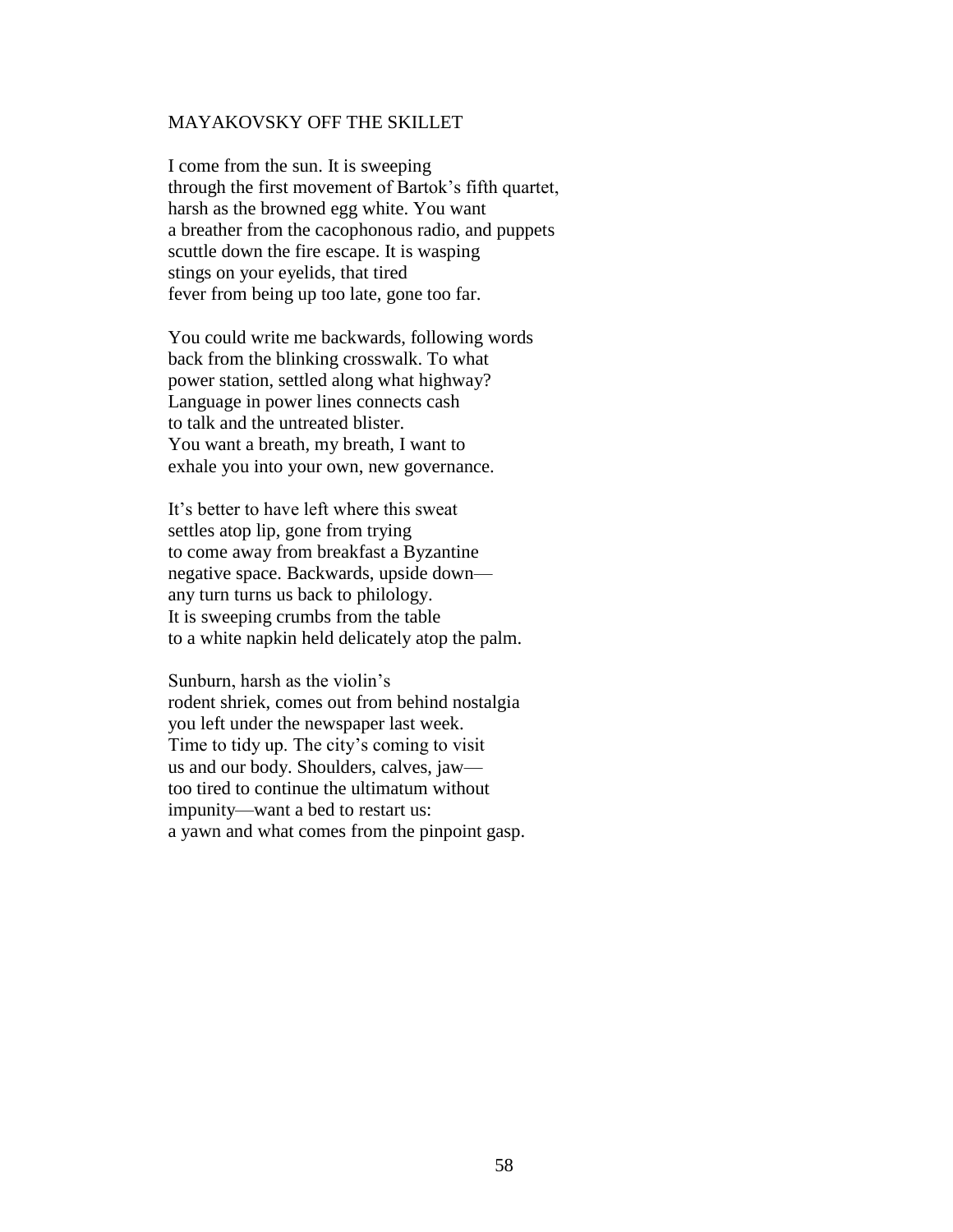#### EYELID LIFTS

Your perfect eye sees yellow December deep in the Atlantic. Some stiff, silken thing rises in the Atlantic, ignoring its shadow. You see old boyfriends in shadows you sift.

This sounds like that poem about rocks and grass. I"d write you one like that one, like the bright colors you put in your poem already this poem wanders off with your words. What lives huddles close to what is, so I"ll say this poem quietly.

Is a poem a lullaby? Does the song do little while the sleeper builds cities around cites and burns the earth away? I"m glad my poem does little and glad for the gap inside your song. I hope you like the coast. I hope you like the modernist's sappy flower. The year's first snow ignites the New Year: snore away the thoughtless frost. I am perfectly late for you.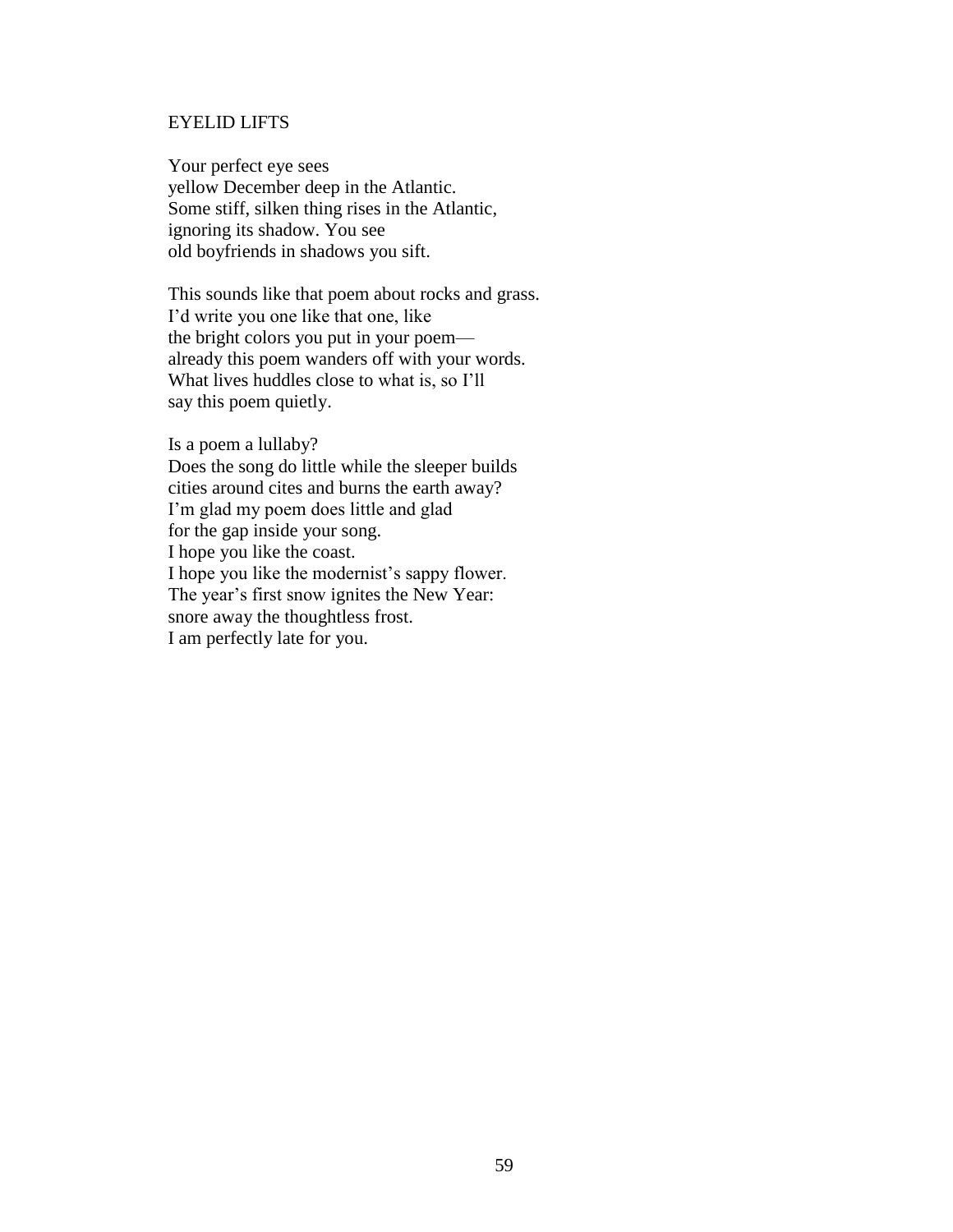#### **NOTES**

(The following is a partial list of the major quotations and references to literary and

visual works.)

#### Didymus:

3: *Purgatorio,* Dante Alighieri

- Lenya to Weil, 1928: "Forward," Lotte Lenya in the Grove Press edition of *The Threepenny Opera*
- Their Roots Rain Down Can Rain: The title is after "Wystern Wind," "The small rain down can raine"

Selected Filmography: *Nostalghia,* Andrei Tarkovsky; *Pickpocket,* Robert Bresson

For Apollinaire: "Les Fenêtres," Guillaume Apollinaire

New Pals: "Enfance, " Arthur Rimbaud; *Purgatorio*, Dante Allegieri

#### Self-Portrait with Brushstrokes:

1: *Still Life*, Paul Cézanne; *Woman with a Hat* Henri Matisse

- 2: "The Gradual Making of the Making of Americans," Gertrude Stein
- Audiology of Rilke: *Duino Elegies*
- Circles: "Circles," Ralph Waldo Emerson; *Niccolò Mauruzi da Tolentino at the Battle of San Romano*, Paolo Uccello
- Cézanne for the New Year : *District of Valhermeil near Pontoise,* Paul Cézanne
- Why You, Pierre Bonnard?: *Nude in the Bath and Small Dog,* Pierre Bonnard
- Vaudeville after the Multitude: *The Virgin among a Multitude of Animals*, Albrecht Dürer

Shared Subject: *The Salutation of Beatrice,* Dante Gabriel Rossetti

*Aegean Sea,* Hiroshi Sugimoto, 1990: The poem refers to a number of Sugimoto photographs, primarily *Aegean Sea*; Dana King

Come in from the Shower:

- 1: The section refers to a variety of Amedeo Modigliani"s nudes
- 2: *The Chinese Written Character as a Medium for Poetry,* Ernest Fenollosa; "Six Poems for *Poetry* Chicago," Jack Spicer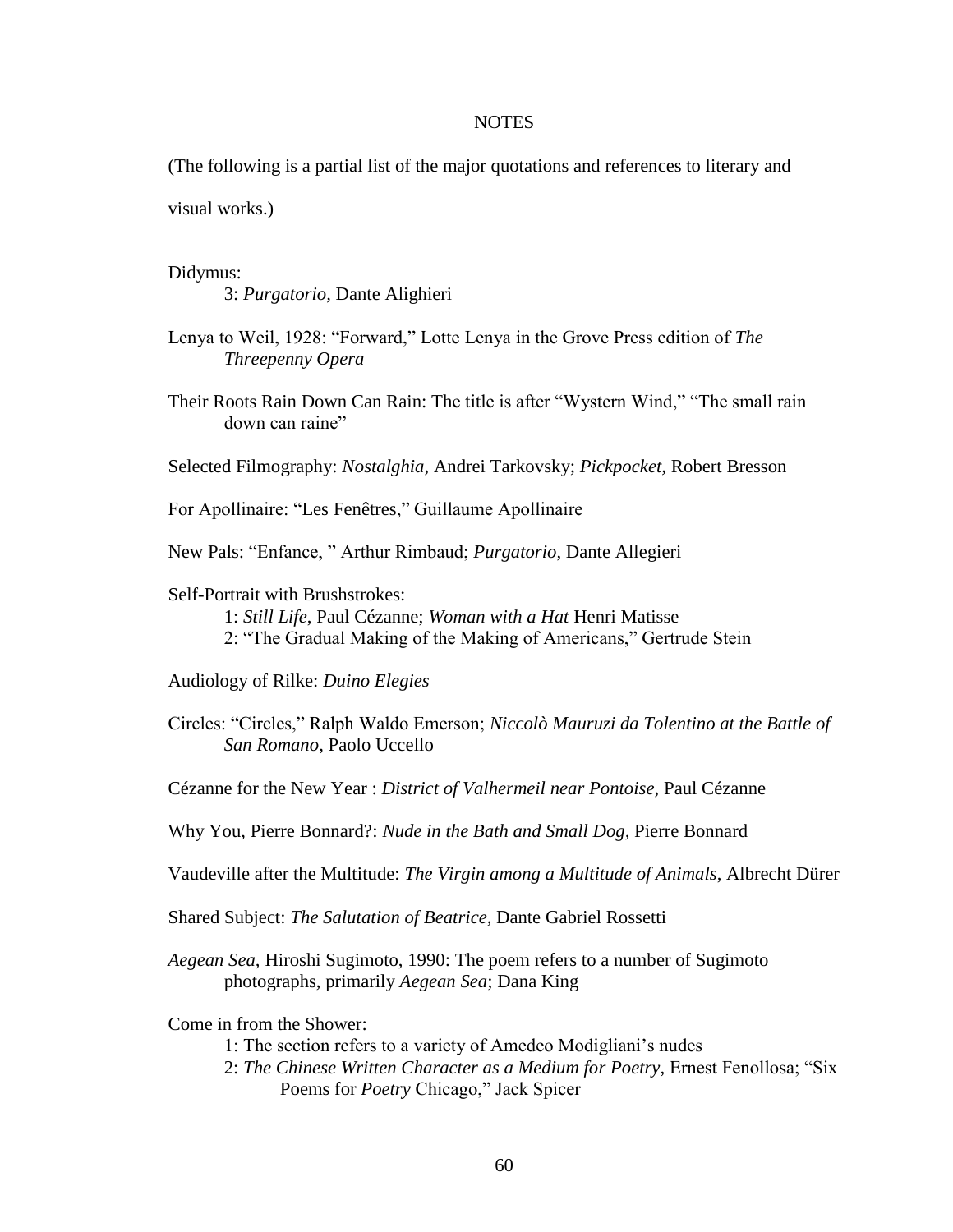3: *The Visible and Invisible,* Maurice Merleau-Ponty

Mimesis:

2: *Imago Dei,* "image of God," refers to the doctrine that humans are created in God"s image; *The Letters of Mary Wollstonecraft Shelley*

Après le Déluge: Title and references are from "Après le Déluge," Arthur Rimbaud

Prolegomenon to an April Afternoon: "Lycidas," John Milton

Won"t Look on the Day"s Eye, Friend: Title and references are from *Antigone,* Sophocles

Scatter, Scatter:

1: "Cézanne," Gertrude Stein

#### Cosmogany:

1: *Grey Tree,* Piet Mondrian; *Tractaus Logico-Philosophicus*, Ludwig Wittgenstein 4: *apeiron,* "infinite and boundless"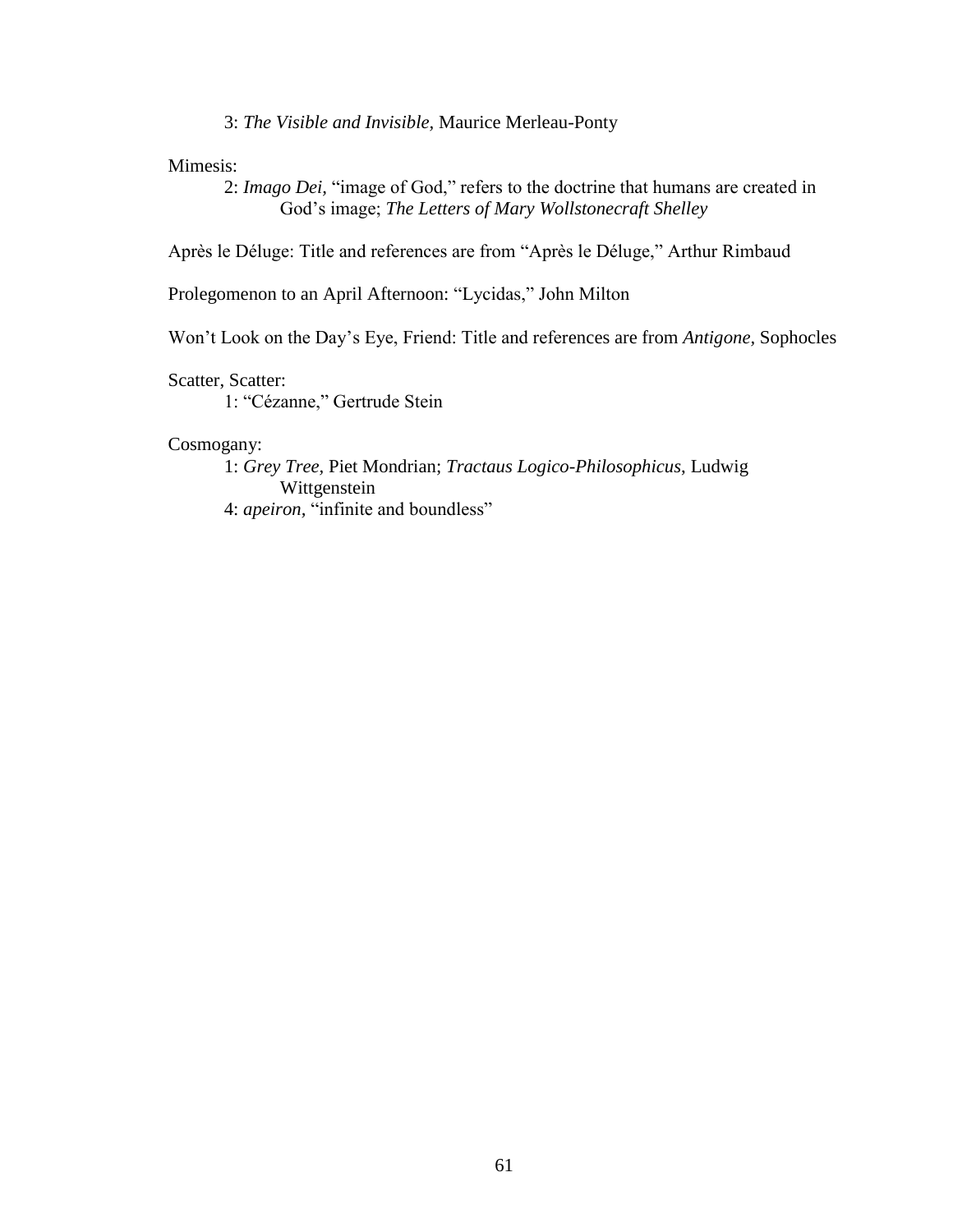## Works Cited

- Altieri, Charles. "Introduction." *Painterly Abstraction in Modernist American Poetry: The Contemporaneity of Modernism.* Cambridge University Press: Cambridge, 1989. 1-11.
- Blake, William. "A Vision of the Last Judgement." *The Complete Poetry & Prose of William Blake.* Ed. David V. Erdman. Doubleday: New York, 1988. 554-566.
- Creeley, Robert. "Midnight." *The Collected Poems of Robert Creeley: 1945-1975.* University of California Press: Berkeley, 1982. 209.
- Creeley, Robert. "A Sense of Measure." *The Collected Essays of Robert Creeley.* University of California Press: Berkley, 1989. 487-489.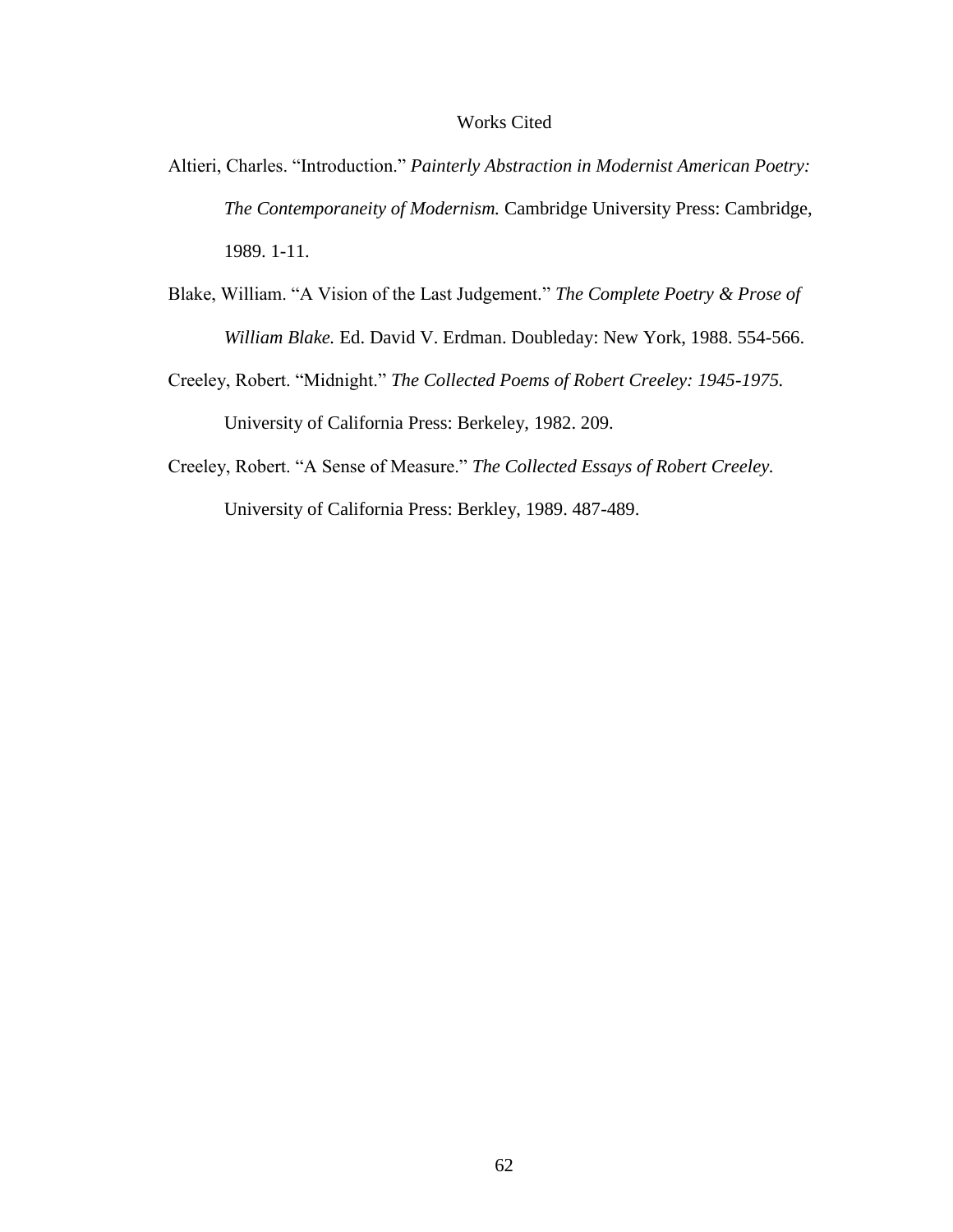#### VITA

## Graduate College University of Nevada, Las Vegas

#### Andrew Snyder Nicholson

Degrees:

Bachelor of Arts, English, 2004 Lawrence University

Master of Fine Arts, Writing, 2006 California College of Arts

Special Honors and Awards:

Schaeffer Fellow in Poetry, 2008-2009 University of Nevada, Las Vegas

#### Publications:

"Bird, a letter in the lost…," "Fondest Posse," and "A Moth"s Alphabet," *Ocho,* 19 (May 2008): 28-29, 43-44, 56-57.

"Brian and Max," *Idiolexicon*:

http://www.idiolexicon.com/archive/nicholson5.html

"Cézanne for the New Year" and "Why You, Pierre Bonnard?" *Colorado Review*.

"In the end…" and "An Anthology of Organs," *Cannot Exist*, 3: 16-20.

"Glial Cells" and "Our Kinship," *Aught*, 8:

http://people2.clarityconnect.com/webpages6/ronhenry/nicholson8.htm "The hammer doesn't hammer," "4 to Larry Eigner," and "3 to Larry Eigner,"

*Black Robert Journal,* 1:

http://www.black-robert-journal.com/AndyNicholson.html.

- "How It Hums," *Black Robert Journal,* 2: http://blackrobertjournal.blogspot.com/2008/11/writing-andynicholson.html.
- "Last Words from a Chorus Line," "The Mountain"s Daughter," and "Message bought in an antique store," *Beeswax*, 4 (January 2008): 23-28.

"Lenya to Weil, 1928" and "Didymus" *The Offending Adam*, 18: http://theoffendingadam.com/2010/05/31/lenya-to-weill-1928-didymus/.

"Moon, morning moon..." and "Theatre Piece," *Shampoo*, 34:

http://www.shampoopoetry.com/ShampooThirtyfour/nicholson.html.

"One," "A Calling," "Mortar," "Sightpath—dreamt..." "Which who, qui, who that…" *Turntable & Blue Light Magazine* (April):

http://www.turntablebluelight.com/2009/04/andy\_nicholson.html.

"So" and "Portrait," *Beeswax*, 1 (Winter 2006): 9-10.

"Sparrow," *Idiolexicon: Sorry for Sedoka*: http://www.idiolexicon.com/.